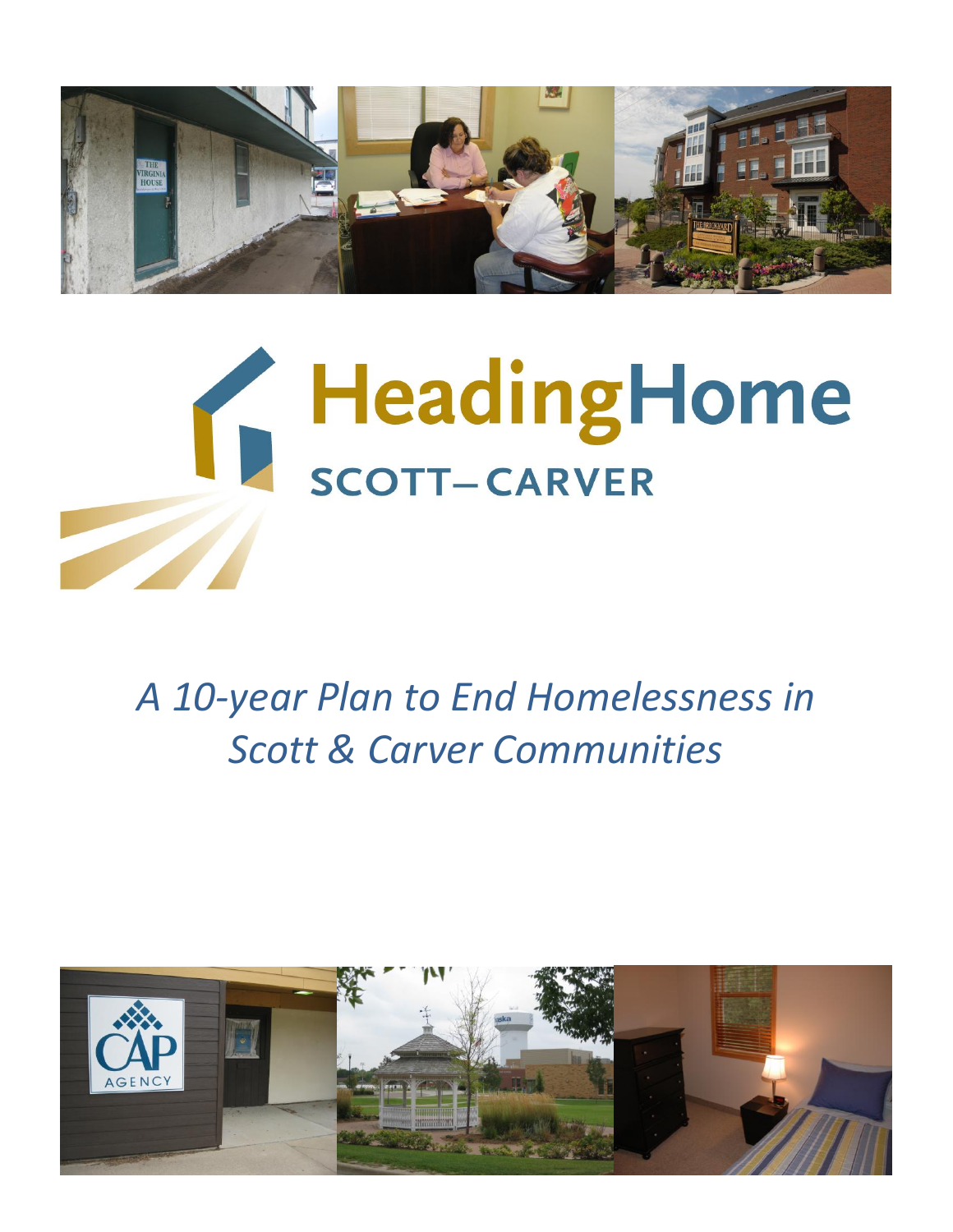



January 14<sup>th</sup>, 2010

Dear Community Stake Holders:

Over the past ten months, the Heading Home Scott-Carver Workgroup has worked on a plan to address and end homelessness in both counties. This comprehensive plan has five broad goals, twenty-two strategies and fifty-eight concrete action steps that we feel will help move our community and its resources from managing homelessness in our community to ending it.

Our communities have seen an increase of needs for those experiencing homelessness while our safety net and housing systems have lagged behind in meeting these needs.

Presently, in the United States, over 250 plans to end homelessness have been developed. These plans help communities assess current and emerging trends, evaluate and improve their systems and identify and retain increased funding support for homeless prevention and housing efforts.

In the State of Minnesota, most regions have created a Heading Home Plan, with only two other counties besides Scott-Carver not having a plan in place. Copies of all completed Heading Home Plans in Minnesota can be accessed a[t http://headinghomeminnesota.org/.](http://headinghomeminnesota.org/)

Moving forward, we recognize the need for a significant investment of time, energy, and resources from community members and organizations within Scott and Carver communities to ensure that we are able to reach the goals stated in this plan. Regardless of skill or status, all community members can have a role in moving this plan forward. We ask for you to join us in this effort and look forward to working together to end homelessness in our community.

Sincerely,

*The Heading Home Scott-Carver Committee*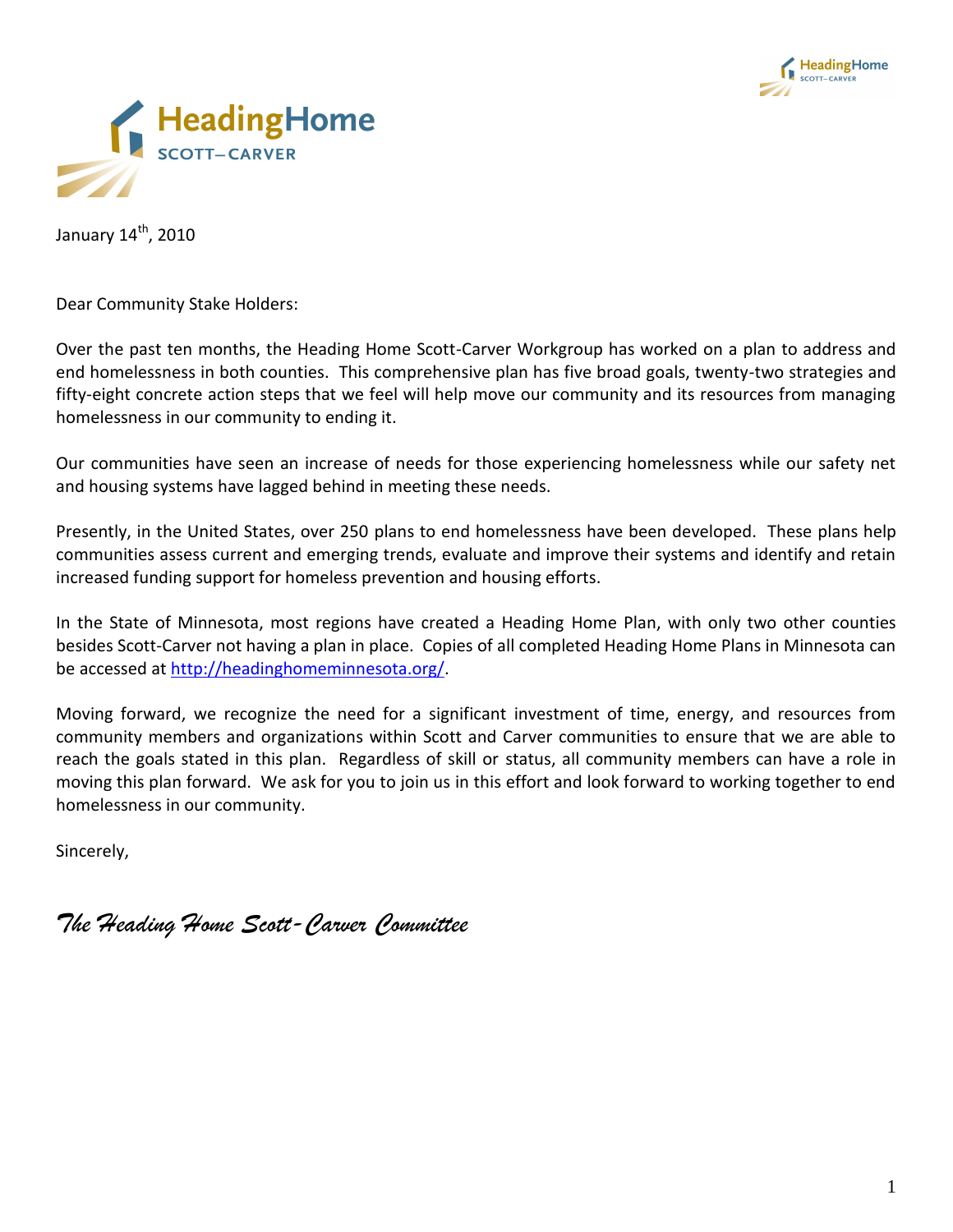

# **Heading Home Scott-Carver**

**TABLE OF CONTENTS**

| Page | 3         | <b>Introduction</b>                                           |
|------|-----------|---------------------------------------------------------------|
| Page | 3         | <b>Mission &amp; Vision</b>                                   |
| Page | 4         | <b>Executive Summary</b>                                      |
| Page | 6         | <b>Planning Process</b>                                       |
| Page | 7         | <b>Homelessness in Scott &amp; Carver Counties</b>            |
| Page | <u>12</u> | <b>Existing Resources</b>                                     |
| Page | 12        | <b>Existing Motel Vouchers</b>                                |
| Page | 13        | <b>Existing Emergency Shelter and Safe Home</b>               |
| Page | 13        | <b>Existing Transitional Housing</b>                          |
| Page | 14        | <b>Existing Permanent Supportive Housing</b>                  |
| Page | 15        | <b>Existing Affordable Housing</b>                            |
| Page | 17        | <b>Existing Homeless Prevention and Gap Resources</b>         |
| Page | 18        | <b>Goals &amp; Strategies to End Homelessness</b>             |
| Page | 18        | Goal #1: Prevent Homelessness                                 |
| Page | 22        | <b>Goal #2: Increase Housing Opportunities</b>                |
| Page | 25        | Goal #3: Increase Outreach                                    |
| Page | 29        | Goal #4: Increase Service Delivery                            |
| Page | 31        | Goal #5: Increase Community Awareness & Involvement           |
|      |           | in Ending Homelessness                                        |
| Page | 34        | <b>Financial Summary</b>                                      |
| Page | 35        | <b>Appendix 1: Glossary</b>                                   |
| Page | 36        | <b>Appendix 2: The Rationale for Supportive Housing</b>       |
| Page | 39        | <b>Appendix 3: Heading Home Scott-Carver Workgroup Roster</b> |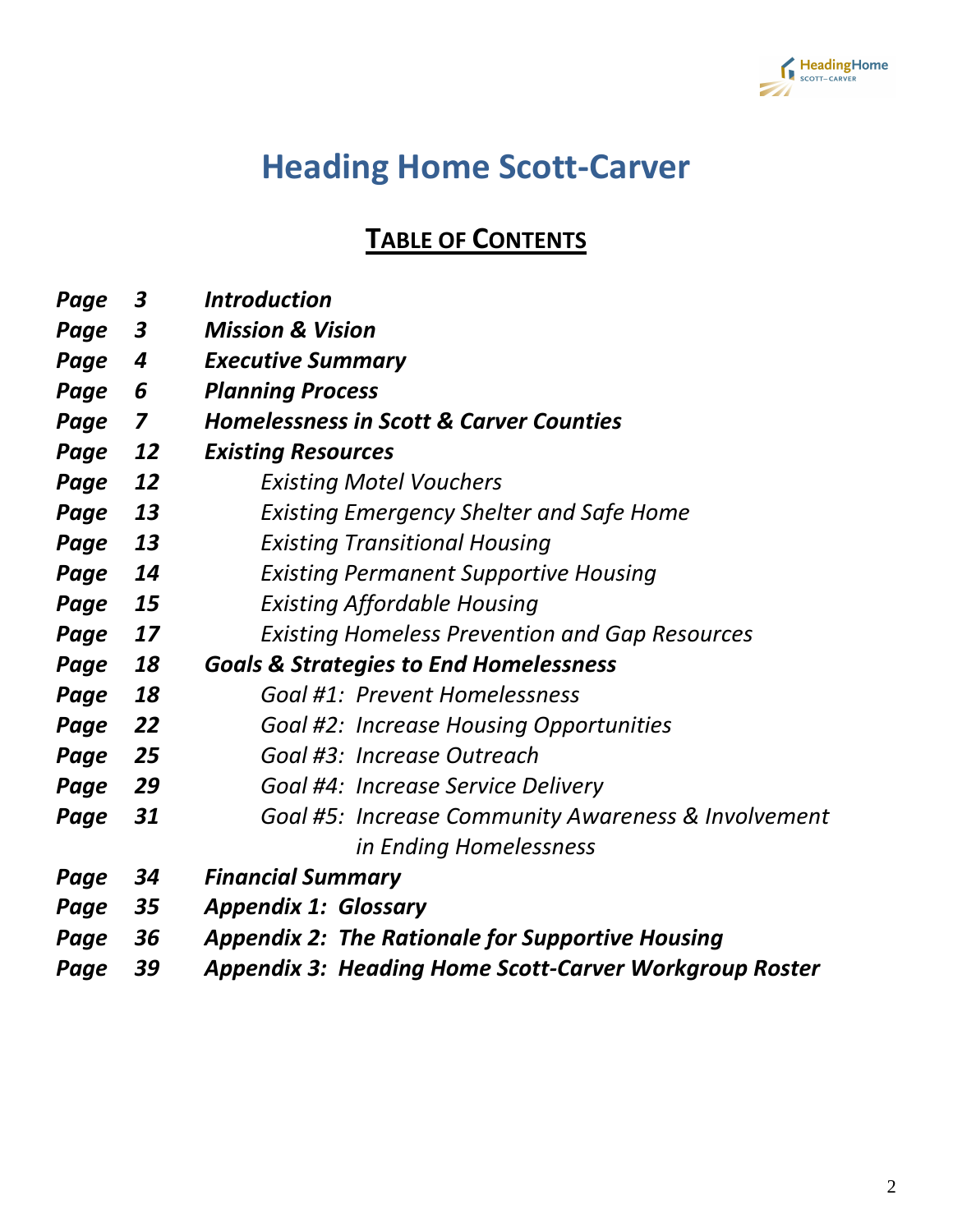

# **Heading Home Scott-Carver**

### **Introduction**

Scott and Carver Counties are uniquely located in the seven county Twin Cities metro area. Like many

#### *Mission*

Prevent and end homelessness in Scott and Carver Counties by developing local housing and supportive services that combine public and private resources.

suburban communities we are seeing steady increases in traditionally urban issues (need for emergency shelter, services, long-term supports), At the same time, our community has far fewer resources (housing and service providers, affordable housing stock) than other communities (urban and suburban) to address these needs. Both counties are growing rapidly, but the number of

service providers and opportunities for emergency shelter and affordable housing are not keeping pace.

Scott and Carver counties have a long established relationship in working for affordable housing beginning with the development of the Scott-Carver Housing Coalition in 1991. Through active participation and coordination of many stakeholders the Housing Coalition has taken on the work of Continuum of Care planning and Family Homeless Prevention and Assistance planning, among other regional housing and homeless agendas.

Beginning in 2000 there was an increasing awareness and concern for the number of homeless individuals and families in Scott and Carver counties as evidenced by the low numbers of homeless counted in the Wilder Survey. In fact, service providers and faith communities had been assisting a sharply increasing number of individuals and families experiencing homelessness than the survey indicated. In that ensuing time, individual service providers were able to obtain sporadic funding for housing and homeless assistance programming.

While preparing for the funding application for Family Homeless Prevention and Assistance Program (FHPAP) in 2008, a community– wide group of participants determined that Scott and Carver counties were in a position to prepare a Plan to End Homelessness. Heading Home Scott-Caver was organized in an effort to better access and coordinate existing and future resources for those experiencing homelessness. The coalition has since aligned itself with other regions to seek out increased funding for homeless prevention and

### *Vision*

Our vision is that by the year 2020, all people facing homelessness in Scott and Carver Counties will have access to safe, decent and affordable housing and the supports and resources to sustain it.

assistance and joined the efforts of over 250 regions/cities nationwide in making a plan to end homelessness.

Our plan to end homelessness will benefit from Scott and Carver being small suburban counties. We believe our counties' size and location provide unique opportunities for creating a prevention and assistance network that will be easily accessible, client-driven, and collaborative in nature. We believe our smaller size gives us an advantage of creating prevention strategies that can adjust and mold to the individual needs of households in our community who are experiencing a housing crisis or are temporarily homeless. We also benefit from the collaborative support we are able to draw from the many providers, advocates, and government agency partners within the larger metro community.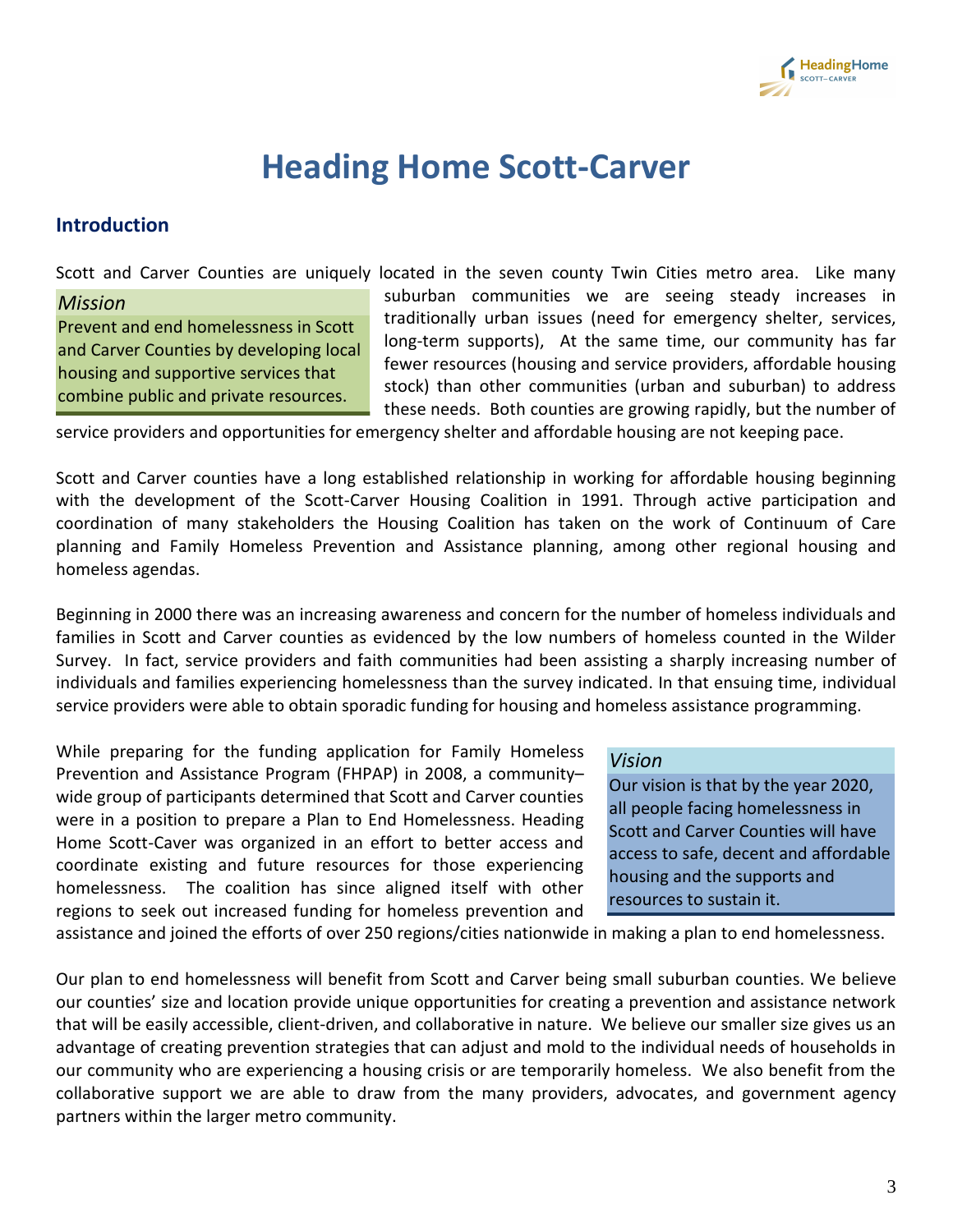

### **Executive Summary of Plan Goals and Recommendations**

Located in the southwest suburban area of the Twin Cities of Minneapolis and St. Paul Minnesota, the counties of Scott and Carver are made up of small cities, rural towns and agricultural regions. This region also includes the Mdewakanton Sioux Community. US Census figures from 2008 estimate the combined population

is 218,980 people. There are many factors shared by both counties such as: community size, household income, industry, and an expansion in the building of single family homes creating bedroom communities, the recent completion of large interstate highways and rapidly increasing home foreclosure rates.

On any given day, it is estimated that there are approximately 31 adults and 32 children experiencing homelessness in Scott and Carver

 $\overline{a}$ 

### *Definition of Homelessness*

For the purposes of this plan we will be using the following definition of homelessness: **"A person staying in a place not meant for human habitation, a person in temporary shelter or housing, and persons doubled up."**

A person experiencing long-term homelessness will be defined as: **"Those people who have been homeless three times in the last four years or continually homeless for the last year."**

counties. While there are no emergency shelter facilities in either county, some of these people are fortunate to have support from local social service providers or concerned faith communities; most are less fortunate and end up "living" in cars, tents, and in places not meant for human occupancy. The most significant experience for our residents experiencing homelessness is "couch hopping"<sup>1</sup>. Many other households are facing impending homelessness in the form of eviction, mortgage foreclosure or being forced to leave a family home.

The rates for eviction and foreclosure have increased in both counties. According to the Minnesota Home Ownership Center's Semi-Annual Report 2009, out of a total of 87 counties in the state of Minnesota, Scott County ranked  $7<sup>th</sup>$  and Carver County,  $14<sup>th</sup>$  for total foreclosures for the first two quarters of 2009. The foreclosure rates for Scott and Carver counties were at .48 and .28 respectively. The average foreclosure rate in the Twin Cities Metro Area during the same time period was at .38.

The communities of Scott and Carver are seeking to expand their response to the ravages of homelessness by increasing homelessness prevention resources to assist homeowners to remain in their homes. In addition, both counties are seeking to limit the harm of homelessness by rapidly re-housing people. These approaches will move our community from reacting-to-and-managing homelessness to our final goal of ending homelessness. This broad-based effort is our ten year plan known as **Heading Home Scott-Carver**.

Heading Home Scott-Carver has been created in the belief that no person—man, woman, or child should have to sleep in a car, in the woods, under a bridge, in an abandoned building or in a place not meant for human habitation. This plan recognizes housing as a basic human right and ending homelessness as an achievable goal in the next ten years. Heading Home Scott-Carver serves as a blueprint and a call to action for these two suburban and rural counties.

This report contains five broad goals, 22 strategies, and 58 concrete action steps. Successful implementation of our Ten-Year Plan will prevent homelessness whenever possible, rapidly re-house individuals and families and provide stable, affordable housing for men, women and children through providing housing with support services for those in need.

 $^1$  Couch hopping is the term used to describe people doubling up in apartments/homes, often moving from place to place or couch to couch due to the lack of stable housing.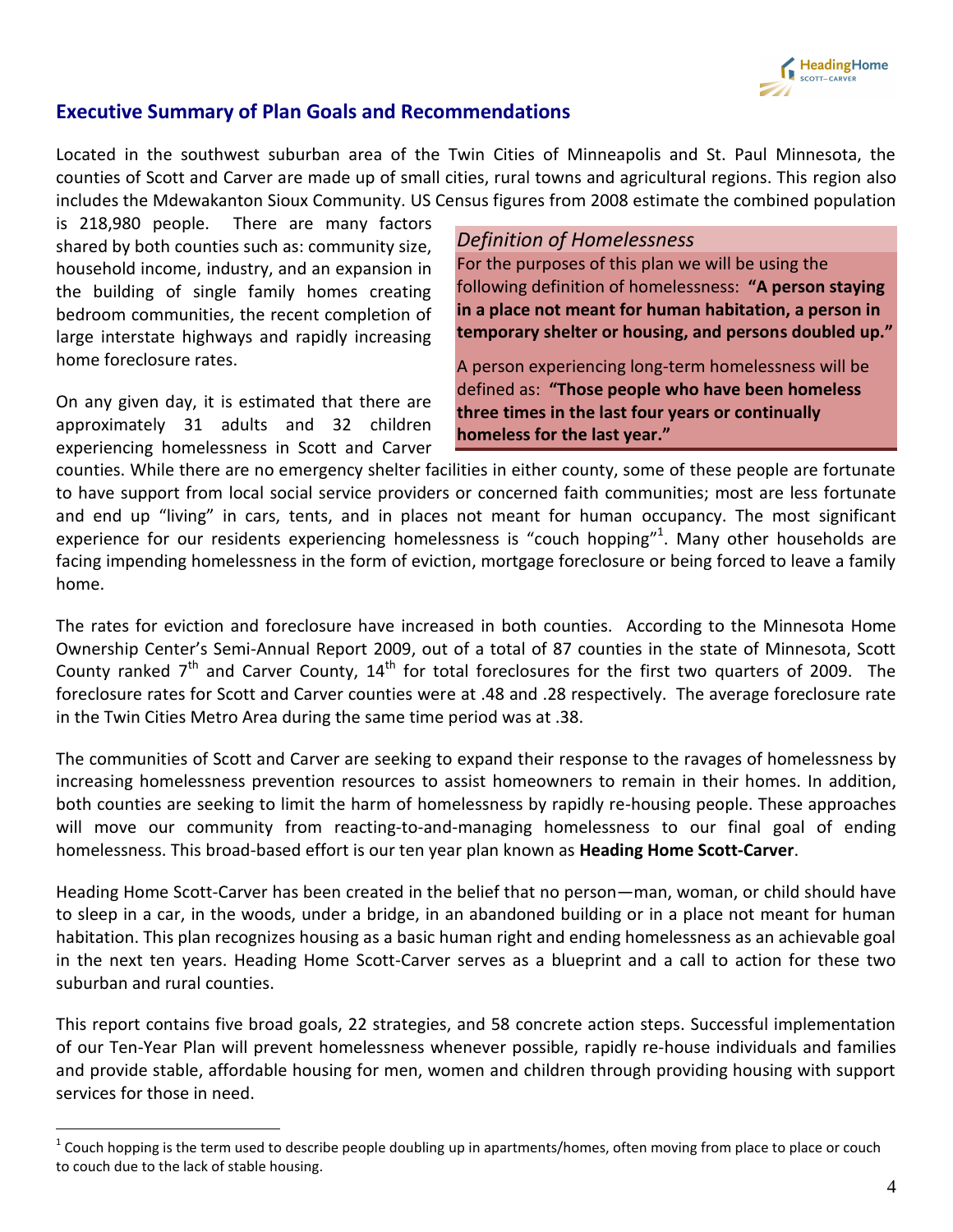

### *Goal # 1: Prevent Households from Experiencing Homelessness*

*Strategies:*

- o Increase access to public & private resources
- o Ensure housing stability for people leaving public institutions
- o Create a formal tracking & rapid re-housing process for folks being sheltered in Minneapolis & St Paul
- $\circ$  Provide deeper and longer assistance and services for youth and young adults
- $\circ$  Increase educational opportunities to low-income households (life skills, renters' rights, etc.)

# *Goal # 2: Increase Housing Opportunities for Homeless and Low-Income Households in Scott and Carver*

*Strategies:*

- o Create 120 new affordable housing rental units in Carver County
- o Create 180 new affordable housing rental units in Scott County
- $\circ$  Create 50 new supportive housing opportunities in Carver County and 50 new supportive housing opportunities in Scott County
- $\circ$  Create 35 new rental assistance subsidies without services in Carver County
- $\circ$  Create 45 new rental assistance subsidies without services in Scott County

### *Goal # 3: Provide Coordinated Outreach*

*Strategies:*

- $\circ$  Create emergency shelter beds for homeless families and individuals in our community
- o Increase staffing for outreach to homeless youth and adults
- o Improve communication network with homeless school liaisons
- o Enhance outreach/services provided to landlords
- o Enhance outreach/services provided to renters

### *Goal # 4: Improve Service Delivery*

*Strategies:*

- o Increase services funding from local, state and federal resources
- o Increase access to harm reduction supportive housing
- o Increase number of providers serving homeless households in Scott and Carver counties
- $\circ$  Utilize the faith community to enhance the support provided to families in need in the community

### *Goal #5: Increase Community Awareness and Involvement in Ending Homelessness*

*Strategies:*

- o Develop programs that will increase awareness and involvement from community members
- o Expand and organize partnerships across the community
- o Develop a system to track and evaluate progress on Heading Home Scott-Carver Plan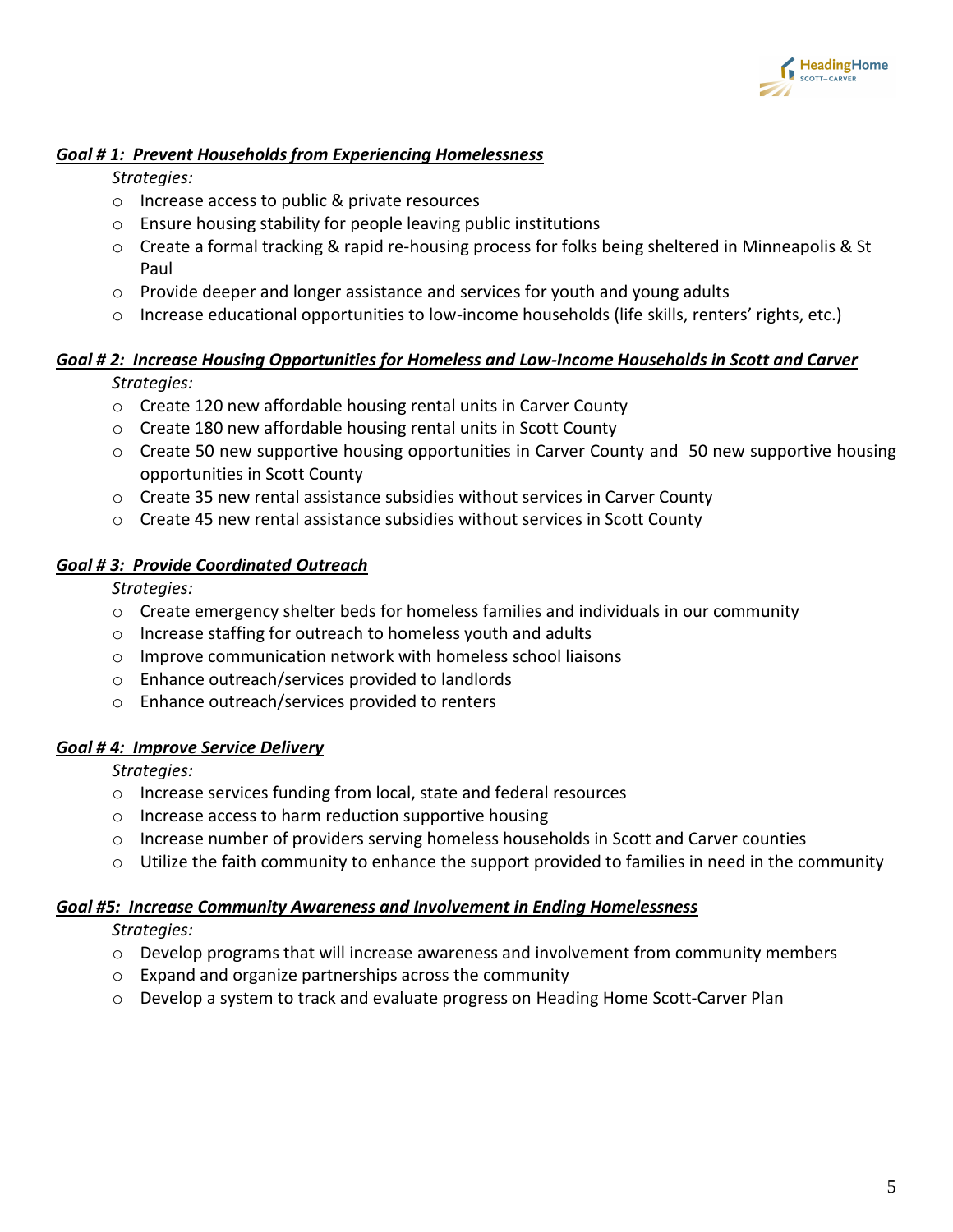

# **Planning Process**

In January of 2009 a group of concerned persons assembled to begin the work of Heading Home Scott-Carver. This group included county veteran service officers, staff of community action agencies, county social service staff, members of the faith communities, state and regional representatives, youth workers, staff from the local housing authorities and an individual recently housed after being homeless for many months. The development of the plan proceeded with both small and large group work. The involvement of elected officials and other concerned local citizens was accomplished by sending regular communication via email of meeting minutes and the formation of the plan as it was drafted.

Presentations to the highest elected officials and government managers in each county were completed in November 2009. Focus groups were conducted in November 2009 seeking feedback for any plan revision and support for implementation of the plan for the beginning of January 2010.

The following principles guided our work:

### *Guiding Principles*

- All people deserve safe, decent, and affordable housing.
- People who are homeless deserve housing options.
- Homelessness costs more than housing.
- Collecting and presenting data is important.
- There is a critical relationship between housing and services: that without housing, services, and supports cannot be effective, and without services and support, housing doesn't last.
- Prevention is a key component of the solution.
- Community-wide involvement is required.
- **Ending homelessness is attainable.**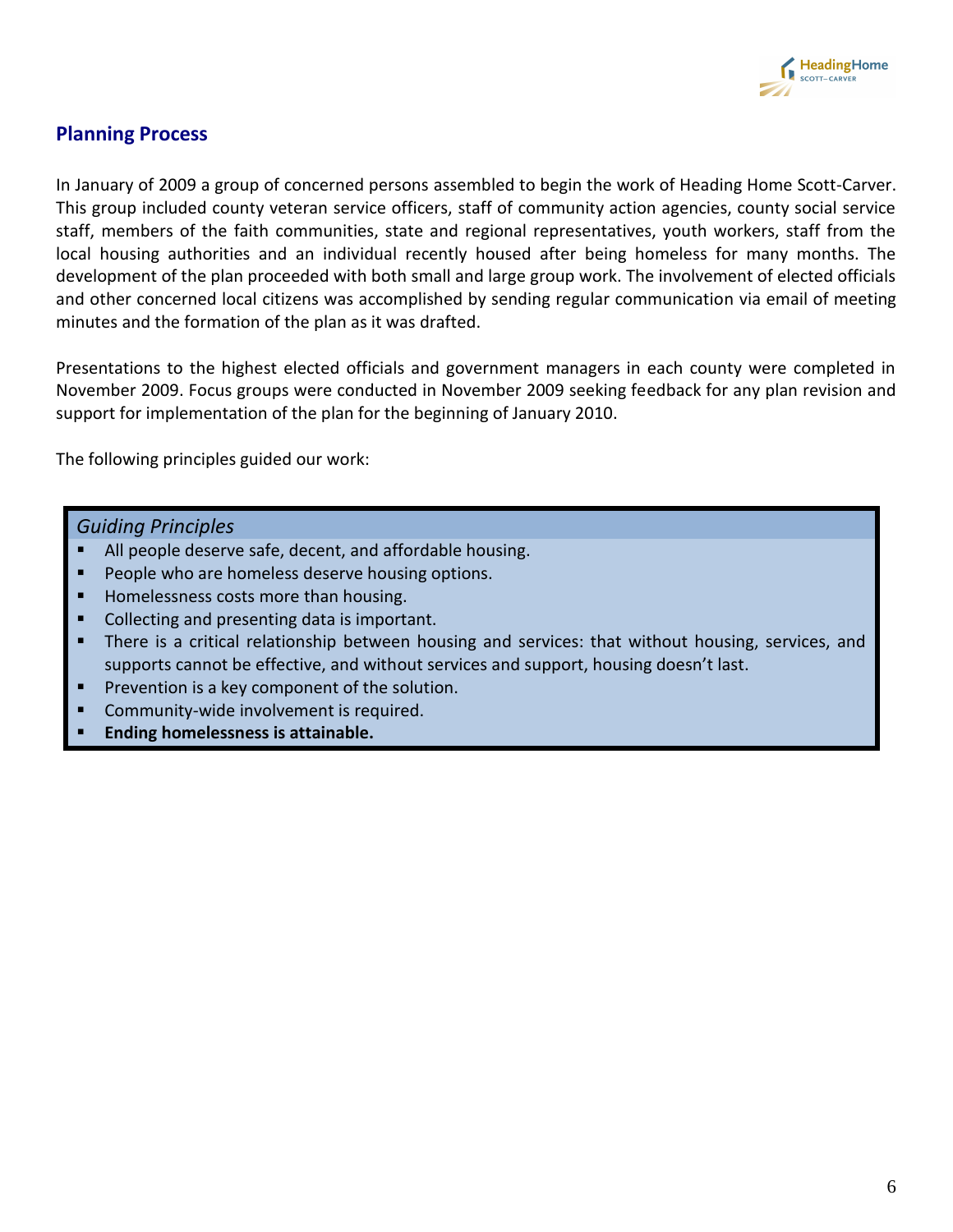

### **Homelessness in Scott and Carver Counties**

In the United States, poverty and homelessness has largely been assumed to be an "urban" issue. The images of urban homelessness have been often repeated in media reports and films—cardboard box make-shift camps, rows of mats on the floor of a crowded shelter, shopping carts full of aluminum cans, long lines at a soup kitchen. Far less frequently does one think homelessness might exist in suburban and rural communities; right here in our own back yard.

To be sure, homelessness looks different in our community than in downtown Minneapolis. Instead of waiting in line to get in a shelter, families in our community are sleeping in their cars, staying in a motel with the support of a local church, camping, doubling up in a friend or relative's place, or leaving their community to go to Minneapolis where they can find the shelter and services that are lacking in our *People don't think of homelessness as a suburban phenomenon. They associate it with something that happens in central cities. But the truth is that we do have people living in their cars or in substandard mobile homes.*

**--New York Times May 8th 2002**

community. The fact remains that Scott and Carver counties have seen a steady increase over the past decade of families, unaccompanied youth, and adults without children who are experiencing housing instability and homelessness. Without a concerted effort to recognize and develop new strategies to address these housing needs, the recent trends of increased homelessness will not go away. It is time for our community to identify the existing needs and gaps, and develop strategies to change these trends.

### **Current Needs in Scott and Carver Counties**

There are four studies that we have used to provide recent information about the trends of households

*The suburban homeless are largely hidden. They're more apt to sleep in cars or double up with friends than push grocery carts downtown. And the few existing programs to help them are severely limited.* **--Todd Spivak, Houston Press News, 2/21/2007** experiencing homelessness and housing instability in our communities. These studies include the Wilder Research *Overview of Homelessness in Minnesota 2006* and the Maxfield Housing Study, commissioned by both housing authorities to examine the future needs of housing for both counties. In addition, in

preparation for *Heading Home Scott-Carver,* the Scott-Carver Housing Coalition conducted two surveys to assess the current needs/trends within our community; the HUD Point in Time Count (1/09) and the Plan to End Homelessness Survey (3/09).

*Wilder Research Overview of Homelessness in Minnesota (Oct 26th, 2006)* Every three years since 1991, Wilder Research has conducted a statewide survey of persons who are homeless to better understand the causes, circumstances and effects of homelessness, and to promote efforts toward permanent, affordable housing for all Minnesotans. The Wilder survey is one of the most comprehensive and respected surveys across the country. On this single day (October  $26<sup>th</sup>$ , 2006) more than 950 volunteers around the state conducted face-to-face interviews with some 2,500 people in emergency shelters, transitional housing programs, and battered women's shelters. In addition, nearly 1,200 homeless people not in shelters were interviewed.<sup>2</sup>

On this one day, 62 adults and unaccompanied youth and 32 children in families were identified to be currently homeless, residing in transitional housing, or having last had stable housing in Scott or Carver

<sup>2</sup> Overview of homelessness in Minnesota 2006: *Key facts from the statewide survey,* April 2007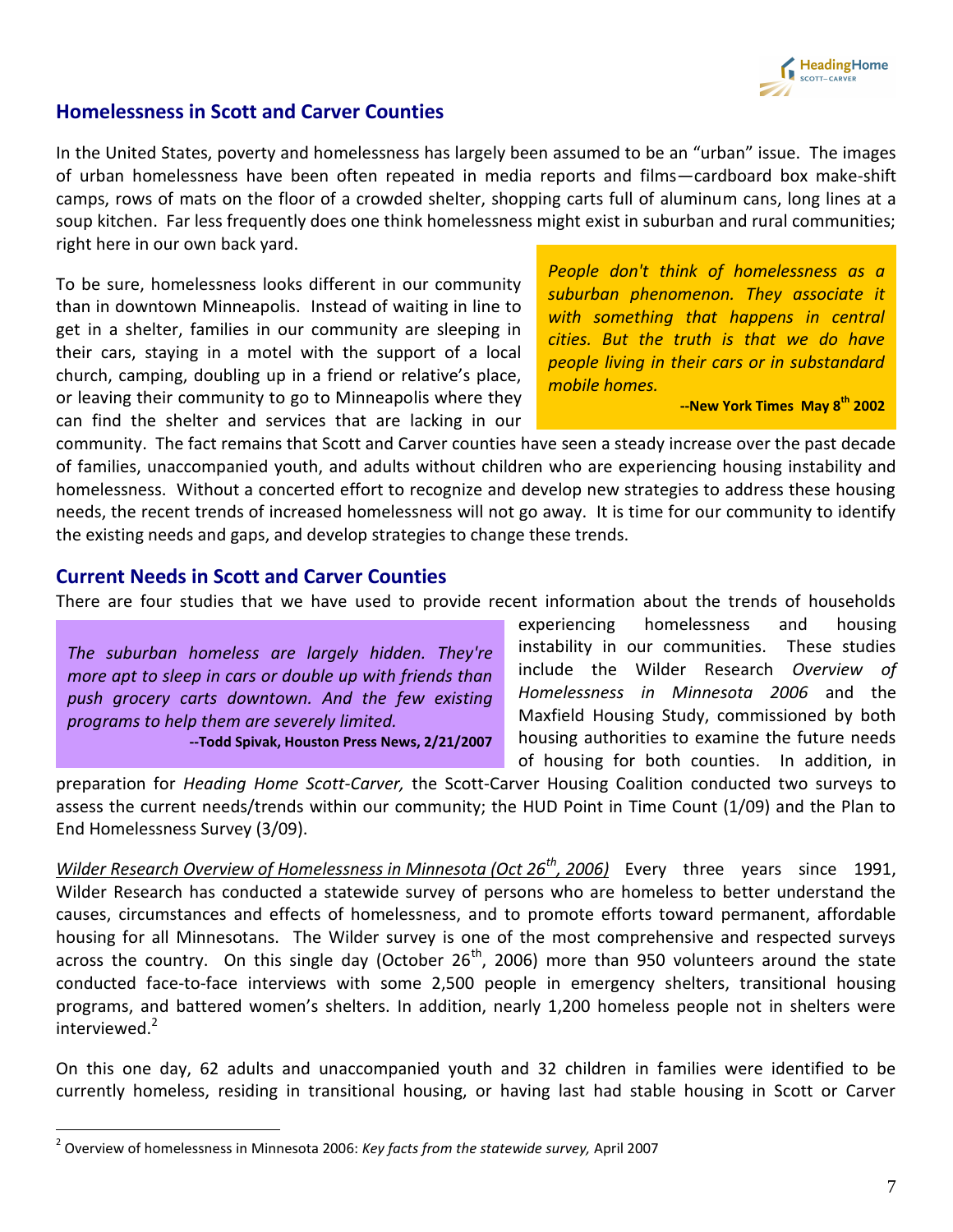counties. It should be noted that data was not collected for this survey from Southern Valley Alliance (which provides 12 beds for victims of domestic abuse) and Safehaven for Youth (which provides outreach and transitional housing). Thus, as daunting as it may be to believe that 94 people in our community lacked safe, permanent housing on this day, we believe this is a significant undercount of the total number of people in need on any given day.

Please see<http://www.wilder.org/homelessness.0.html> to view the full report.

| Homeless adults from Wilder October 26 <sup>th</sup> , 2006 Survey on Homelessness<br>who were residing and/or whose last place of stable housing was in Scott-Carver |              |                                    |                   |           |                                   |                     |       |
|-----------------------------------------------------------------------------------------------------------------------------------------------------------------------|--------------|------------------------------------|-------------------|-----------|-----------------------------------|---------------------|-------|
|                                                                                                                                                                       |              | <b>Emergency</b><br><b>Shelter</b> | <b>DV Shelter</b> | <b>TH</b> | <b>Informal</b><br><b>Shelter</b> | $Un -$<br>sheltered | Total |
| Dakota                                                                                                                                                                | Male         |                                    |                   | 2         |                                   |                     | 2     |
|                                                                                                                                                                       | Female       |                                    |                   | 9         | $\overline{2}$                    |                     | 11    |
| Hennepin                                                                                                                                                              | Male         | 4                                  |                   |           |                                   |                     | 5     |
|                                                                                                                                                                       | Female       |                                    |                   | 6         |                                   |                     | 7     |
| Ramsey                                                                                                                                                                | Male         | 3                                  |                   |           | $\overline{2}$                    |                     | 5     |
|                                                                                                                                                                       | Female       |                                    |                   |           |                                   |                     |       |
| Scott-Carver*                                                                                                                                                         | Male         |                                    |                   | 7         | 3                                 |                     | 10    |
|                                                                                                                                                                       | Female       |                                    |                   | $15***$   |                                   | $7**$               | 21    |
|                                                                                                                                                                       | <b>TOTAL</b> | 8                                  | ŋ                 | 40        | 11                                | 3                   | 62    |

*\* 25 of 31 households identified in Scott-Carver were adults with children. In total, 32 children were identified in these families (17 and younger). We are not able to identify status of children in the households in Ramsey, Dakota, and Hennepin.*

*\*\* 4 of the 21 (19%) female households identified in Scott-Carver had head of households who were age 22 or younger (unaccompanied youth).*

*Note: Safehaven for Youth and Southern Valley Alliance (domestic violence shelter) were not included in this survey.*

*Maxfield Study<sup>3</sup>* In March of 2007, the Carver County Community Development Agency completed a comprehensive housing needs assessment for the period of 2005 through 2030. Likewise, in June 2006 the Scott County Community Development Agency completed a similar study that projects housing demand for that county through 2015.

Some key findings from the Maxfield studies:

- **Through 2015, Carver County is projected to need an estimated 2,570 rental units and Scott County, 2,930** respectively.
- Of the total of projected units for each county, senior housing represents a considerable portion of the housing demand. For Carver County, 1,510 senior units will be needed and for Scott County, 1,355 units.
- In both counties, about 60% of the counties market-rate units had rents below the Section 8 payment standard and considered affordable for low to moderate income families.

*<sup>3</sup> Maxfield Research, Inc., 615 First Avenue NE, Suite 400, Minneapolis, MN 55413*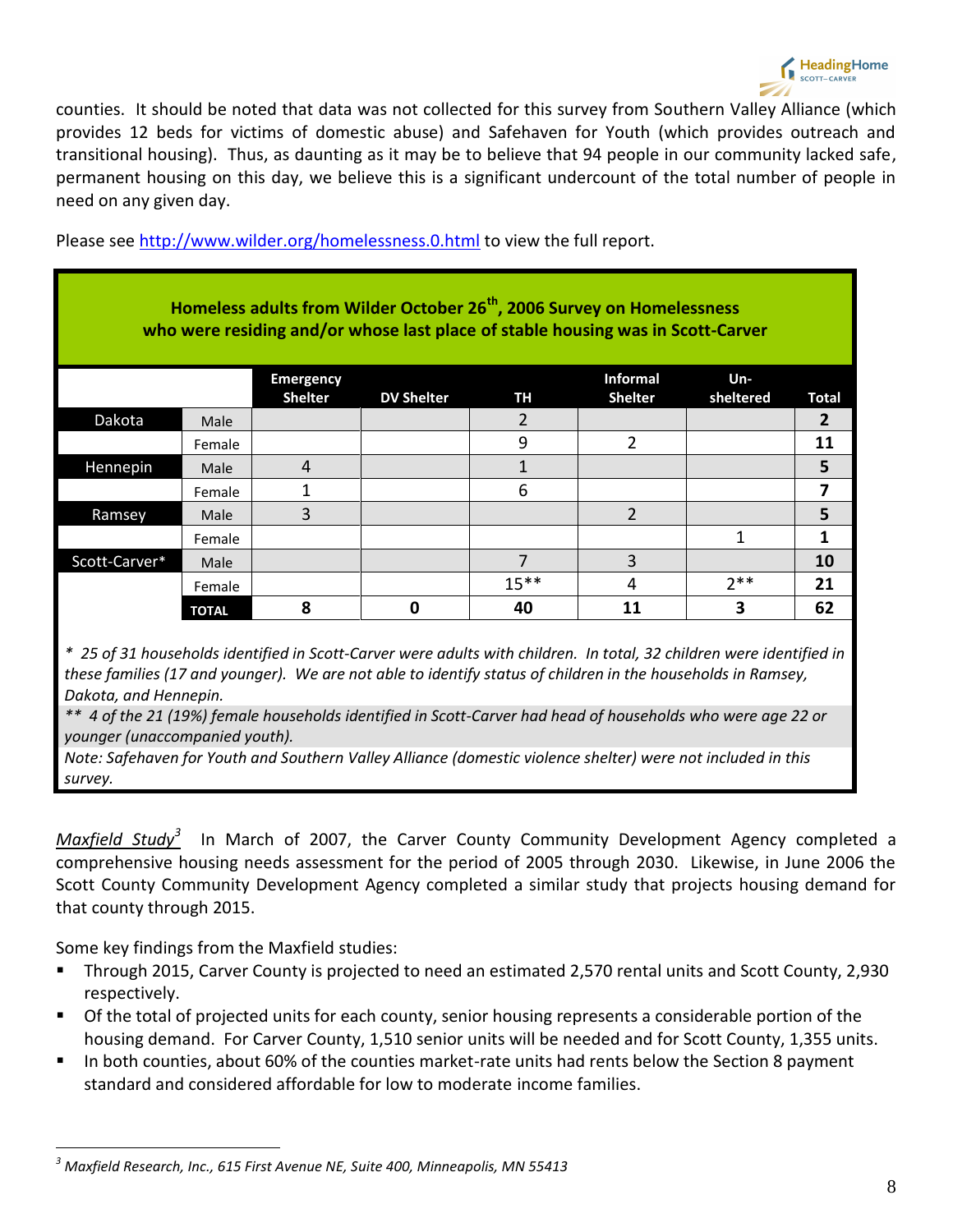- For Carver County, in 2006 there were 570 units that were identified as affordable units, meaning they are restricted to households with low to moderate incomes. In Scott County during the same time period, there were 418 units identified as meeting the affordable definition.
- Most of the units listed in the study as *affordable* in both counties were developed by the Low-Income Housing Tax Credit (LIHTC) program and restricted to households with incomes below 60% of Area Median Income<sup>4</sup> (AMI). In 2007, these income limits were as follows:

| 1 Person | \$29,350 |
|----------|----------|
| 2 Person | \$33,550 |
| 3 Person | \$37,750 |
| 4 Person | \$41,950 |

*HUD Point in Time (1/09)* On January 28, 2009 the Scott-Carver Housing Collaborative conducted a point in time study which is required biennially by the Department of Housing & Urban Development (HUD). This survey sought to determine the number of people experiencing homelessness in Scott and Carver counties for this one night in January.

We found the sheer number of homelessness on this point in time to be shocking. A good cross section of agencies, churches, schools and police took part in this study. Of the 945 persons surveyed, 61% reported that they were unable to access affordable housing. Nine percent of those surveyed spent the night in cars, parks or abandoned buildings. One hundred and seventeen faced eviction and 14% were couch hopping. Sixty four percent of these clients met the definition of long-term homelessness by experiencing four episodes of homelessness in the past year. The number one need identified for persons experiencing housing instability and persons experiencing homelessness was access to affordable housing. The number of providers and collaborative partners in this study gave ample evidence to the growing need within these two communities for programs that address homelessness.

*Plan to End Homelessness Survey (3/09)* The Scott-Carver Housing Collaborative conducted a comprehensive survey in March 2009 to determine the needs and trends of households in our community experiencing homelessness and housing instability. This survey gained the participation of a variety of community stakeholders including: transitional and permanent supportive housing providers, domestic violence provider, youth provider, faith community, local schools, Veterans Services Officers, CDA's, the CAP agency, police, and both counties. In total, the survey identified the following in the past year (1/1/08-12/31/08):

 Over 1000 households were identified who met the State of Minnesota's definition of homelessness (duplicated)

| Couch hopping (moving from one place to another with no permanent place to stay).                 | 152  |
|---------------------------------------------------------------------------------------------------|------|
| Living in places not meant for human habitation such as cars, parks, abandoned buildings,<br>etc. | 101  |
| Stay in a homeless shelter.                                                                       | 41   |
| Faced imminent eviction with no subsequent residence identified and lacking resources             | 137  |
| and support networks needed to obtain housing (no family/friends willing to take in).             |      |
| Unable to access affordable housing (based on household size/income maximums)                     |      |
| Maximum Annual Income - 50% of 2006 AMI. Household size: 1--\$27,500; 2--\$31,400; 3-             | 591  |
| $-$ \$35,350; 4- $-$ \$39,250; 5 to 8- $-$ \$42,400 - 51,800.                                     |      |
| <b>Total</b>                                                                                      | 1022 |

 $^4$  2009-2010 AMI is \$83,900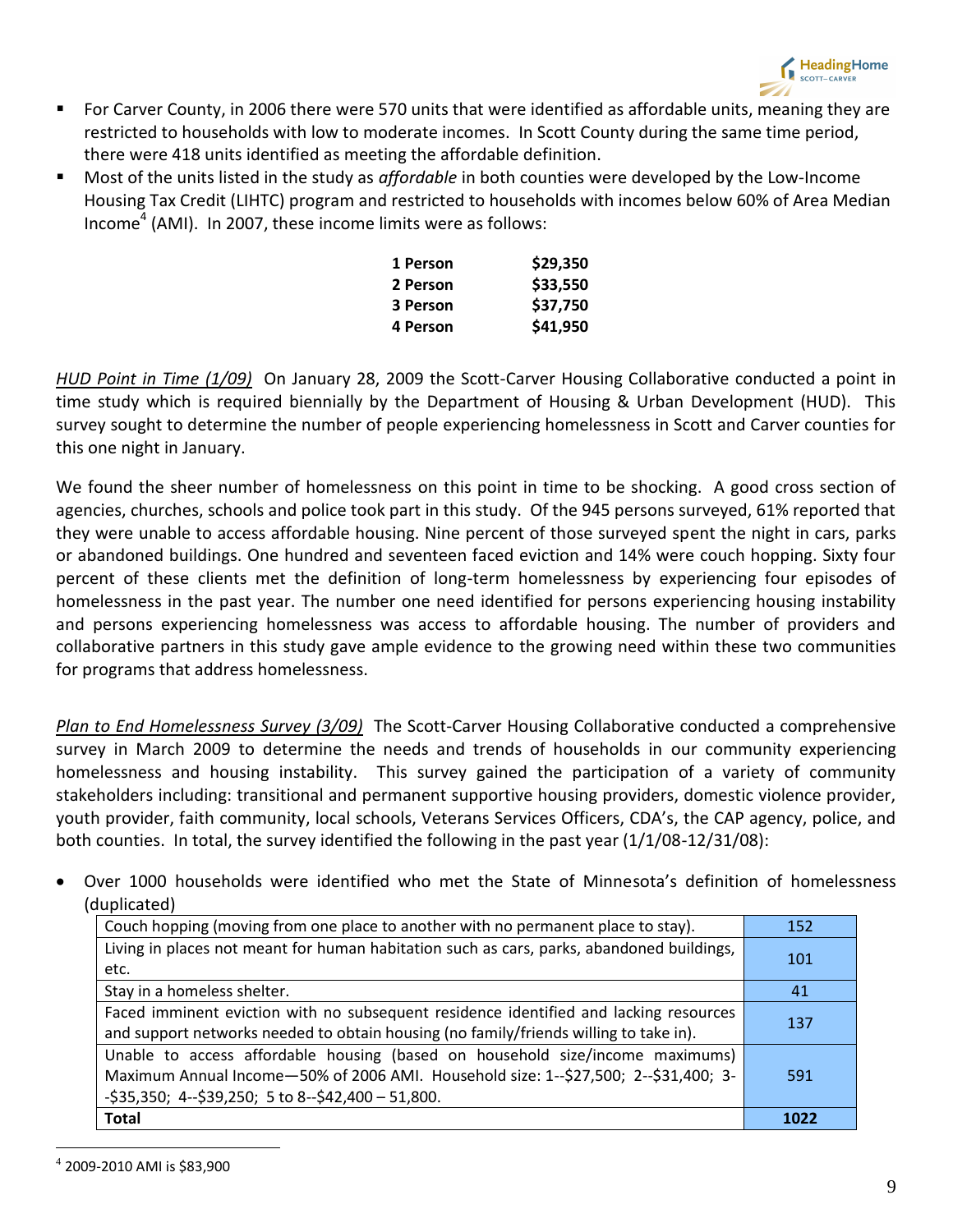

| <u>Over 1200 households received some form or assistance to end or avoid homelessiless (unduplicated)</u> |      |  |  |  |
|-----------------------------------------------------------------------------------------------------------|------|--|--|--|
| Single Parent Families (head of household 22 or older)                                                    | 511  |  |  |  |
| Single Parent Families (head of household 21 or younger)                                                  | 65   |  |  |  |
| Two-Parent Families (head of household 22 or older)                                                       | 384  |  |  |  |
| Two-Parent Families (head of household 21 or younger)                                                     | 53   |  |  |  |
| Adult Household with No Dependent Children                                                                | 132  |  |  |  |
| Unaccompanied Youth (21 or younger)                                                                       | 80   |  |  |  |
| Total                                                                                                     | 1225 |  |  |  |

Over 1200 households received some form of assistance to end or avoid homelessness (unduplicated)

 Over 1200 households seeking assistance to end or avoid homelessness were turned away due to lack of available funds. (duplicated)

| Housing Instability |      |  |
|---------------------|------|--|
| Homeless            | 236  |  |
| <b>Total</b>        | 1265 |  |

### *Other Pertinent Information.*

*Affordable Housing.* The factors precipitating homelessness and housing instability are varied. Nationally, the primary factor linked to homelessness is a lack of affordable and available housing. Recent data indicates housing costs for Minnesotans increased significantly between 2002 and 2007. During this time period, the number of homeowners paying more than half of their income for housing increased from 1 in 18 mortgage holders to 1 in 9 mortgage holders. Rental households were not exempt from an increased housing burden. In 2007 there were 510,000 renting households in Minnesota. Of this population, 1 in 5 paid more than half of their income for housing. As confirmed locally, job loss, a low working wage or disability income coupled with a high housing cost burden, and low levels of affordable housing stock explain the struggles citizens have in attaining and being able to maintain stable housing. These factors are also reflected in the high percentage rate of foreclosures in the Scott and Carver area.

The need for affordable housing is growing. The federal housing assistance authority budget has declined nearly 50% since its peak in 1978. At the same time, the very low income renter population has grown not only due to a growing population in general, but also due to stagnating or declining wages and benefits. According to the National Low Income Housing Coalition, very low income renters paying half or more of their

income or living in severely substandard housing has grown from 4 million households in 1978 to 6 million in 2005.

An ongoing strong demand exists for affordable/subsidized rental housing in Carver and Scott Counties. Both CDA's have extremely long waiting lists for the limited number of vouchers available thru the federal Section 8 housing program. Wait periods have been projected to be as long as ten years. Scott County has a 1.4%

# *Defining Housing Affordability*

The Federal guideline for housing affordability is a housing cost that does not exceed 30% of a household's gross income. Household costs considered in this guideline usually include taxes, insurance, and utility costs. When the monthly housing cost exceeds 30% of income, the household experiences a cost burden. Cost burdened households are at increased risk of housing loss and inability to meet other life needs.

vacancy rate among project based rental developments. This means unless a person is already on the waiting list, they will not be able to attain a unit. The Scott County Maxfield study of 2006 indicated the need for an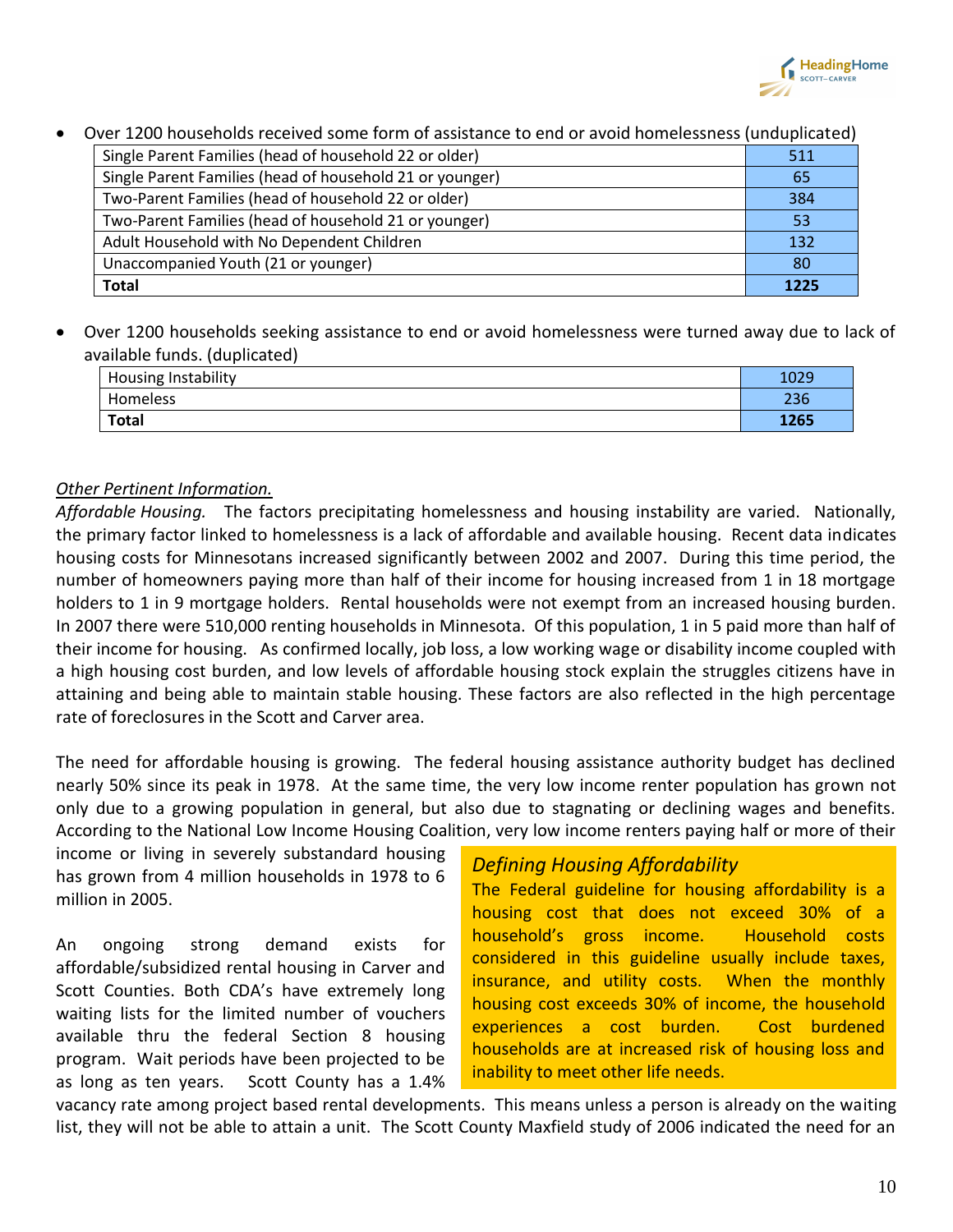

additional 680 subsidized/affordable units by 2010. Carver County's Maxfield study of 2007 indicated a need for an additional 1000 units by 2015.

In addition to the shortage of affordable housing stock, both counties are experiencing a rental market with high rents. The HUD published Fair Market Rent Rates (FMR) for the Minneapolis/St Paul metro area are \$719.00 for a one bedroom apartment and \$873.00 for a two bedroom unit. County payment standards are higher due to the high housing costs in the bi-county area. The payment standards are \$769 for a one bedroom and \$933 for a two bedroom unit for Scott County and \$790 and \$960 for Carver County respectively.

In order to afford a one bedroom unit according to affordability guidelines, a household would need to make \$14.90 per hour or \$31,000 per year. With a minimum wage of \$6.55, a single person would need to work 98.5 hours per week, 52 weeks a year to afford a one bedroom unit. In order to afford a two bedroom unit, a household would need to make \$17.79 per hour or \$37,000 per year. Disabled persons who are unable to engage in "substantial gainful activity" receiving Supplemental Security Income (SSI) have an even more difficult challenge in maintaining housing. With a monthly income of \$668.00, or \$8,016.00 annually, this population is almost 30% below the 2008 federal poverty guideline of \$10,400 for an individual. On average, this population would need to pay close to 115% of their income to rent a one bedroom unit. Needless to say, our most vulnerable populations are those most at risk for homelessness. In 2008 a national survey found that people with mental illness represented 26% of the homeless population, 13% were people with physical disabilities, and 13 % were veterans. These populations alone represent 52% of the homeless population. Youth are a growing population among the homeless due to their low income and lack of preparation for independent living.

*Foreclosure.* More and more Minnesota homeowners face the possibility of losing their homes. According to a HousingLink report, "during the last quarter of 2008, 54,834 homeowners had missed one or more payments and 15% of the subprime mortgages and 6% of all mortgages in the state were at least 30 days overdue, but not yet in foreclosure." Forecasters predict continuing high numbers of mortgage foreclosure. The Carver County CDA and Scott County CDA are the local authorities to assist with mortgage foreclosure assistance. They report 370 Carver County Sheriff Sales occurred during 2009 and an astounding 801 Sheriff Sales for Scott County during the same period. Foreclosure cases (counseling services) in Carver County for 2009 was numbered at 1186.

It is clear from this data that homelessness and housing instability needs are increasing in Scott and Carver counties despite an increasing awareness and commitment to end homelessness by community stakeholders.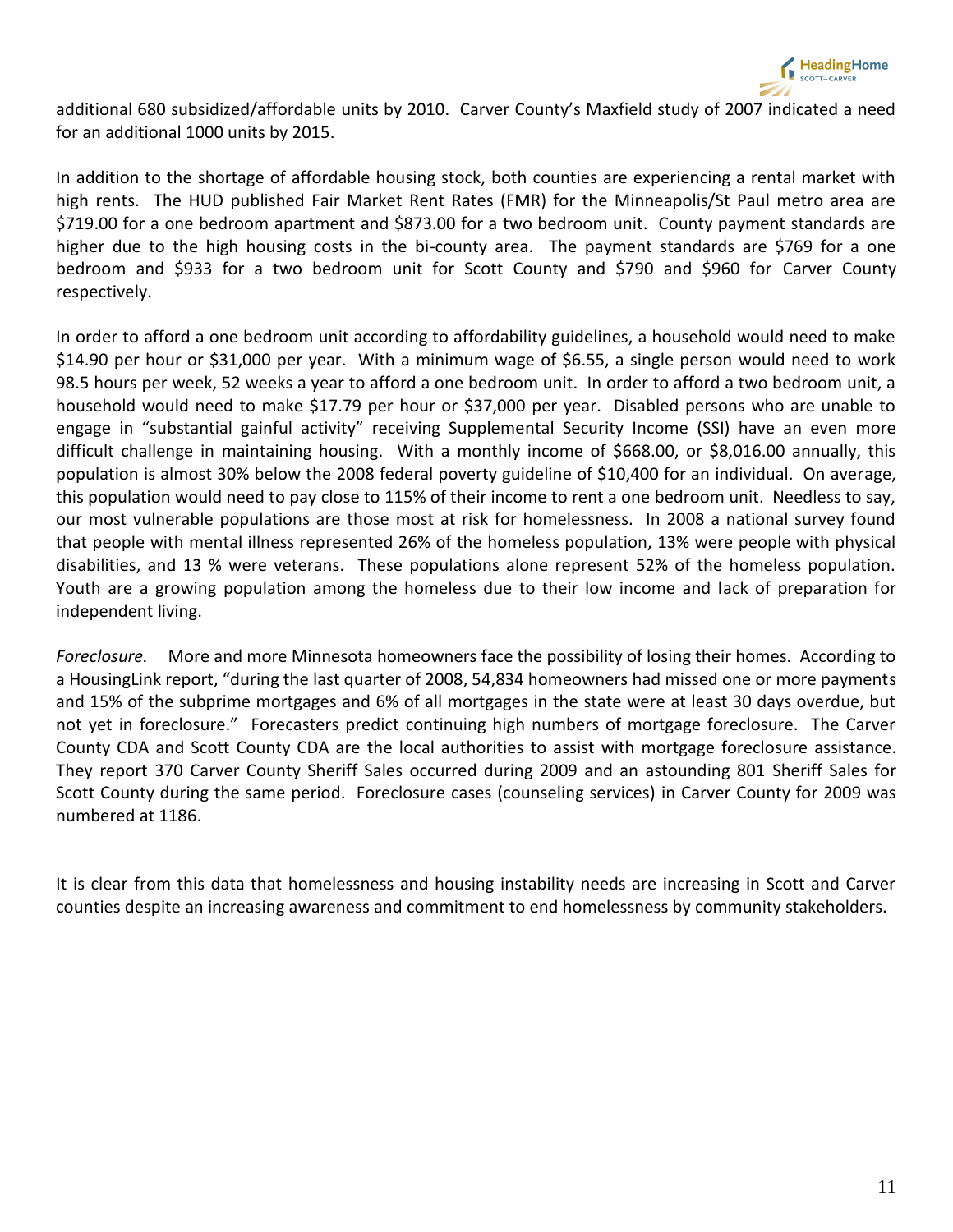

### **Existing Resources**

Community partnerships and the private sector have worked vigorously to address housing instability and homelessness in Scott and Carver counties. Unfortunately, with limited funds, these gaps and prevention remain a challenge as we are constantly looking for new funding to provide more resources.

While researching existing housing resources, two things are clear:

- *Our community is already heavily invested in serving persons who lack stable housing*. We are already investing money and resources into these issues. It is less clear as to whether our current investments are best targeted to produce desired outcomes. In creating this plan, our workgroup identified the need to build upon our current investments that are proving successful (homelessness prevention, supportive housing), and shift away from the investments that are not intended to provide housing stability (motel stays, etc.).
- *Current resources do not address the shelter and housing needs of many individuals and families in our community*. We do not have an adequate capacity to provide shelter to people in crisis, nor adequate affordable and supportive housing to provide long-term solutions for these households. Stringent eligibility criteria and lengthy waiting lists are often the by-product of insufficient resources. We know that our homeless and housing issues look different in rural and suburban areas and our resources need to reflect this. We need to work collaboratively to centralize services within our counties to address the needs of our community members. Increased funding and community buy-in are necessary solutions.

| The following list provides some current resources in our counties. All are supported by a combination of private, public and faith-based funding. |
|----------------------------------------------------------------------------------------------------------------------------------------------------|
|                                                                                                                                                    |

| <b>Existing Motel Vouchers</b>       |                 |                                                                                              |                                                                                                                                                               |                                                                                                           |
|--------------------------------------|-----------------|----------------------------------------------------------------------------------------------|---------------------------------------------------------------------------------------------------------------------------------------------------------------|-----------------------------------------------------------------------------------------------------------|
| <b>Entity</b>                        | <b>Contact#</b> | <b>Criteria</b>                                                                              | <b>Approximate Amount</b><br>For each entity the number of motel<br>vouchers fluctuates from year to year based<br>upon funding available and length of stays | <b>Duration</b>                                                                                           |
| CAP agency                           | 952-496-2125    | Based upon need and availability                                                             | 45 households per year                                                                                                                                        | 34 nights (one household<br>can use 1-6 nights),<br>30 families for one week,<br>4 families for one month |
| Police (Shakopee)                    | 952-445-1411    | Officer discretion/stranded                                                                  | 11 households per year                                                                                                                                        | One night or weekend.                                                                                     |
| Carver County Sheriff's Office       | 952-361-1212    | Officer discretion/stranded                                                                  | 2 households per year                                                                                                                                         | One night or weekend.                                                                                     |
| Salvation Army                       | 952-496-2125    | Emergency situation and a plan for how<br>long they need a hotel to obtain other<br>housing. | 11 households per year                                                                                                                                        | 1-7 nights                                                                                                |
| <b>County Social Services Carver</b> | 952-361-1600    | Family with dependant children or                                                            | 6 households per year                                                                                                                                         | 1-3 nights. On occasion                                                                                   |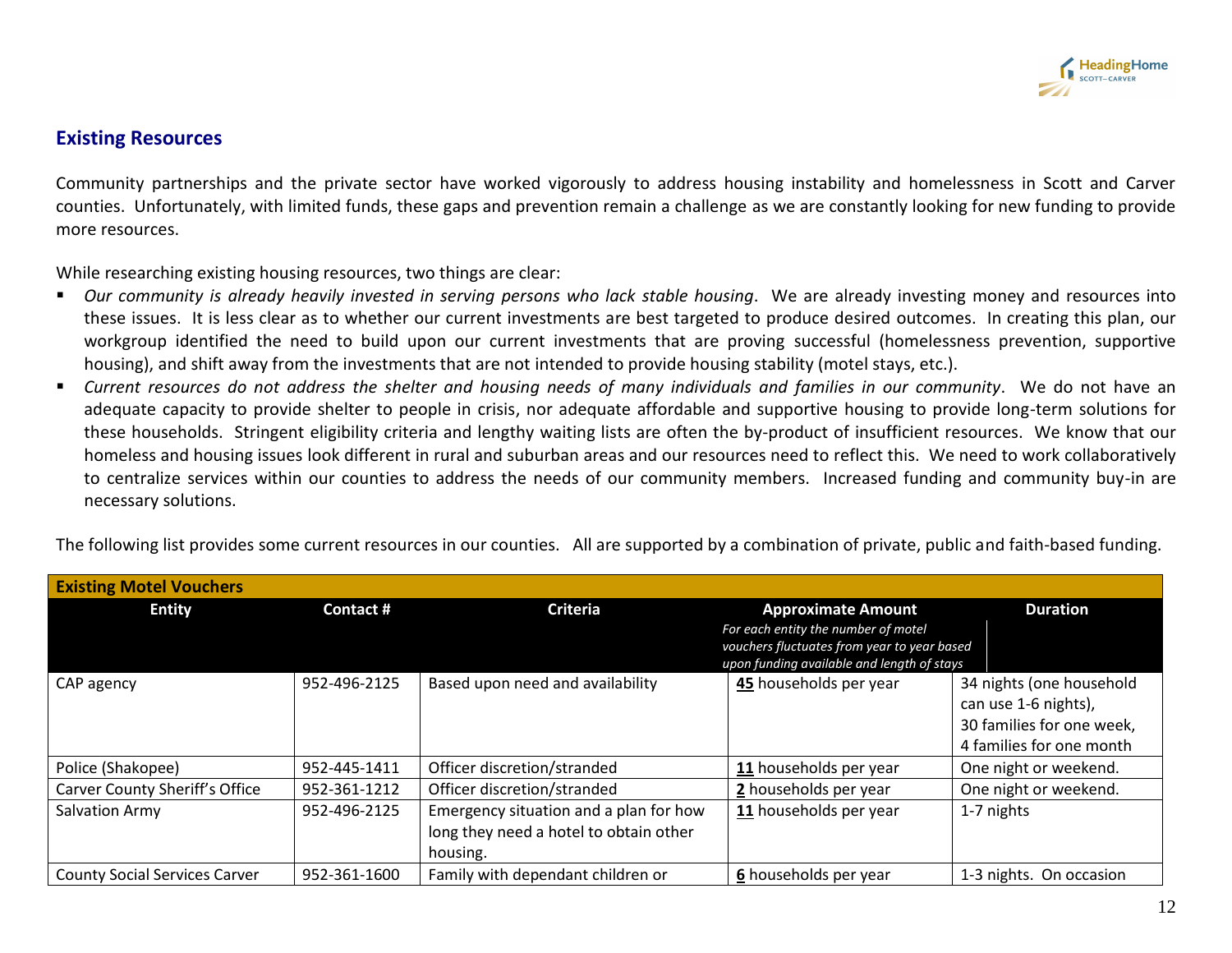

|                                                   |              | vulnerable adult. Based upon imminent<br>need and have exhausted all other<br>resources. Families asked to sign<br>promissory note to repay costs. |                                       | may last longer based upon<br>need and stability plan.                                              |
|---------------------------------------------------|--------------|----------------------------------------------------------------------------------------------------------------------------------------------------|---------------------------------------|-----------------------------------------------------------------------------------------------------|
| <b>County Social Services Scott</b>               | 952-445-7750 | Based upon imminent need and have<br>exhausted all other resources                                                                                 | 12 households per year                | 1-3 nights. Longer is<br>occasionally possible when<br>clear plan towards stability<br>is presented |
| <b>County Veteran Services</b><br>Officers-Carver | 952-442-2323 | Open to Vets Only. Carver County<br>resident for at least 30 days                                                                                  | 1 household per year                  | 1-30 nights                                                                                         |
| <b>County Veteran Services</b><br>Officers-Scott  | 952-496-8176 | Open to Vets Only. Scott County resident<br>for at least 30 days.                                                                                  | 13 households per year                | Up to 30 nights, in one<br>week increments.                                                         |
|                                                   |              | <b>Total Existing Motel Vouchers in Scott-Carver communities</b>                                                                                   | Approximately 101 households per year |                                                                                                     |

| <b>Existing Shelter/Safe Home</b>                                                                                   |                                                               |                                                                                                                               |               |                                                                     |  |
|---------------------------------------------------------------------------------------------------------------------|---------------------------------------------------------------|-------------------------------------------------------------------------------------------------------------------------------|---------------|---------------------------------------------------------------------|--|
| <b>Entity</b>                                                                                                       | Contact #                                                     | <b>Criteria</b>                                                                                                               | <b>Amount</b> | <b>Duration</b>                                                     |  |
| Southern Valley Alliance.<br>Safe homes for women and<br>children in various locations<br>because of domestic abuse | 952-873-4214                                                  | Women and children who are homeless<br>due to domestic violence                                                               | 12 units      | Not to exceed 3 days. Refer<br>on to shelters for battered<br>woman |  |
| Virginia Place                                                                                                      | <b>Adult MH-</b><br>952-442-4437<br>Crisis MH<br>952-442-7601 | Adults (18 and older) with mental health<br>diagnosis in Carver County. Must be<br>open to case mgt. or crisis mental health. | 1 unit        | Not to exceed 1 month stay                                          |  |
|                                                                                                                     |                                                               | Total Existing Emergency Shelter/Safe House Units in Scott-Carver communities 13 units                                        |               |                                                                     |  |

| <b>Existing Transitional Housing</b> |                 |                                                                        |                                                         |                          |  |  |
|--------------------------------------|-----------------|------------------------------------------------------------------------|---------------------------------------------------------|--------------------------|--|--|
| <b>Entity</b>                        | <b>Contact#</b> | <b>Criteria</b>                                                        | <b>Amount</b>                                           | <b>Duration</b>          |  |  |
| Scott-Carver Dakota CAP Agency       | 952-496-2125    | Chosen from homeless and rental                                        | 10 units for families with                              | Not to exceed 24 months. |  |  |
|                                      |                 | voucher waiting lists.                                                 | children, scattered sites.                              |                          |  |  |
| <b>Carver County CDA</b>             | 952-448-7715    | Referrals from First Street Center or New                              | 6 units (4 families, 2 for                              | Not to exceed 24 months. |  |  |
|                                      |                 | <b>Beginnings</b>                                                      | single adults) scattered site                           |                          |  |  |
| Safe Haven                           | 952-288-2688    | Homeless youth and young adults                                        | 12 units at two homes in                                | Not to exceed 24 months. |  |  |
|                                      |                 |                                                                        | Burnsville(also serves Dakota                           |                          |  |  |
|                                      |                 |                                                                        | County youth)                                           |                          |  |  |
|                                      |                 | <b>Total Existing Transitional Housing in Scott-Carver communities</b> | 28 units                                                |                          |  |  |
|                                      |                 |                                                                        | * 14 for families * 2 for singles adults * 12 for youth |                          |  |  |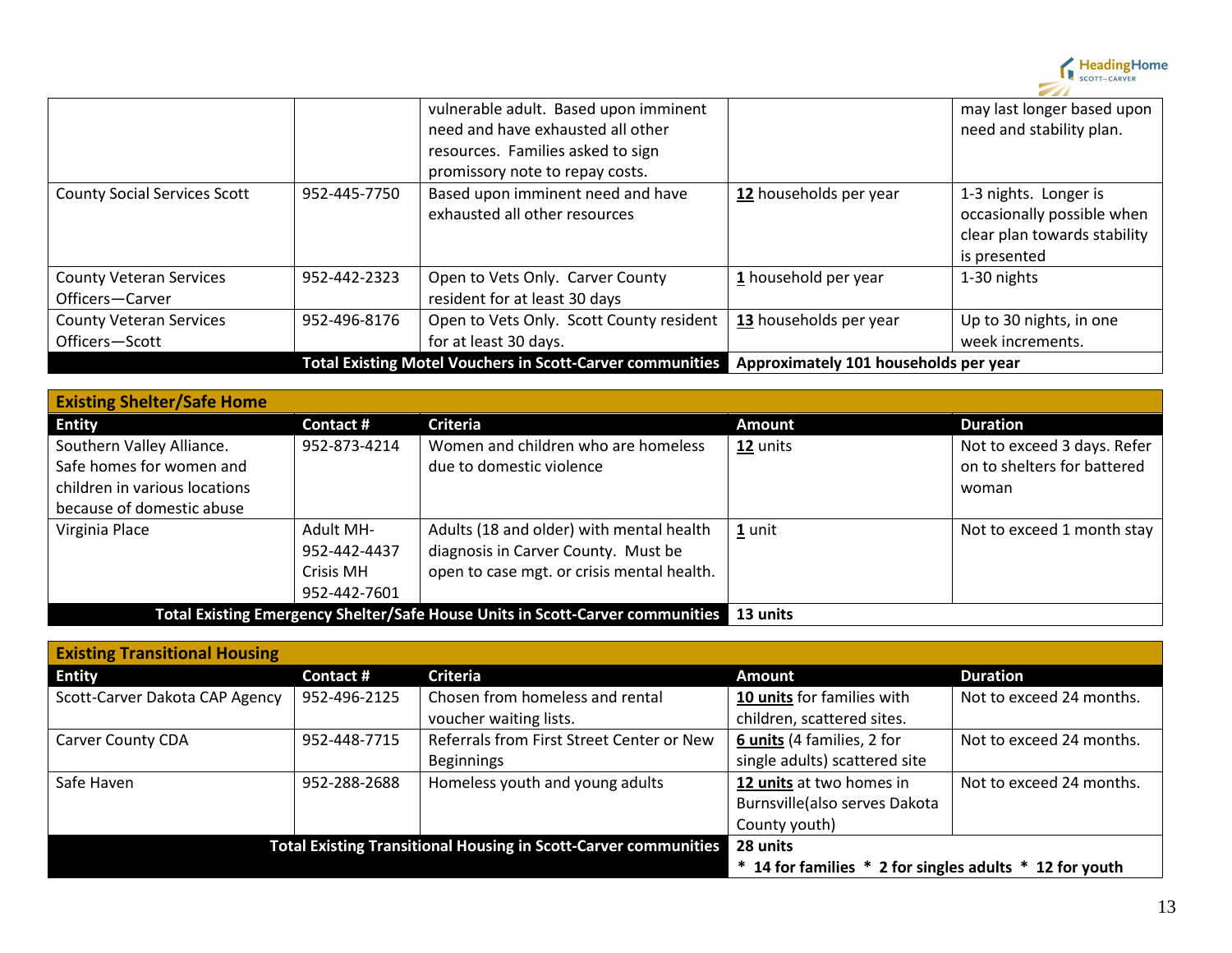

| <b>Existing Permanent Supportive Housing</b> |                 |                                                                                |                                                             |  |
|----------------------------------------------|-----------------|--------------------------------------------------------------------------------|-------------------------------------------------------------|--|
| <b>Entity</b>                                | <b>Contact#</b> | <b>Criteria</b>                                                                | Amount                                                      |  |
| <b>Scott County Human Services</b>           | 952-445-7751    | Shelter + Care program for households                                          | 5 family units                                              |  |
|                                              |                 | with disabled persons who are homeless.                                        | 14 individual units scattered site                          |  |
| Carver County CDA                            | 952-448-7715    | Shelter + Care program for households                                          | 3 family units                                              |  |
|                                              |                 | with disabled persons who are homeless.                                        | 7 individual units scattered site                           |  |
| Scott-Carver Dakota CAP Agency               | 952-496-2125    | Households with disabled persons who                                           | 2 family units                                              |  |
| -Savage Project                              |                 | are homeless                                                                   |                                                             |  |
| Safe Haven for Youth-Welcome                 | 952-288-2688    | Homeless youth (ages $16 - 22$ ) who are                                       | 5 efficiency units for youth                                |  |
| <b>Center Apartments</b>                     |                 | disabled. 3 units are designated for HUD                                       |                                                             |  |
|                                              |                 | Homeless, 1 units for HUD chronically                                          |                                                             |  |
|                                              |                 | homeless.                                                                      |                                                             |  |
| <b>Scott and Carver County Mental</b>        | Scott-952-445-  | Adult household member with a serious,                                         | Carver County 19 units for single adults and families       |  |
| <b>Health Initiatives</b>                    | 7751            | persistent mental illness working with a                                       | Scott County 7 units for single adults and families         |  |
|                                              | Carver-952-     | county case manager. Homeless or rent                                          | Scattered-site                                              |  |
|                                              | 361-1600        | burdened.                                                                      |                                                             |  |
| <b>Bridges</b>                               | 952-448-7715    | Homeless persons with serious and                                              | 14 units for single adults and families                     |  |
|                                              |                 | persistent mental illness.                                                     |                                                             |  |
| <b>Cloverfield Market Place</b>              | 952-361-3179    | Persons experiencing or at-risk of                                             | 6 units for single adults and families                      |  |
|                                              |                 | experiencing Long-term Homelessness                                            |                                                             |  |
|                                              |                 | (homeless for 1 year or 4 episodes of                                          |                                                             |  |
|                                              |                 | homelessness in the past three years)                                          |                                                             |  |
| Metro Long-term Homeless                     | 651-645-0676    | Persons experiencing or at-risk of                                             | Carver-3 units for single adults and families               |  |
| Project                                      |                 | experiencing Long-term Homelessness                                            | Scott-3 units for single adults and families                |  |
|                                              |                 | (homeless for 1 year or 4 episodes of                                          | Scattered-site                                              |  |
|                                              |                 | homelessness in the past three years)                                          |                                                             |  |
| <b>Carver County CDA</b>                     | 952-448-7715    | Only for Carver County households.                                             | 15 vouchers for single adults and families                  |  |
|                                              |                 | Verification of disability, homeless or                                        |                                                             |  |
|                                              |                 | near homeless, go on waiting list.                                             |                                                             |  |
|                                              |                 | <b>Total Existing Permanent Supportive Housing in Scott-Carver communities</b> | 103 units                                                   |  |
|                                              |                 |                                                                                | * 67 units for families and singles * 10 units for families |  |
|                                              |                 |                                                                                | * 21 units for singles adults * 5 units for youth           |  |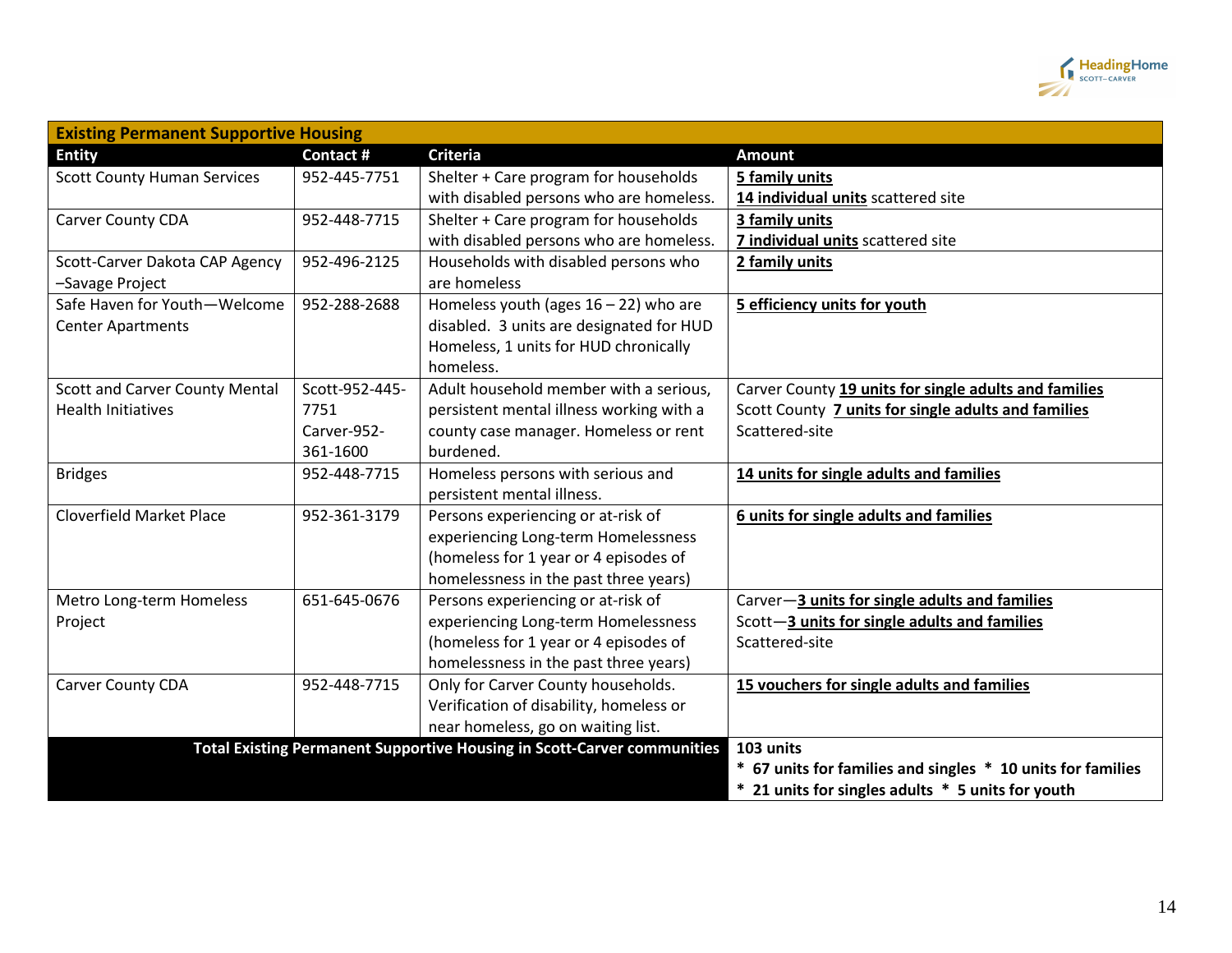

| Existing Affordable Housing (with no/limited support services)-For the purposes of this inventory, "affordable housing" is defined as housing      |                 |                                        |                                                         |  |
|----------------------------------------------------------------------------------------------------------------------------------------------------|-----------------|----------------------------------------|---------------------------------------------------------|--|
| that is partially or fully subsidized by a governmental agency OR housing that is affordable at 30% of the area median income (AMI) <sup>5</sup> . |                 |                                        |                                                         |  |
| <b>Entity</b>                                                                                                                                      | <b>Contact#</b> | <b>Criteria</b>                        | <b>Amount</b>                                           |  |
| <b>Carver County</b>                                                                                                                               |                 |                                        |                                                         |  |
| <b>Brickyard Apartments-Chaska</b>                                                                                                                 | 952-556-0160    | Income requirements                    | 6 Project-based Section 8 units                         |  |
| Carver County CDA                                                                                                                                  | 952-448-7715    | Public housing criteria (80% AMI)      | 81 units (subsidized)                                   |  |
|                                                                                                                                                    |                 |                                        | 50 scattered                                            |  |
|                                                                                                                                                    |                 |                                        | 31 Spruce Apts. In Waconia                              |  |
| <b>Carver County Section 8</b>                                                                                                                     | 952-448-7715    | 75% of new admissions need to be below | 161 Section 8 vouchers                                  |  |
| Vouchers                                                                                                                                           |                 | 30% AMI, everyone else needs to be     |                                                         |  |
|                                                                                                                                                    |                 | below 50%.                             |                                                         |  |
| Clover Field Marketplace-Chaska                                                                                                                    | 952-361-3179    | Income requirements                    | 15 Project-based Section 8 units of a total of 59 units |  |
| Chaska Villa Townhomes-Chaska                                                                                                                      | 952-448-6812    | Income requirements                    | 28 Project-based Section 8 units                        |  |
| Deutschland Apartments-New                                                                                                                         | 507-451-8524    | Income requirements                    | 2 of 8 units subsidized at 30% AMI                      |  |
| Germany                                                                                                                                            |                 |                                        |                                                         |  |
| Evergreen Apartments-Waconia                                                                                                                       | 952-442-5276    | 62 and older, handicapped or disabled  | 46 Project-based Section 8 units                        |  |
| Fox Run-Waconia                                                                                                                                    | 507-451-8524    | Income requirements                    | 14 of 24 units subsidized at 30% AMI                    |  |
| Hillside-Watertown                                                                                                                                 | 507-345-1290    | Income requirements                    | 4 of 8 units subsidized at 30% AMI                      |  |
| Hilltop I and Hilltop II-                                                                                                                          | 952-955-1962    | 62 and older, handicapped or disabled  | 19 of 32 units subsidized at 30% AMI                    |  |
| Watertown                                                                                                                                          |                 |                                        |                                                         |  |
| Lakeside Villa-Cologne                                                                                                                             | 612-702-1472    | 62 and older, handicapped or disabled  | 12 Project-based Section 8 units                        |  |
| <b>Mayer Elderly Apartments-</b>                                                                                                                   | 952-955-1962    | 62 and older, handicapped or disabled  | 9 of 10 units subsidized at 30% AMI                     |  |
| Mayer                                                                                                                                              |                 |                                        |                                                         |  |
| Maplecrest Commons-Waconia                                                                                                                         | 763-354-5505    | 62 and older, handicapped or disabled  | 8 of 20 units subsidized at 30% AMI                     |  |
| Old City Hall Apartments-                                                                                                                          | 952-471-0111    | Income requirements                    | 13 Project-based Section 8 units                        |  |
| Waconia                                                                                                                                            |                 |                                        |                                                         |  |
| Poplar Ridge-Young America                                                                                                                         | 612-874-4427    | Income requirements                    | 11 of 24 units subsidized at 30% AMI                    |  |
| Peace Villa-Norwood                                                                                                                                | 952-467-2167    | 62 and older, handicapped or disabled  | 33 of 61 units subsidized at 30% AMI                    |  |
| Riverside-Watertown                                                                                                                                | 507-345-1290    | 62 and older, handicapped or disabled  | 17 of 22 units subsidized at 30% AMI                    |  |
| Tahleim (Chaska Manor)-Chaska                                                                                                                      | 952-361-0310    | 62 and older, handicapped or disabled  | 58 Project-based Section 8 units                        |  |
| Waybury Apartments-Chaska                                                                                                                          | 952-448-5022    | Elderly/disabled                       | 114 Project-based Section 8 units                       |  |
| <b>Scott County</b>                                                                                                                                |                 |                                        |                                                         |  |
| Belle Haven-Belle Plaine                                                                                                                           | 952-402-9022    | Family units                           | 23 subsidized units at 30% AMI                          |  |
| <b>Scott County CDA</b>                                                                                                                            | 952-402-9022    | Public housing criteria (80% AMI)      | 147 units (subsidized)                                  |  |

5 2009-2010 AMI is \$83,900.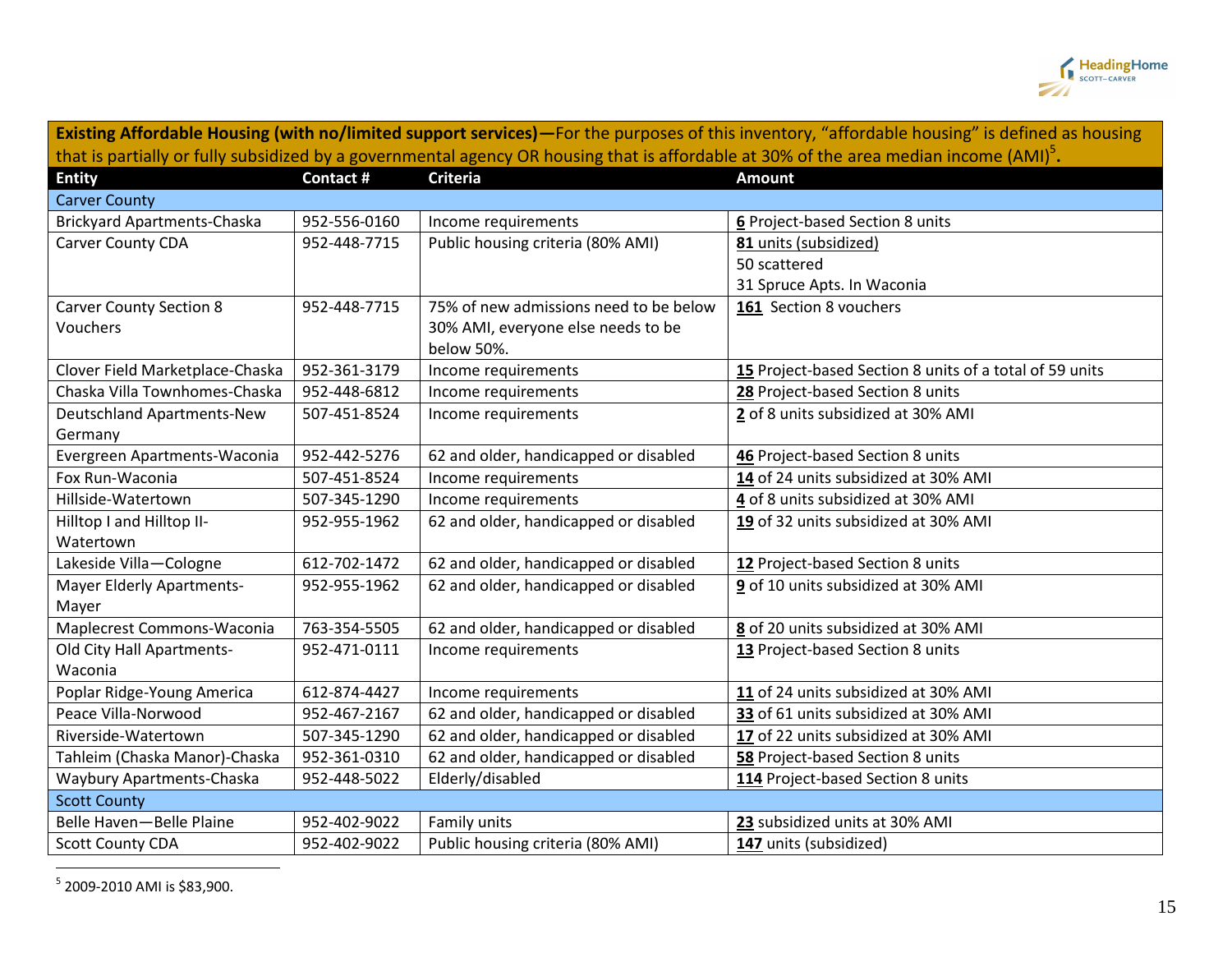

| <b>Scott County Section 8 Vouchers</b> | 952-402-9022 | 75% of new admissions need to be under                               | 255 Section 8 vouchers                                     |
|----------------------------------------|--------------|----------------------------------------------------------------------|------------------------------------------------------------|
|                                        |              | 30% median income Everyone else                                      |                                                            |
|                                        |              | needs to be under 80% median income.                                 |                                                            |
| <b>Belle Plaine Apartments-Belle</b>   | 952-873-4176 | Criminal/credit review process required.                             | 20 Project-based Section 8 units                           |
| Plaine                                 |              | Garages for additional fee.                                          |                                                            |
| <b>Boessling Lutheran Village</b>      | 952-873-4176 | 62 and older, handicapped or disabled                                | 24 Project-based Section 8 units                           |
| Apartments-Belle Plaine                |              |                                                                      |                                                            |
| <b>Britland Apartments-Jordan</b>      | 507-451-8524 | Criminal/credit review process required.                             | 4 subsidized units at 30% AMI, 24 units in total below FMR |
|                                        |              | Waiting list for rental assistance (30% of                           |                                                            |
|                                        |              | gross monthly income)                                                |                                                            |
| Cardinal Ridge Apartments-             | 952-402-9022 | 62 and older, handicapped or disabled                                | 23 subsidized units at 30% AMI                             |
| <b>Belle Plaine</b>                    |              |                                                                      |                                                            |
| Clifton Townhomes-Shakopee             | 952-943-1100 | Family with children under 18. 3 units for                           | 56 Project-based Section 8 units                           |
|                                        |              | single adults handicapped, elderly or                                |                                                            |
|                                        |              | disabled                                                             |                                                            |
| Faith Residence-Belle Plaine           | 952-873-2033 | 18 and older handicapped or disabled                                 | 8 Project-based Section 8 units                            |
| Highwood Homes-Prior Lake              | 952-447-6961 | Family with children under 18.                                       | 36 Project-based Section 8 units                           |
| Levee Drive Apartments-                | 952-445-2011 | 62 and older, handicapped or disabled                                | 66 Project-based Section 8 units                           |
| Shakopee                               |              |                                                                      |                                                            |
| Liberty Park Apartments-New            | 952-758-4991 | 62 and older, handicapped or disabled                                | 15 subsidized units at 30% AMI                             |
| Prague                                 |              |                                                                      |                                                            |
| Millpond Apartments-New                | 952-758-4333 | 62 and older, handicapped or disabled                                | 43 Project-based Section 8 units                           |
| Prague                                 |              |                                                                      |                                                            |
| Parkside Apartments-New                | 507-345-1290 | Criminal/credit review process required                              | 13 of 20 units subsidized at 30% AMI                       |
| Prague                                 |              |                                                                      |                                                            |
| River Bluff Apartments-                | 651-645-7271 | Physical disability or traumatic brain                               | 18 Project-based Section 8 units                           |
| Shakopee                               |              | injury                                                               |                                                            |
| Schule Haus-Jordan                     | 952-492-2084 | 62 and older, handicapped or disabled                                | 52 Project-based Section 8 units                           |
| Village Apartments-Shakopee            | 612-869-0180 | 62 and older, handicapped or disabled                                | 62 Project-based Section 8 units                           |
| <b>Westgate Apartments-New</b>         | 952-758-2299 | Criminal/credit review process required.                             | 37 Project-based Section 8 units                           |
| Prague                                 |              | Long waiting list.                                                   |                                                            |
|                                        |              | <b>Total Existing Affordable Housing in Scott-Carver communities</b> | 1553                                                       |
|                                        |              |                                                                      | 651 Carver                                                 |
|                                        |              |                                                                      | 902 Scott                                                  |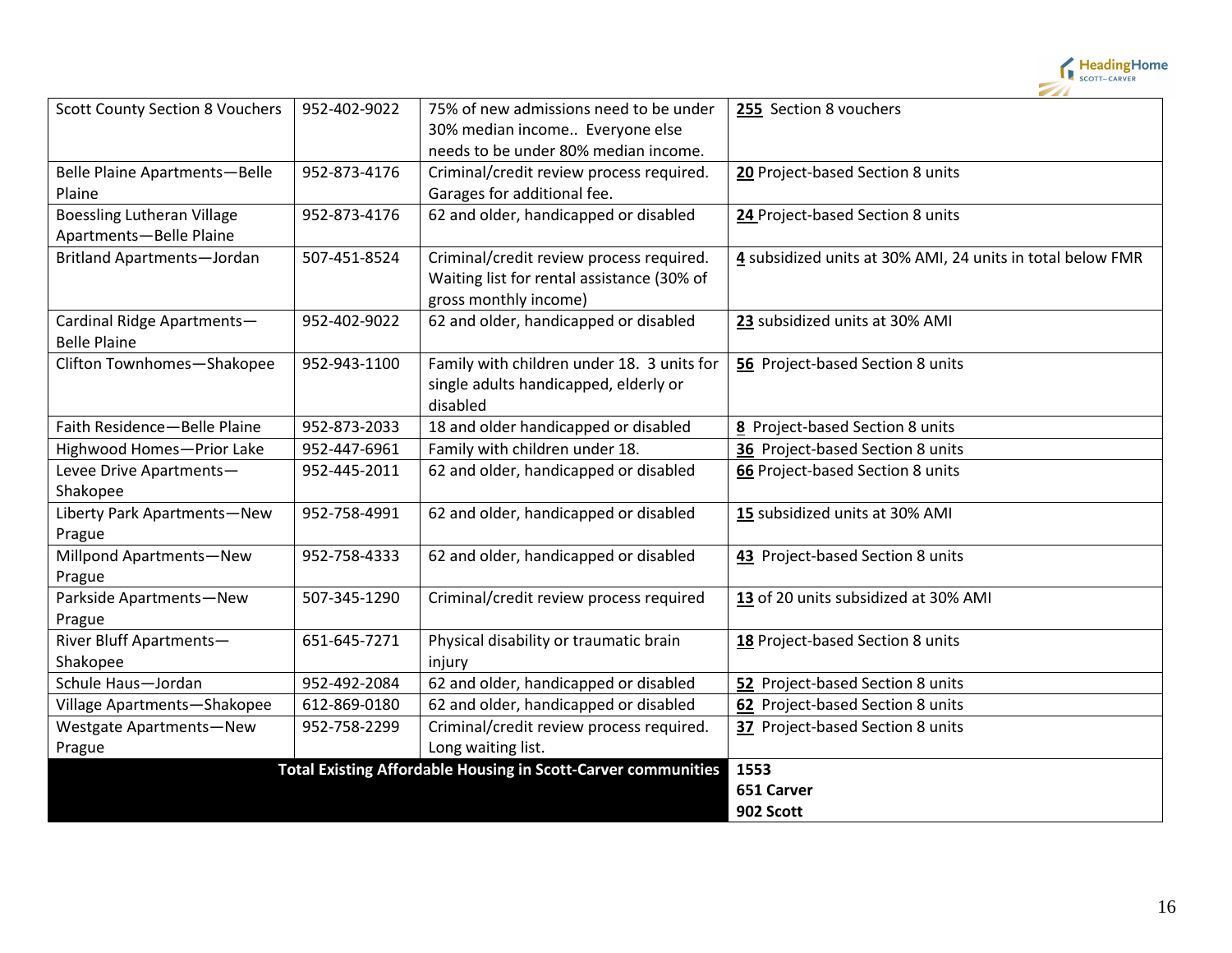

| <b>Homelessness Prevention and Gap Services</b> |                 |                                                                               |                              |                            |
|-------------------------------------------------|-----------------|-------------------------------------------------------------------------------|------------------------------|----------------------------|
| <b>Entity</b>                                   | <b>Contact#</b> | <b>Criteria</b>                                                               | <b>Amount (approximate)</b>  | <b>Duration</b>            |
| Scott-Carver Dakota CAP                         | 952-496-2125    | Evidence of need, resolvable crisis.                                          | 77 households assisted per   | One time assistance for up |
| Agency-Family Homeless                          |                 | Priority given to Veterans, Victims of                                        | year                         | to 2 months (6 months for  |
| <b>Prevention and Assistance</b>                |                 | <b>Domestic Violence</b>                                                      |                              | Veterans).                 |
| Program                                         |                 |                                                                               |                              |                            |
| Scott-Carver Dakota CAP                         | 952-496-2125    | Evidence of need, resolvable crisis.                                          | 1500 households assisted per | One time assistance for up |
| Agency-Energy Assistance                        |                 |                                                                               | year                         | to 3 months.               |
| Scott-Carver Dakota CAP                         | 952-496-2125    | Evidence of need, resolvable crisis.                                          | 41 households assisted per   | One time assistance for up |
| Agency-HPRP                                     |                 |                                                                               | year                         | to 18 months.              |
| Scott-Carver Dakota CAP                         | 952-496-2125    | Evidence of need, resolvable crisis.                                          | 65 households assisted per   | One time assistance for up |
| Agency-FEMA Phase 27                            |                 |                                                                               | year                         | to 1 month.                |
| Scott-Carver Dakota CAP                         | 952-496-2125    | Evidence of need, resolvable crisis.                                          | 130 households assisted per  | One time assistance for up |
| Agency-FEMA ARRA                                |                 |                                                                               | year (only available through | to 1 month.                |
|                                                 |                 |                                                                               | 12/09                        |                            |
| Scott-Carver Dakota CAP                         | 952-496-2125    | Evidence of need, resolvable crisis.                                          | 65 households assisted per   | One time assistance for up |
| Agency-FEMA Phase 27                            |                 |                                                                               | year                         | to 1 month.                |
| Safehaven for Youth-Family                      | 952-288-2688    | Evidence of need, resolvable crisis.                                          | 66 households assisted per   | One time assistance for up |
| Homeless Prevention and                         |                 |                                                                               | year                         | to 6 months.               |
| Assistance Program                              |                 |                                                                               |                              |                            |
| Safehaven for Youth-HPRP                        | 952-288-2688    | Evidence of need, resolvable crisis.                                          | 17 households assisted per   | One time assistance for up |
|                                                 |                 |                                                                               | year                         | to 18 months.              |
| Love, INC                                       | 952-448-3261    | Eastern Carver County residents only.                                         | 400 households assisted per  | Varies based upon need.    |
|                                                 |                 |                                                                               | year                         |                            |
| People Reaching Out to People                   | 952-937-9120    | Chanhassen Residents only. Ability to                                         | 35 households assisted per   | Up to two months           |
| (PROP)-Chanhassen area                          |                 | sustain their current rent with the short                                     | year                         | assistance.                |
|                                                 |                 | term support and or a plan to move to a                                       |                              |                            |
|                                                 |                 | more affordable unit.                                                         |                              |                            |
|                                                 |                 | Total Households Served with Existing Prevention/Gap Services in Scott-Carver | 2396 households              |                            |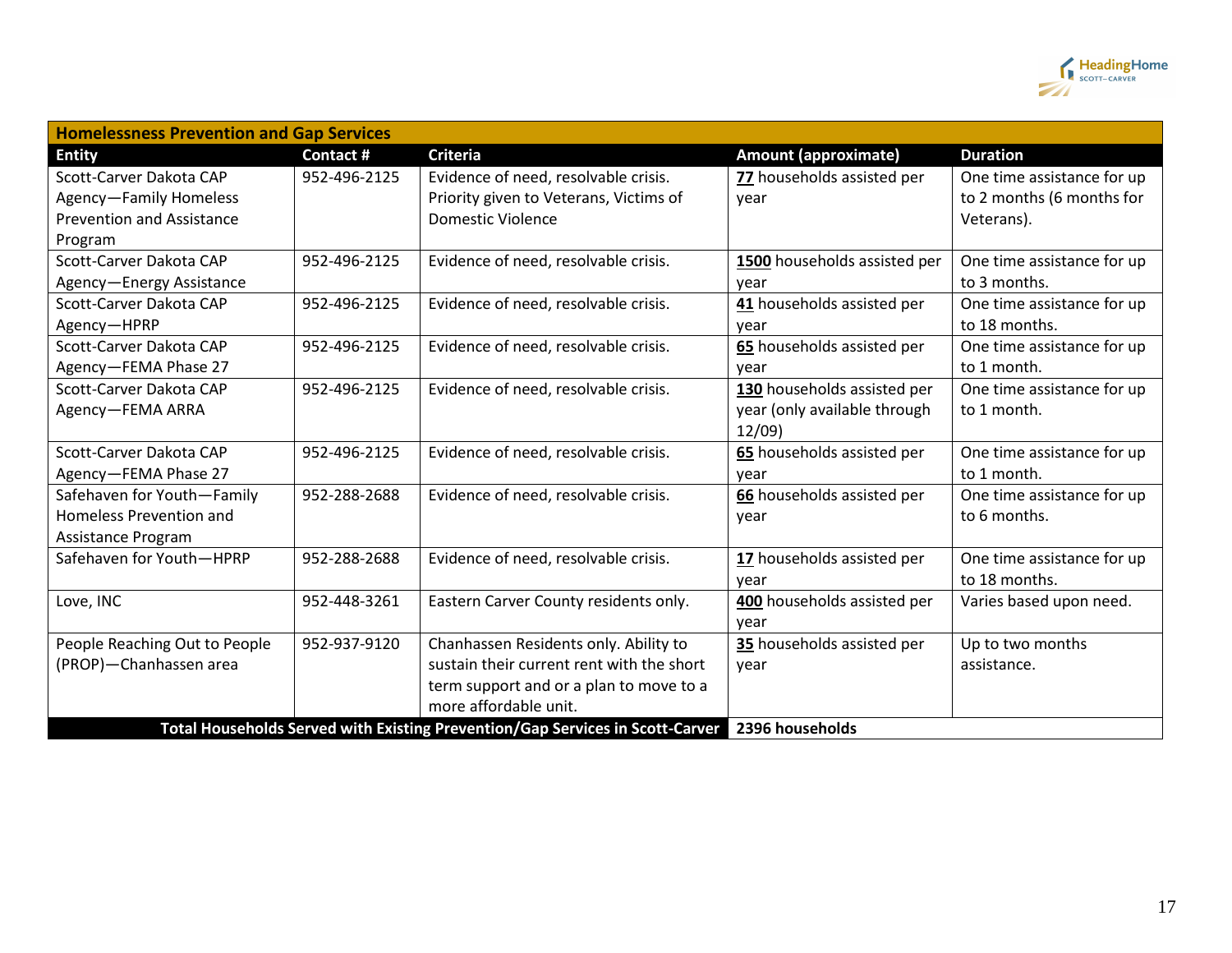

# **Goal #1: Prevent Households from Experiencing Homelessness**

Everyday in our community many families, singles adults, and youth are facing personal crises or financial challenges that have them teetering on the edge of homelessness. Most of these households will find friends, family, or other supports to help them work through their financial/personal challenges without falling into homelessness. However, too many do not find the support they need and end up homeless, leading to substantial trauma for children and youth, and unnecessary costs which will eventually be required to stabilize many of these households.

Homelessness prevention is the cornerstone of Heading Home Scott-Carver. The success of all other goals and activities in this Plan is predicated upon our ability to "*close the front door*" on homelessness and help families stay in their current housing. It is well documented that the costs of preventing homelessness are far less than the costs incurred assisting a family after they have become homeless. Focusing our energy on homelessness prevention is not only the right thing; it is the smart thing to do.

#### **Strategies:**

- o Increase access to public & private resources
- o Ensure housing stability for people leaving public institutions
- o Create a formal tracking & rapid re-housing process for folks being sheltered in Minneapolis & St Paul
- o Provide deeper and longer assistance and services for youth and young adults
- $\circ$  Increase educational opportunities to low-income households (life skills, renters' rights, etc.)

| <b>Lead Entity:</b>                  | <b>Scott-Carver Housing Coalition</b>                               |                                                                  |
|--------------------------------------|---------------------------------------------------------------------|------------------------------------------------------------------|
| <b>Anticipated 10-year outcome</b>   |                                                                     | Homeless families and individuals will have an ability to access |
|                                      | resources public and private, due to increased community knowledge. |                                                                  |
| <b>Action Steps</b>                  | <b>Potential Partners</b>                                           | <b>Timeline</b>                                                  |
| Obtain<br>expanded<br>Family         | Caver and Scott County                                              | Year 1: Maintain all requirements                                |
| <b>Homeless</b><br>Prevention<br>&   | CAP Agency                                                          | for FHPAP renewals                                               |
| <b>Assistance Program Funding</b>    | Safe Haven                                                          | Year 2: Increase funding requests,                               |
|                                      |                                                                     | each agency keeps track of                                       |
|                                      |                                                                     | demonstrated need beyond the                                     |
|                                      |                                                                     | capacity of the current grant                                    |
|                                      |                                                                     | amount                                                           |
|                                      |                                                                     | Year 5: Scott & Carver county                                    |
|                                      |                                                                     | become a statewide leader for                                    |
|                                      |                                                                     | FHPAP grant                                                      |
|                                      |                                                                     | Year 10: FHPAP will continue to be                               |
|                                      |                                                                     | a cornerstone in Scott and Carver                                |
|                                      |                                                                     | counties plan to end homelessness                                |
| Create and maintain a resource       | County social services                                              | Year 1: Have comprehensive list of                               |
| list of each service providers'      | Mdewakanton Sioux Community                                         | emergency assistance benefits as a                               |
| eligibility criteria and application | Public health                                                       | resource for all social service                                  |
| process, including frequency of      | <b>CAP Agency</b>                                                   | workers                                                          |
| accessing funds.                     | Safe Haven                                                          | Year 2: Make formal                                              |
|                                      | Other local service agencies                                        | recommendations to streamline and                                |
|                                      |                                                                     | enhance eligibility criteria                                     |

### **Strategy 1.a: Increase access to public & private resources**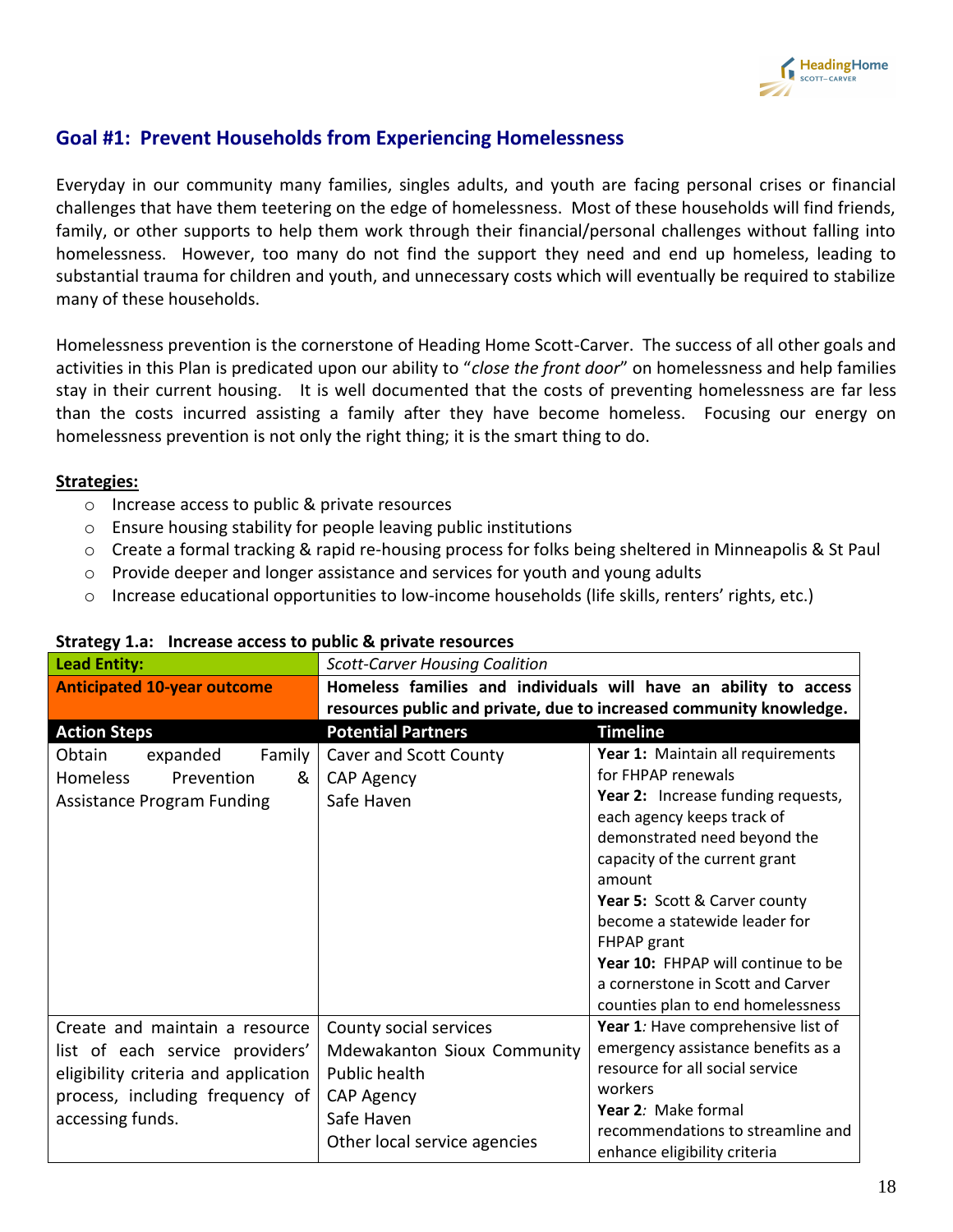

|                                       |                               | Year 5: Maintain list and continue to |
|---------------------------------------|-------------------------------|---------------------------------------|
|                                       |                               | review and enhance on annual basis    |
|                                       |                               | Year 10: Maintain list, continue to   |
|                                       |                               | review and enhance on annual basis    |
| Fully Utilize FEMA/HPRP stimulus      | <b>Caver and Scott County</b> | Year 1: Fully implement the initial   |
| funding                               | <b>CAP Agency</b>             | year of HPRP through marketing        |
|                                       | Safe Haven                    | efforts and community                 |
|                                       |                               | coordination.                         |
|                                       |                               | Year 2: Demonstrated need for         |
|                                       |                               | HPRP and how it compliments           |
|                                       |                               | FHPAP to increase funding             |
|                                       |                               | Year 5: Work closely with OEO for     |
|                                       |                               | other housing grant opportunities     |
|                                       |                               | Year 10: Streamlined system for       |
|                                       |                               | maintaining housing assistance        |
|                                       |                               | grants                                |
| involvement<br>support<br>&<br>Gain   | Mdewakanton Sioux Community   | Year 1: Utilizing web-based           |
| &<br>faith<br>from<br>business        | <b>FISH</b>                   | communication, invite business        |
| communities                           | Love INC                      | leaders to Housing Coalition Mtgs     |
|                                       | Chambers of commerce          | Year 2: Prepare presentations to      |
|                                       |                               | faith and business communities        |
|                                       |                               | Year 5: On-going system of            |
|                                       |                               | communication and collaboration       |
|                                       |                               | Year 10: On-going system of           |
|                                       |                               | communication and collaboration       |
| <b>Carver and Scott Counties will</b> | County social services        | Year 1: Representative from Carver    |
| evaluate the effectiveness of a       | Work force centers            | and Scott transportation system will  |
| transportation merger                 | Transportation                | attend housing coalition meetings     |
|                                       | <b>Public works</b>           | to establish partnership              |
|                                       |                               | Year 2: Goals for partnership         |
|                                       |                               | include helping people who are        |
|                                       |                               | homeless and disabled                 |
|                                       |                               | Year 5: Coordinated and accessible    |
|                                       |                               | transportation system available       |
|                                       |                               | Year 10: Evaluate system              |

# **Strategy 1.b: Ensure housing stability for people leaving public institutions**

| <b>Lead Entity:</b>                                                            | Carver and Scott County                                                                                                     |                                                                                                                                                                                                                                                                                                     |
|--------------------------------------------------------------------------------|-----------------------------------------------------------------------------------------------------------------------------|-----------------------------------------------------------------------------------------------------------------------------------------------------------------------------------------------------------------------------------------------------------------------------------------------------|
| <b>Anticipated 10-year outcome</b>                                             | All people leaving public institutions will have a housing plan                                                             |                                                                                                                                                                                                                                                                                                     |
| <b>Action Steps</b>                                                            | <b>Potential Partners</b>                                                                                                   | <b>Timeline</b>                                                                                                                                                                                                                                                                                     |
| housing options for<br>Increase<br>persons leaving mental health<br>facilities | <b>County Social Services</b><br><b>County Mental Health</b><br>Carver-Scott Crisis Team<br><b>CAP Agency</b><br>Safe Haven | Year 1: Utilize shelter needy and<br>GRH funds to the fullest, apply for<br>federal funding (HUD, SAMHSA)<br>Year 2: Collaborate with public<br>institutions to<br>housing<br>ensure<br>stability<br>Year 5: Continue to maximize state<br>and federal funding<br>Year 10: Evaluate housing options |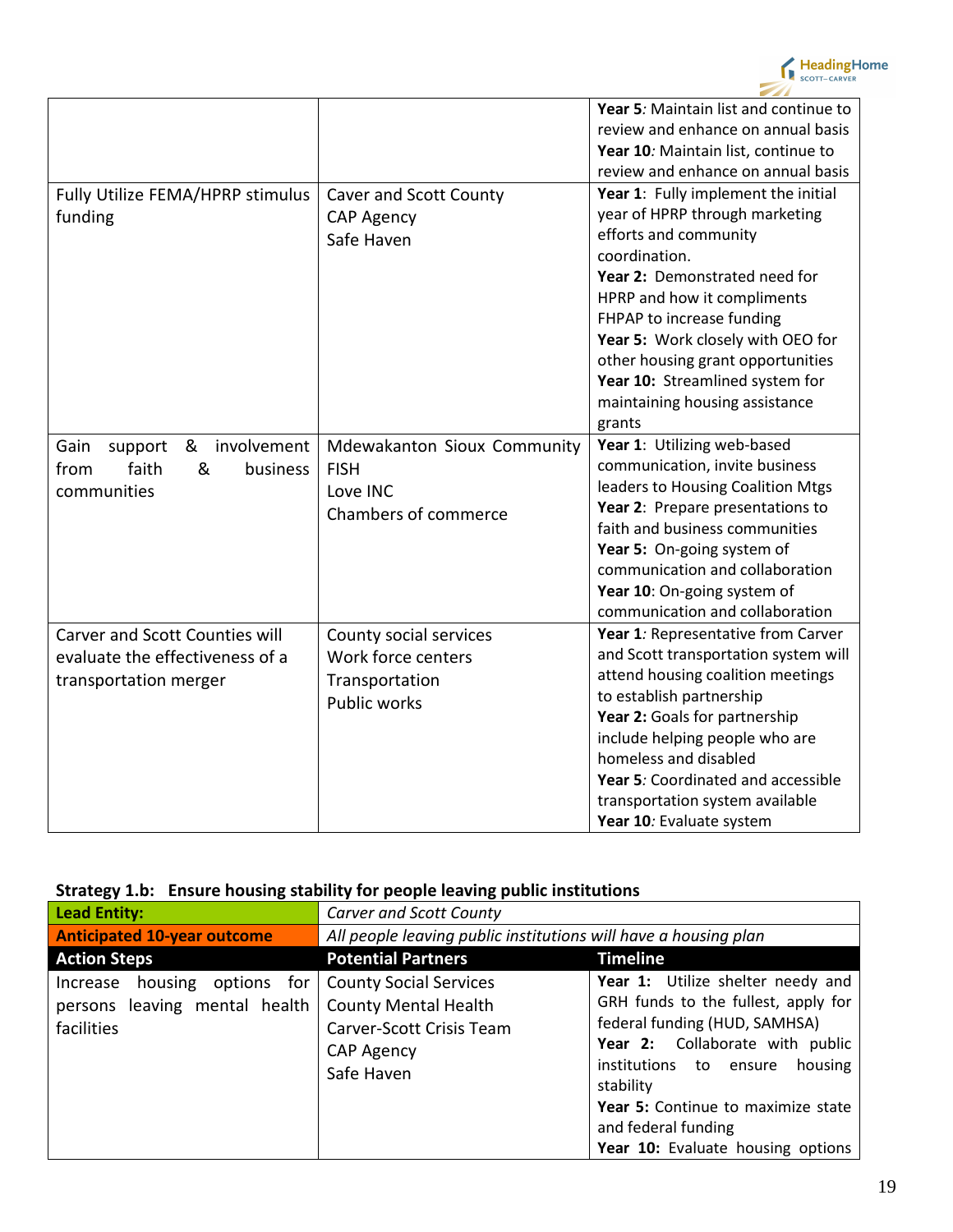

|                                                                                                               |                                                                                                                                                                                           | and plan for gaps                                                                                                                                                                                                                                                                                                                                           |
|---------------------------------------------------------------------------------------------------------------|-------------------------------------------------------------------------------------------------------------------------------------------------------------------------------------------|-------------------------------------------------------------------------------------------------------------------------------------------------------------------------------------------------------------------------------------------------------------------------------------------------------------------------------------------------------------|
| housing options<br>Increase<br>for<br>persons leaving jail or prison                                          | <b>County Social Services</b><br><b>County Mental Health</b><br>Carver-Scott Crisis Team<br>Corrections<br>Law Enforcement<br><b>Workforce Centers</b><br><b>CAP Agency</b><br>Safe Haven | Year 1: Utilize shelter needy and<br>GRH funds to the fullest, apply for<br>federal funding (HUD, SAMHSA)<br>Year 2: Collaborate with public<br>institutions<br>and<br>community<br>corrections to<br>housing<br>ensure<br>stability<br>Year 5: Continue to maximize state<br>and federal funding<br>Year 10: Evaluate housing options<br>and plan for gaps |
| Utilize community resources to<br>hospitalization<br>decrease<br>and<br>placement times                       | Love INC<br>Mary's Wish<br><b>FISH</b><br><b>CAP Agency</b><br>Safe Haven<br><b>Scott and Carver County</b><br><b>Mdewakanton Sioux Community</b>                                         | Year 1: Invite partners to housing<br>coalition<br>Year 2: Review progress of goal<br>Year 5: Implement new strategies<br>Year 10: Evaluate strategies                                                                                                                                                                                                      |
| <b>Both</b><br>counties<br>develop<br>a<br>transition team to track and plan<br>for youth leaving foster care | Scott-Carver Child Welfare<br><b>Foster Care workers</b><br>Safe Haven<br><b>Mdewakanton Sioux Community</b><br><b>School liaisons</b>                                                    | Year 1: Transition teams formed<br>Year 2: All 17, 18 year olds in care<br>have a transition plan<br>Year 5: All 15, 16 year olds in care<br>have a transition plan<br>Year 10: All 14 year olds in care<br>have a transition plan that is<br>reviewed at least every 6 months                                                                              |

# **Strategy 1.c: Create a formal tracking & rapid re-housing process for folks being sheltered in Minneapolis and St Paul**

| Lead Entity:                                                                                                                                                            | <b>Scott and Carver County Social Services</b>                                                                                                                                                     |                                                                                                                                                                                                                                                                                                                          |
|-------------------------------------------------------------------------------------------------------------------------------------------------------------------------|----------------------------------------------------------------------------------------------------------------------------------------------------------------------------------------------------|--------------------------------------------------------------------------------------------------------------------------------------------------------------------------------------------------------------------------------------------------------------------------------------------------------------------------|
| <b>Anticipated 10-year outcome</b>                                                                                                                                      | Households that have lost housing in Scott and Carver counties who<br>seek shelter in neighboring counties will be rapidly re-housed and re-<br>connected to services within their community.      |                                                                                                                                                                                                                                                                                                                          |
| <b>Action Steps</b>                                                                                                                                                     | <b>Potential Partners</b>                                                                                                                                                                          | <b>Timeline</b>                                                                                                                                                                                                                                                                                                          |
| Establish a communication<br>method and tracking system for<br>shelters in the Minneapolis and<br>St. Paul area to notify Scott and<br>Carver County of their residents | CAP Agency<br>Safe Haven<br>Wilder Research<br><b>Families Moving Forward</b><br>Mary's Place<br>St Anne's Place<br>St Stephen's Shelter<br>Simpson Shelter<br>Our Saviour's Shelter<br>The Bridge | Year 1: Identify a lead contact<br>person from each agency involved<br>Year 2: Report at monthly meetings<br>trends and issues<br>Year 5: System in place to quickly<br>return citizens of Scott-Carver to<br>their home communities<br>Year 10: Evaluate communication<br>between counties, non-profits and<br>shelters |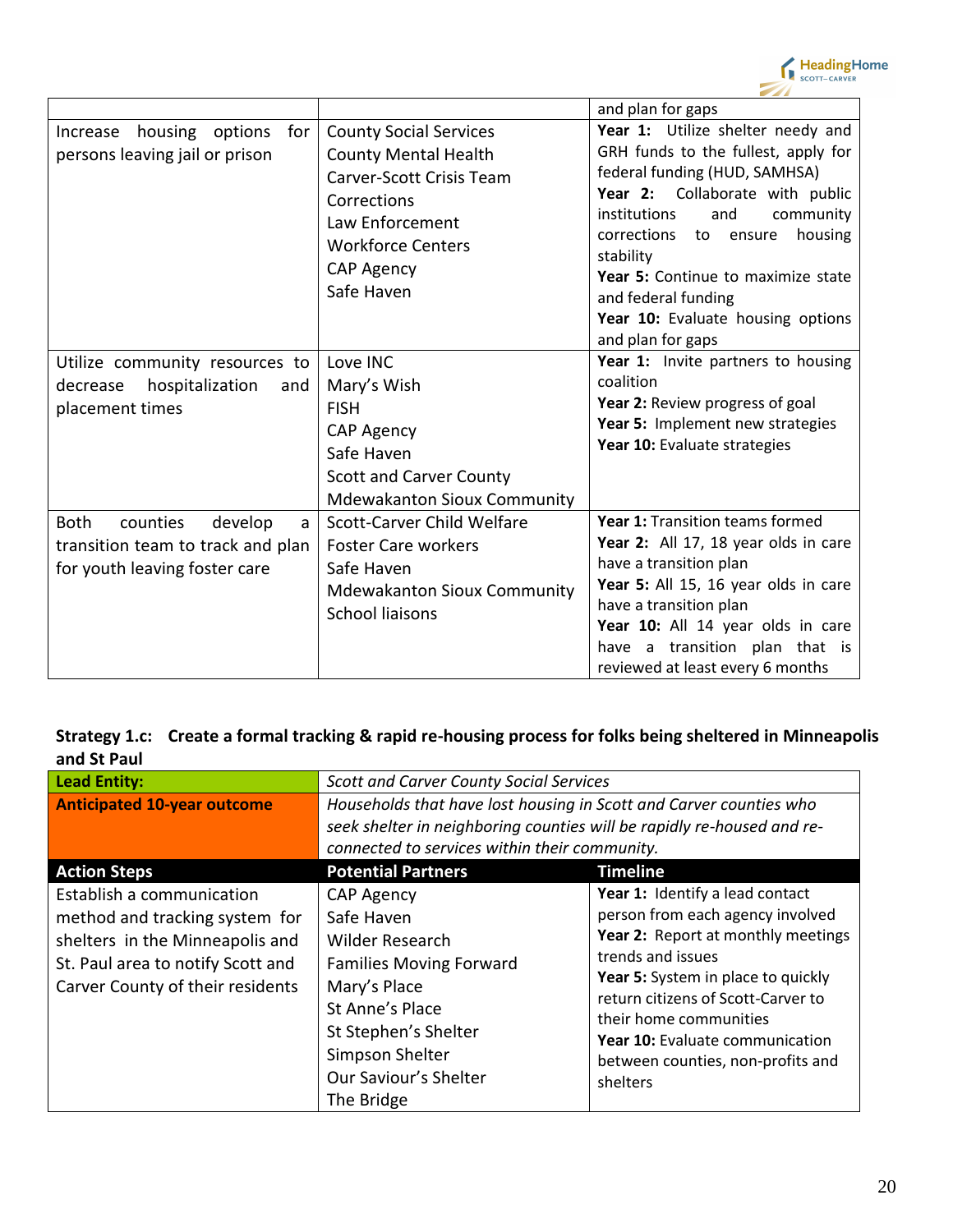

| <b>Lead Entity:</b>                                                                                                                                                                                                                                                                                                                   | Safe Haven for Youth                                                                                                                                                                                      |                                                                                                                                                                                                                                  |
|---------------------------------------------------------------------------------------------------------------------------------------------------------------------------------------------------------------------------------------------------------------------------------------------------------------------------------------|-----------------------------------------------------------------------------------------------------------------------------------------------------------------------------------------------------------|----------------------------------------------------------------------------------------------------------------------------------------------------------------------------------------------------------------------------------|
| <b>Anticipated 10-year outcome</b>                                                                                                                                                                                                                                                                                                    | Precariously housed youth in Scott-Carver will have access to homeless<br>prevention services and assistance at the intensity levels that match<br>their needs.                                           |                                                                                                                                                                                                                                  |
| <b>Action Steps</b>                                                                                                                                                                                                                                                                                                                   | <b>Potential Partners</b>                                                                                                                                                                                 | <b>Timeline</b>                                                                                                                                                                                                                  |
| Develop individual and group<br>programming, services, and<br>housing for youth and young<br>adults with low to high needs.                                                                                                                                                                                                           | <b>CAP Agency</b><br><b>Workforce Center</b><br>Local Schools<br>Adult/Alternative Learning Centers<br><b>Tutors</b><br><b>Scott/Carver Counties</b><br>Local Landlords                                   | Year 1: Identify and create needed<br>programs and services<br>Year 2: Implement services and<br>housing resources<br>Year 5: Evaluate Effectiveness<br>Year 10: On going                                                        |
| Hire a Case Manager who solely<br>focuses on establishing client<br>trust through advocacy,<br>companionship, and individual<br>training attention to create a<br>positive lasting relationship with<br>the goal of the youth achieving a<br>series of successes and thus<br>raising the youth's self-<br>motivation and self-esteem. | <b>Private Foundations</b><br><b>Government Grants</b><br><b>Workforce Center</b><br>Post Secondary institutions<br><b>Community leaders</b><br>Carver County Health Partnership<br>Youth Development Rep | Year 1: Send out grant proposal to<br>get position funded.<br>Year 2: Hire Case Advocate and<br>start establishing relationships with<br>highest needs individuals first.<br>Year 5: Evaluate Effectiveness<br>Year 10: On going |

### **Strategy 1.d: Provide deeper and longer assistance and services for youth and young adults**

### **Strategy 1.e: Increase educational opportunities to low-income households (life skills, renters' rights, etc.)**

| Lead Entity:                                                                                 | <b>CAP Agency</b>                                                      |                                                                                                                                                                                                                                                                                |
|----------------------------------------------------------------------------------------------|------------------------------------------------------------------------|--------------------------------------------------------------------------------------------------------------------------------------------------------------------------------------------------------------------------------------------------------------------------------|
| <b>Anticipated 10-year outcome</b>                                                           | People experiencing and at-risk of homelessness will have access to    |                                                                                                                                                                                                                                                                                |
|                                                                                              | information and classes to enhance their ability to retain housing     |                                                                                                                                                                                                                                                                                |
| <b>Action Steps</b>                                                                          | <b>Potential Partners</b>                                              | <b>Timeline</b>                                                                                                                                                                                                                                                                |
| Enhance educational<br>opportunities to learn how to be                                      | CAP Agency<br>CDA (Scott and Carver)                                   | Year 1: Solidify referral base for<br>classes                                                                                                                                                                                                                                  |
| a good renter and increase                                                                   | Safe Haven<br>Local landlords                                          | Year 2: Increase availability of<br>classes                                                                                                                                                                                                                                    |
| financial literacy                                                                           |                                                                        | <b>Year 5: Evaluate effectiveness</b><br>Year 10: On going                                                                                                                                                                                                                     |
| Independent Living Skills classes<br>and Rent Wise classes for all<br>youth in the community | Safe Haven<br><b>CAP Agency</b><br><b>Workforce Center</b><br>Love INC | Year 1: Modify rent wise program to<br>work for youth,<br>review<br>ILS<br>curriculum<br>Year 2: All foster care youth attend<br><b>ILS and Rent Wise classes</b><br>Year 5: Classes offered to all youth<br>in the community<br>Year 10: Evaluate effectiveness of<br>classes |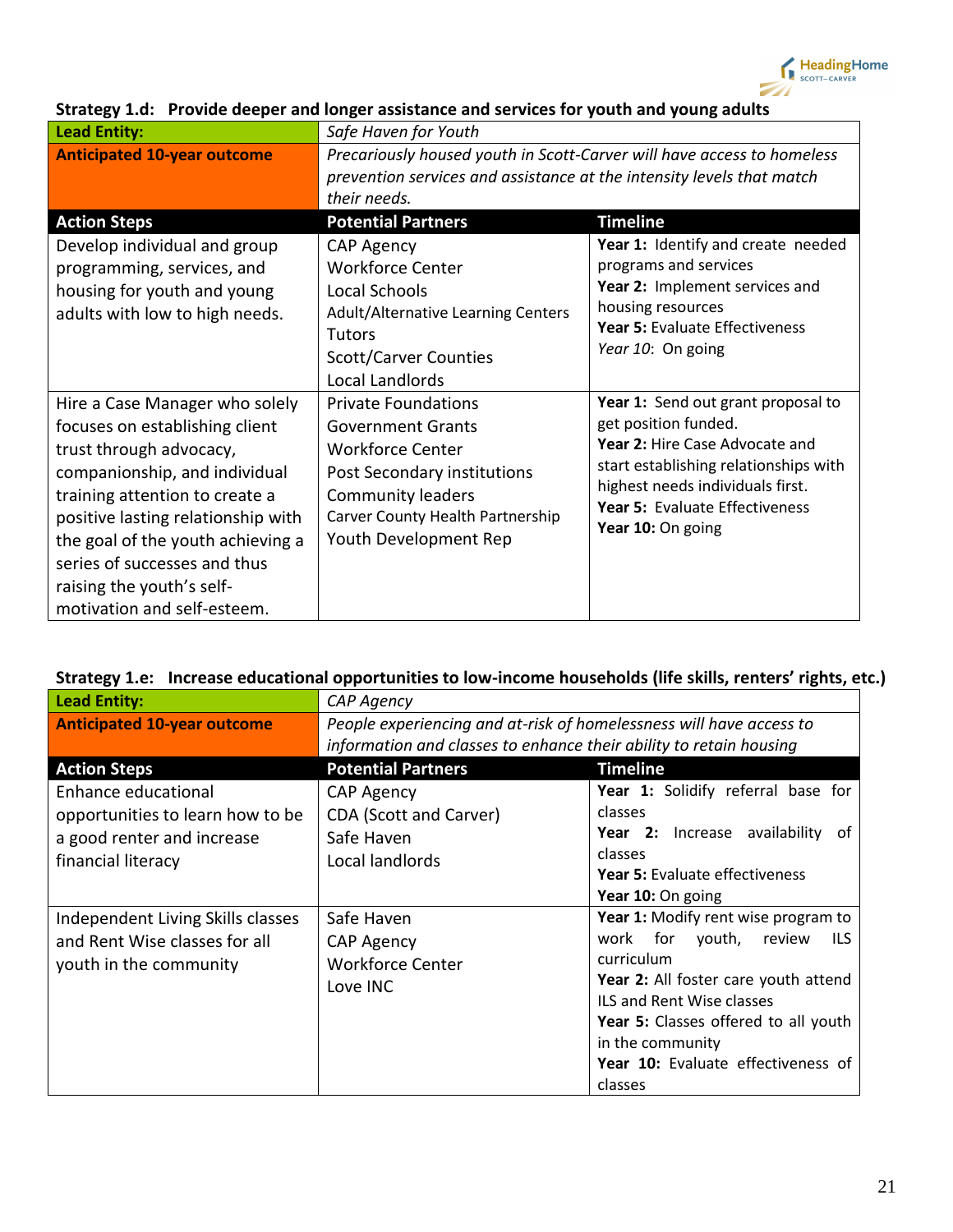

# **Goal #2: Increase Housing Opportunities for Homeless & Low-Income Households in Scott and Carver**

While preventing homelessness is cost effective it is not always feasible or advisable—as in the case of domestic violence. To truly end homelessness a community must develop a full continuum of housing. This continuum must include affordable housing as its foundation. Affordable housing can be created in a variety of ways—from increasing the number of rental assistance vouchers making rent affordable to an increase in the construction of affordable housing units. Most communities take a multi-pronged approach: increasing the number of rental subsidies to maximize private, market rate housing; and building new affordable housing. Finally, permanent supportive housing combines affordability and support services with the goal of ending the cycle of homelessness for persons with disabilities and barriers to housing. Permanent supportive housing can be site-based, which is often accomplished with new construction or a scattered site approach, using rental vouchers in private, market rate housing. Both models are effective. While permanent supportive housing is a more expensive option, it is far less expensive than the alternative of jail, treatment facilities, foster care and repeated hospitalizations.

### **Strategies:**

- o Create 120 new affordable housing rental units in Carver County
- o Create 180 new affordable housing rental units in Scott County
- $\circ$  Create 50 new supportive housing opportunities in Carver County and 50 in Scott County
- $\circ$  Create 35 new rental assistance subsidies without services in Carver County
- $\circ$  Create 45 new rental assistance subsidies without services in Scott County

| <b>Lead Entity:</b>                                               | Carver CDA                                                                                                                                                                          |                                                                                                                                                                                 |  |
|-------------------------------------------------------------------|-------------------------------------------------------------------------------------------------------------------------------------------------------------------------------------|---------------------------------------------------------------------------------------------------------------------------------------------------------------------------------|--|
| <b>Anticipated 10-year outcome</b>                                | 120 new affordable housing rental units created                                                                                                                                     |                                                                                                                                                                                 |  |
| <b>Action Steps</b>                                               | <b>Potential Partners</b>                                                                                                                                                           | <b>Timeline</b>                                                                                                                                                                 |  |
| Target development in cities with<br>highest income/housing needs | <b>Scott-Carver Housing Coalition</b><br><b>CDAs</b><br><b>Cities</b><br><b>Faith Community</b><br>County social services<br>Schools<br><b>MICAH</b><br><b>Habitat for Humanity</b> | Year 1: 10 partners and at least 2<br>potential projects identified<br>Year 2: 20 units in pre-development<br>Year 5: 50 New Units Completed<br>Year 10: 50 New Units Completed |  |
| Identify development and city<br>partners                         | Counties<br>Cities<br>Aeon<br>Duffy<br>Commonbond                                                                                                                                   |                                                                                                                                                                                 |  |
| Seek out funding resources                                        | <b>Mdewakanton Sioux Community</b><br><b>Cities</b><br>Counties<br>State<br>Private nonprofit<br>Met Council, transit oriented<br>development                                       |                                                                                                                                                                                 |  |

#### **Strategy 2.a: Create 120 new affordable housing rental units in Carver County targeted at 30% AMI & below.**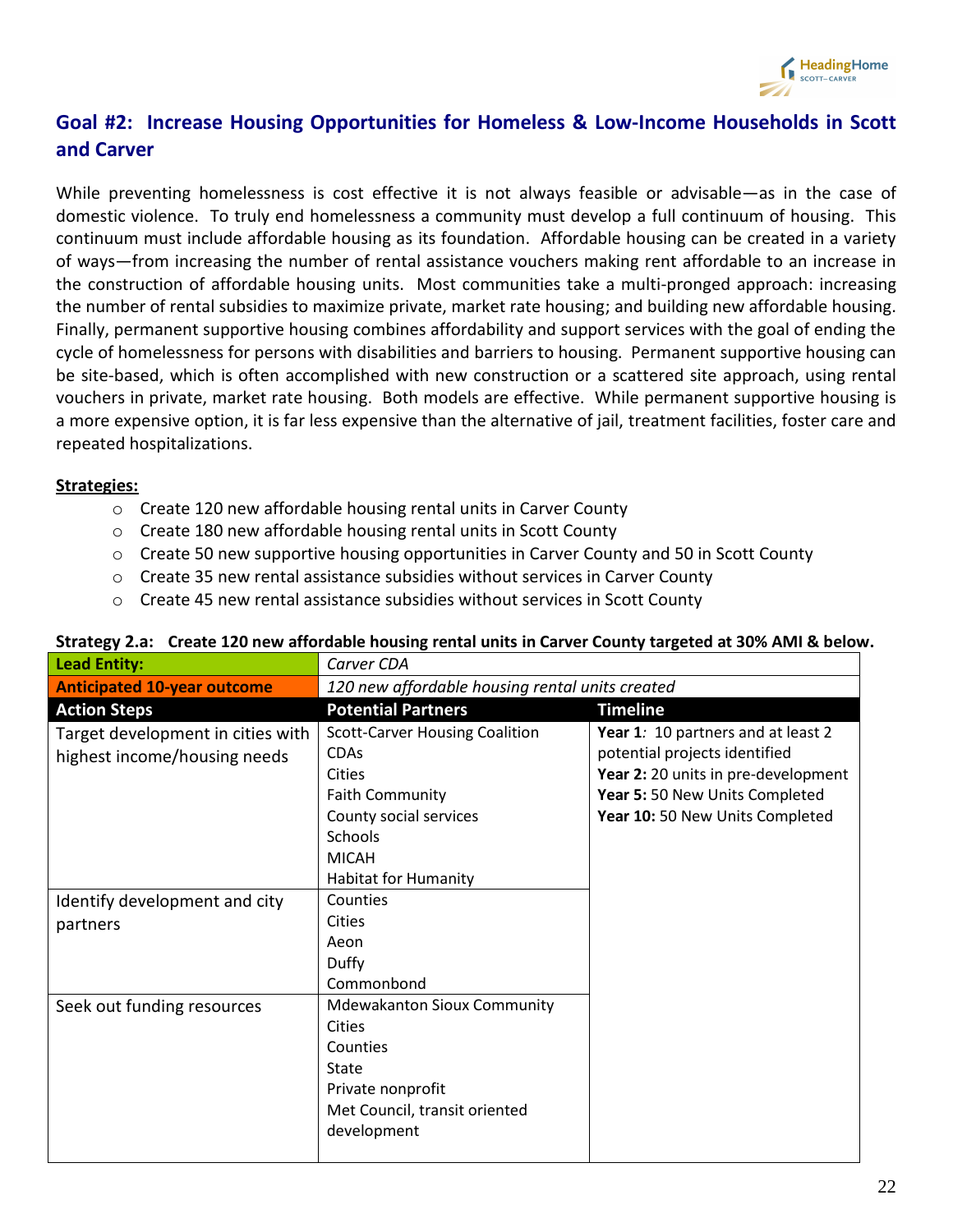

| Monitor and preserve existing     | Cities                   |  |
|-----------------------------------|--------------------------|--|
| affordable housing (including     | Counties                 |  |
| existing project-based section 8) | State                    |  |
|                                   | Private nonprofit        |  |
|                                   | <b>Housing Coalition</b> |  |

### **Strategy 2.b: Create 180 new affordable housing rental units in Scott County targeted at 30% AMI & below.**

| <b>Lead Entity:</b>                                                                                 | Scott CDA                                                                                                                                                                           |                                                                                                                                                                                 |
|-----------------------------------------------------------------------------------------------------|-------------------------------------------------------------------------------------------------------------------------------------------------------------------------------------|---------------------------------------------------------------------------------------------------------------------------------------------------------------------------------|
| <b>Anticipated 10-year outcome</b>                                                                  | 180 new affordable housing rental units created                                                                                                                                     |                                                                                                                                                                                 |
| <b>Action Steps</b>                                                                                 | <b>Potential Partners</b>                                                                                                                                                           | <b>Timeline</b>                                                                                                                                                                 |
| Target development in cities with<br>highest income/housing needs.                                  | <b>Scott-Carver Housing Coalition</b><br><b>CDAs</b><br><b>Cities</b><br><b>Faith Community</b><br>County social services<br>Schools<br><b>MICAH</b><br><b>Habitat for Humanity</b> | Year 1: 10 partners and at least 2<br>potential projects identified<br>Year 2: 30 units in pre-development<br>Year 5: 75 New Units Completed<br>Year 10: 75 New Units Completed |
| Identify development and city<br>partners.                                                          | <b>Mdewakanton Sioux Community</b><br>Counties<br><b>Cities</b><br>Aeon<br>Duffy<br>Commonbond                                                                                      |                                                                                                                                                                                 |
| Seek out funding resources.                                                                         | <b>Mdewakanton Sioux Community</b><br><b>Cities</b><br>Counties<br>State<br>Private nonprofit<br>Met Council, transit oriented<br>development                                       |                                                                                                                                                                                 |
| Monitor and preserve existing<br>affordable housing (including<br>existing project-based section 8) | <b>Cities</b><br>Counties<br><b>State</b><br>Private nonprofit<br><b>Housing Coalition</b>                                                                                          |                                                                                                                                                                                 |

# **Strategy 2.c: Create 50 new supportive housing opportunities in Carver County and 50 in Scott County**

| <b>Lead Entity:</b>                | Scott-Carver Continuum of Care                                        |                                      |
|------------------------------------|-----------------------------------------------------------------------|--------------------------------------|
| <b>Anticipated 10-year outcome</b> | 100 new supportive housing opportunities will be created in Scott and |                                      |
|                                    | Carver communities                                                    |                                      |
| <b>Action Steps</b>                | <b>Potential Partners</b>                                             | <b>Timeline</b>                      |
| Seek out funding opportunities.    | <b>MN Housing</b>                                                     | Year 1: Research Capital, Operating, |
|                                    | CDA's                                                                 | and Services Funding sources         |
|                                    | <b>Service Providers</b>                                              | Year 2: New and/or increased         |
|                                    | HUD-CoC                                                               | funding from 2 sources               |
|                                    | <b>Hearth Connection</b>                                              | Year 5: On-going                     |
|                                    | <b>Mdewakanton Sioux Community</b>                                    | Year 10: On-going                    |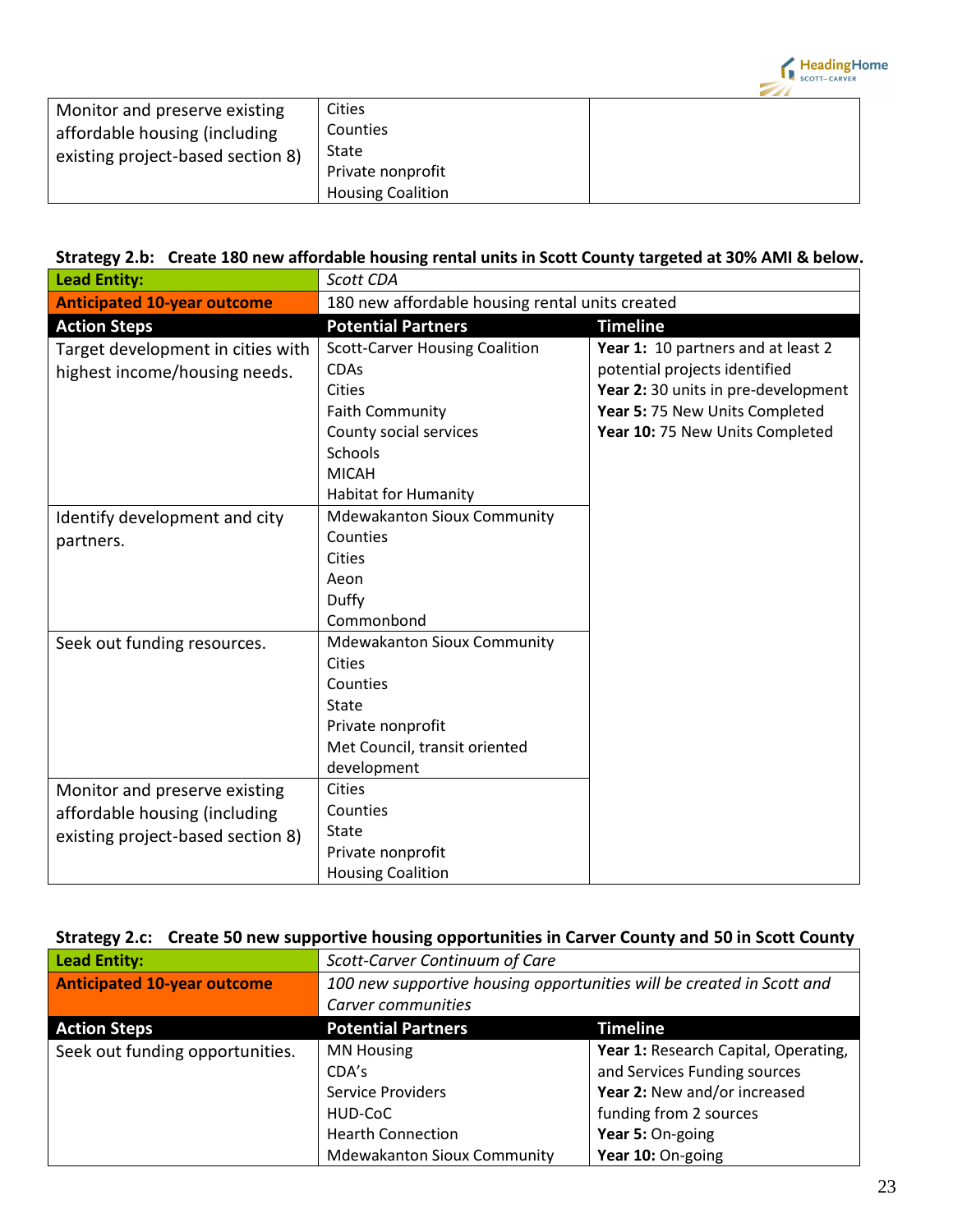

| <b>Service Providers</b>                  | Year 1: Establish lead entity to     |
|-------------------------------------------|--------------------------------------|
| <b>Mdewakanton Sioux Community</b>        | direct development of project(s)     |
| Aeon                                      | Year 2: Elect partner that will lead |
| <b>Management Companies</b>               | services component for project(s)    |
| HUD-CoC                                   | Year 5: 2 Projects under             |
| Project for Pride in Living               | development (30 units in total)      |
| Federal funding-HUD, Rural                | Year 10: On-going                    |
| Development                               |                                      |
| <b>Corporation for Supportive Housing</b> |                                      |
| <b>Service Providers</b>                  | Year 1: Identify funding             |
| <b>Developers</b>                         | opportunities and service providers  |
| Local Landlords and Management            | and apply for funding sources        |
| Companies                                 | Year 2: 5 new housing subsidies      |
| HUD-CoC                                   | Year 5: 20 new housing subsidies     |
| <b>Hearth Connection</b>                  | Year 10: 45 new housing subsidies    |
| <b>MHFA</b>                               |                                      |
| <b>CSH</b>                                |                                      |
|                                           |                                      |

# **Strategy 2.d: Create 35 new rental assistance subsidies without services in Carver County**

| <b>Lead Entity:</b>                                                                                                                                      | Carver CDA                                                                                                                        |                                                                                                                                                                                           |
|----------------------------------------------------------------------------------------------------------------------------------------------------------|-----------------------------------------------------------------------------------------------------------------------------------|-------------------------------------------------------------------------------------------------------------------------------------------------------------------------------------------|
| <b>Anticipated 10-year outcome</b>                                                                                                                       | 35 new rental assistance subsidies without services will be available in<br>Carver County to provide families with stable housing |                                                                                                                                                                                           |
| <b>Action Steps</b>                                                                                                                                      | <b>Potential Partners</b>                                                                                                         | <b>Timeline</b>                                                                                                                                                                           |
| Seek out new funding<br>opportunities.                                                                                                                   | <b>MN Housing</b><br>CDA's<br>Service Providers<br>HUD-CoC<br><b>Private Foundations</b>                                          | Year 1: Determine which subsidy<br>programs and funding streams to<br>target<br>Year 2: Applications completed<br>Year 5: On-going<br>Year 10: On-going                                   |
| Include the priority to increase<br>Section 8 and Minnesota Housing<br>Rental Vouchers in County<br>legislative and congressional<br>lobbying platforms. | <b>Scott-Carver Housing Coalition</b><br><b>Carver County</b>                                                                     | Year 1: Add items to lobbying<br>platforms<br>Year 2: Continue until adequately<br>funded<br>Year 5: Continue until adequately<br>funded<br>Year 10: Continue until adequately<br>funded  |
| Apply for additional rental<br>vouchers to add to existing<br>subsidy programs.                                                                          | CDA's<br>HUD-CoC (technical assistance)<br><b>MN Housing</b>                                                                      | Year 1: Determine lead agencies for<br>administering vouchers. 5 subsidies<br>acquired<br>Year 2: 5 subsidies acquired<br>Year 5: 10 subsidies acquired<br>Year 10: 15 subsidies acquired |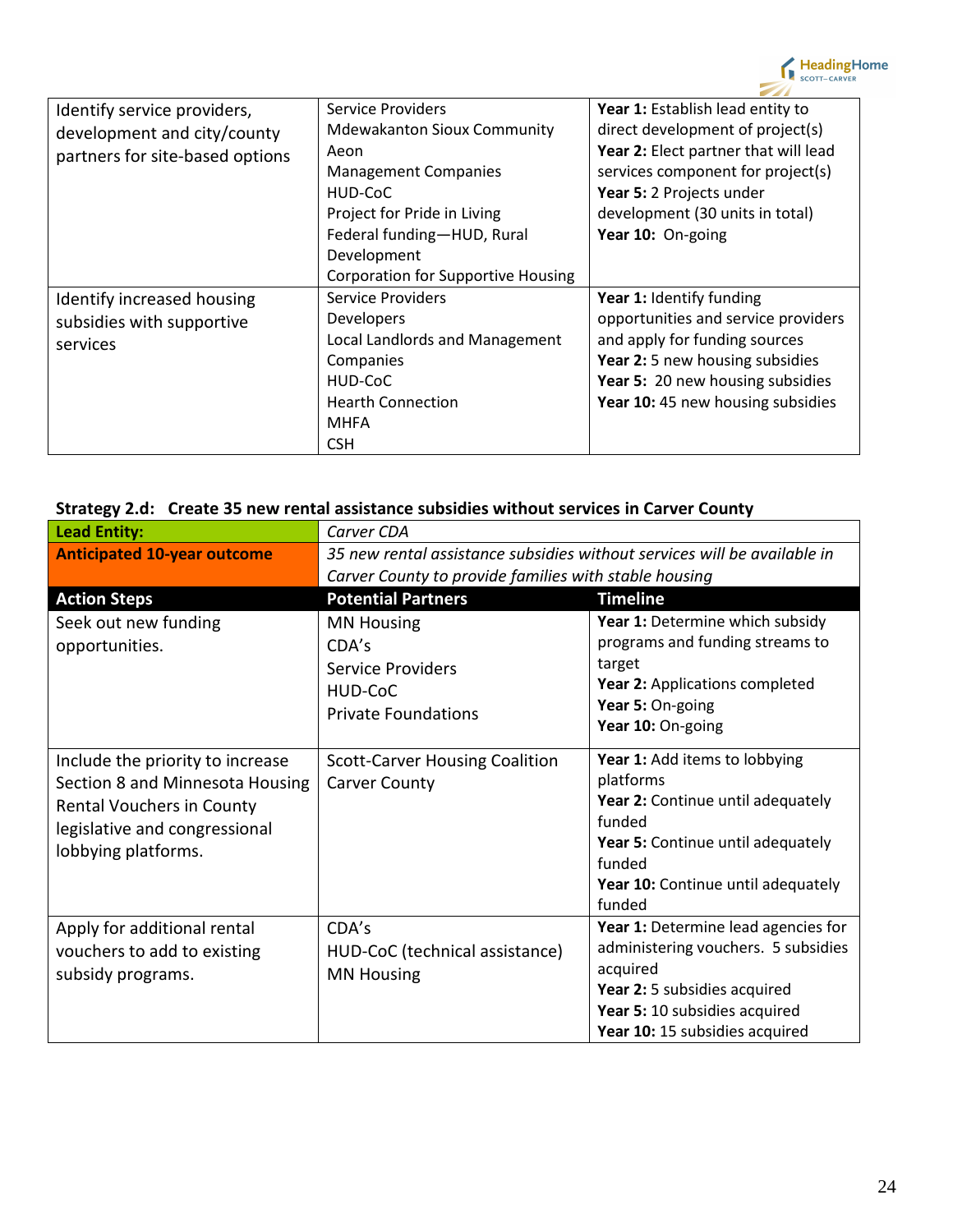

| <b>Lead Entity:</b>                | Scott CDA                                                                |                                     |
|------------------------------------|--------------------------------------------------------------------------|-------------------------------------|
| <b>Anticipated 10-year outcome</b> | 45 new rental assistance subsidies without services will be available in |                                     |
|                                    | Scott County to provide families with stable housing                     |                                     |
| <b>Action Steps</b>                | <b>Potential Partners</b>                                                | <b>Timeline</b>                     |
| Seek out new funding               | <b>MN Housing</b>                                                        | Year 1: Determine which subsidy     |
| opportunities.                     | CDA's                                                                    | programs and funding streams to     |
|                                    | Service Providers                                                        | target                              |
|                                    | HUD-CoC                                                                  | Year 2: Applications completed      |
|                                    | <b>Private Foundations</b>                                               | Year 5: On-going                    |
|                                    |                                                                          | Year 10: On-going                   |
| Include the priority to increase   | <b>Scott-Carver Housing Coalition</b>                                    | Year 1: Add items to lobbying       |
| Section 8 and Minnesota Housing    | <b>Scott County</b>                                                      | platforms                           |
| Rental Vouchers in County          |                                                                          | Year 2: Continue until adequately   |
| legislative and congressional      |                                                                          | funded                              |
| lobbying platforms.                |                                                                          | Year 5: Continue until adequately   |
|                                    |                                                                          | funded                              |
|                                    |                                                                          | Year 10: Continue until adequately  |
|                                    |                                                                          | funded                              |
| Apply for additional rental        | CDA's                                                                    | Year 1: Determine lead agencies for |
| vouchers to add to existing        | HUD-CoC (technical assistance)                                           | administering vouchers. 5 subsidies |
| subsidy programs.                  | <b>MN Housing</b>                                                        | acquired                            |
|                                    |                                                                          | Year 2: 10 subsidies acquired       |
|                                    |                                                                          | Year 5: 10 subsidies acquired       |
|                                    |                                                                          | Year 10: 20 subsidies acquired      |

# **Strategy 2.e: Create 45 new rental assistance subsidies without services in Scott County**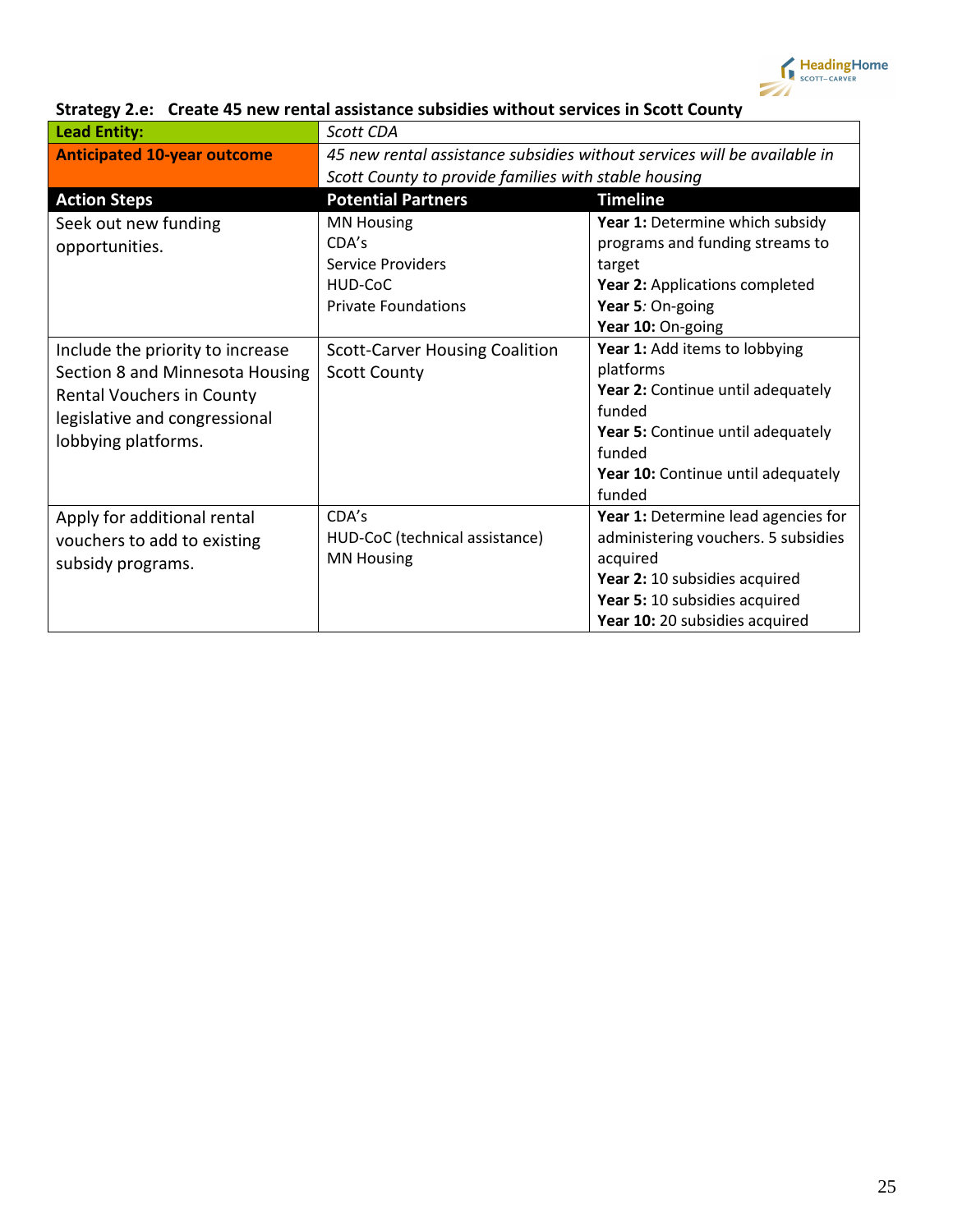

# **Goal #3: Provide Coordinated Outreach**

Like most communities, the primary methods of outreach to people experiencing homelessness in Scott and Carver counties are corrections officers and county social workers. Both local and national data show that addressing street homelessness through a criminal justice response is both costly and ineffective. In our suburban counties with widely dispersed populations, connecting to people experiencing homelessness and housing crises is incredibly difficult. Centralized points of contact are hard to access because they are so few in number, there is little community awareness of existing resources, people lack reliable transportation to get to the limited locations, and nonprofit and county staffs do not have adequate resources to go into the community and meet people to connect them with resources. More effective and coordinated outreach in Scott and Carver counties would go far in bringing our community closer to ending homelessness.

#### **Strategies:**

- $\circ$  Create emergency shelter beds for homeless families and individuals in our community
- o Increase staffing for outreach to homeless youth and adults
- o Improve communication network with homeless school liaisons
- o Enhance outreach/services provided to landlords
- o Enhance outreach/services provided to renters

| <b>Lead Entity:</b>                | Fish and Love INC.                                                                                                    |                                                                                                                                                                                                                                                                                                                                         |
|------------------------------------|-----------------------------------------------------------------------------------------------------------------------|-----------------------------------------------------------------------------------------------------------------------------------------------------------------------------------------------------------------------------------------------------------------------------------------------------------------------------------------|
| <b>Anticipated 10-year outcome</b> | Coordinated provision of emergency shelter stay and length of                                                         |                                                                                                                                                                                                                                                                                                                                         |
|                                    | homelessness reduced to 5 day stays.                                                                                  |                                                                                                                                                                                                                                                                                                                                         |
| <b>Action Steps</b>                | <b>Potential Partners</b>                                                                                             | <b>Timeline</b>                                                                                                                                                                                                                                                                                                                         |
| Develop relationships with hotels  | Hotels/Motels<br><b>County Workers</b><br><b>CAP Agency</b><br>Police<br>Safe Haven<br><b>Ministerial Association</b> | Year 1: Comprehensive list w/ daily<br>cost of rooms and contacts<br>Year 2: Solicit and negotiate<br>reduced rates<br>Year 5: A stream lined system<br>through central intake to access<br>emergency shelter<br>Year 10: Reduced number of stays                                                                                       |
| Develop "Host" homes               | <b>FISH</b><br><b>Faith Community</b><br><b>Local Newspapers</b><br><b>Home Owners</b>                                | Year 1: Develop criteria<br>Year 2: Recruit homeowners<br>Year 5: Identify and utilize 5<br>homeowners<br>Year 10: Recruitment on-going to<br>continue the host home base                                                                                                                                                               |
| Create temporary shelter beds      | <b>Faith Community</b><br><b>Families Moving Forward</b><br><b>FISH</b><br>Love INC.<br>Safe Haven                    | Year 1: Inventory of Faith<br>Community currently addressing<br>homelessness<br>Year 2: Bring Faith Community<br>together to design shelter program<br>Year 5: Family Emergency Shelter<br>(5 units) implemented<br>Year 10: 5 beds for singles and 5<br>beds for families with average stay<br>of less than 20 days (rapid re-housing) |

#### **Strategy 3.a: Create emergency shelter beds for homeless families and individuals in our community**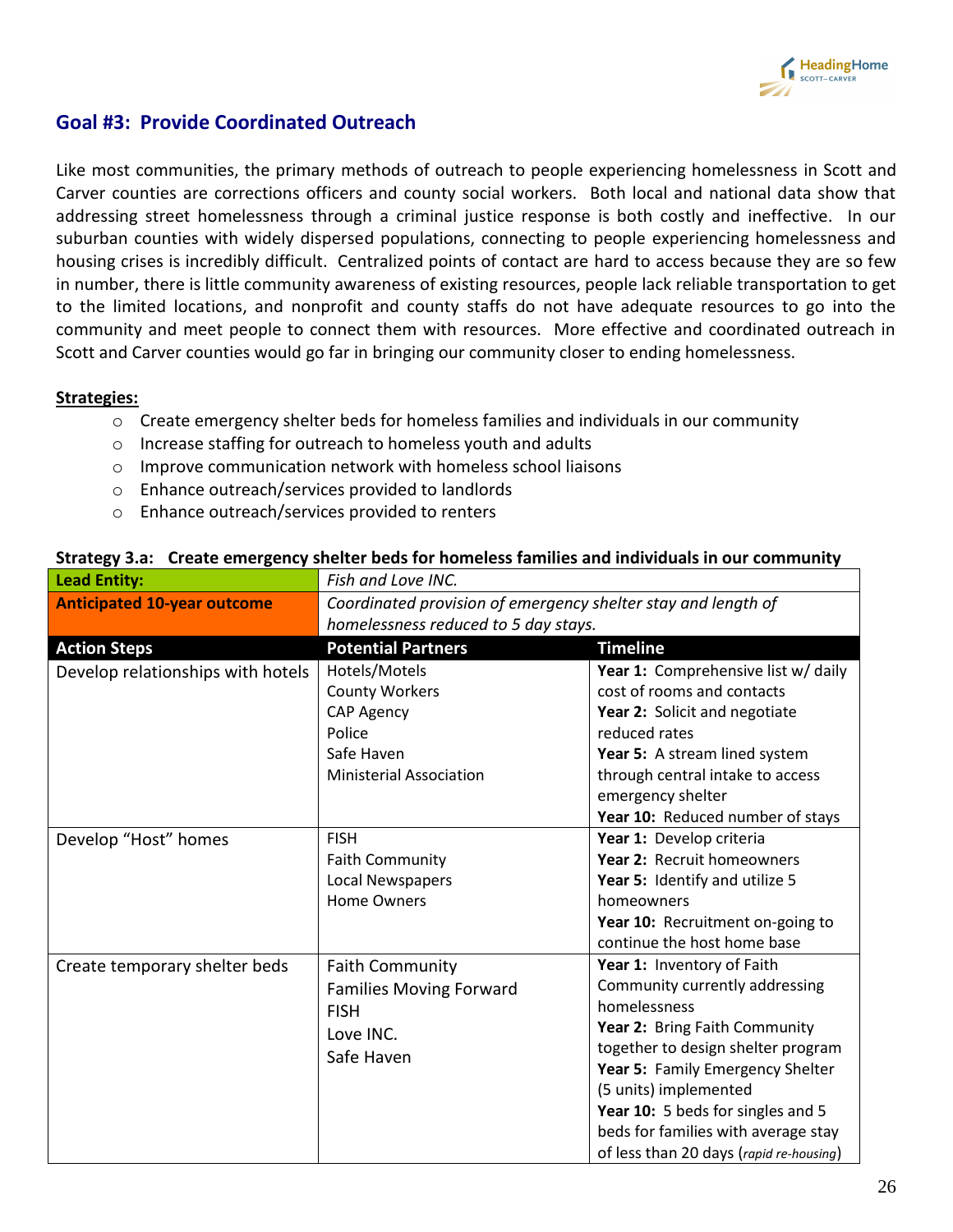

| <b>Lead Entity:</b>                                                                     | <b>Scott-Carver Housing Coalition</b>                                                     |                                                                                                                                                                                                                                                                                  |
|-----------------------------------------------------------------------------------------|-------------------------------------------------------------------------------------------|----------------------------------------------------------------------------------------------------------------------------------------------------------------------------------------------------------------------------------------------------------------------------------|
| <b>Anticipated 10-year outcome</b>                                                      | Funded outreach position and coordinated effort for outreach.                             |                                                                                                                                                                                                                                                                                  |
| <b>Action Steps</b>                                                                     | <b>Potential Partners</b>                                                                 | <b>Timeline</b>                                                                                                                                                                                                                                                                  |
| Maximize funding resources                                                              | Counties<br><b>Nonprofit Organizations</b><br>Philanthropists<br><b>Federal and State</b> | Year 1: Research current outreach<br>Year 2: Develop outreach sites &<br>schedule that is geographically<br>comprehensive<br>Year 5: Funded position<br>Year 10: Broader community<br>outreach to youth and single adults<br>to access central intake                            |
| Utilize community meals and<br>food drives (set up outreach at<br>soup kitchen 2x/week) | Loaves and Fishes<br>County<br><b>Nonprofit Organizations</b>                             | Year 1: Comprehensive list of<br>assistance drives for low-income<br>households<br>Year 2: Visual display and outreach<br>available<br><b>Year 5: Evaluate and assess</b><br>continued outreach at events<br>Year 10: Broader community<br>outreach for access to central intake |

# **Strategy 3.b: Increase staffing for outreach to homeless youth and adults**

|  | Strategy 3.c: Improve communication network with homeless school liaisons |
|--|---------------------------------------------------------------------------|
|--|---------------------------------------------------------------------------|

| <b>Lead Entity:</b>                | Safe Haven                                                          |                                    |
|------------------------------------|---------------------------------------------------------------------|------------------------------------|
| <b>Anticipated 10-year outcome</b> | Every student facing homelessness has an advocate in the school and |                                    |
|                                    | the community assisting the homelessness within 3 days.             |                                    |
| <b>Action Steps</b>                | <b>Potential Partners</b>                                           | <b>Timeline</b>                    |
| Update current lists and educate   | <b>Mdewakanton Sioux Community</b>                                  | Year 1: Create a common            |
| liaisons of their role             | Safe Haven                                                          | understanding of needs from all    |
|                                    | Police/Law Enforcement                                              | potential partners                 |
|                                    | <b>County Corrections</b>                                           | Year 2: Presentations to workshops |
|                                    | Schools                                                             | and school boards                  |
|                                    |                                                                     | Year 5: Collaboration with school  |
|                                    |                                                                     | districts and community partners   |
|                                    |                                                                     | Year 10: A Homeless advocate in    |
|                                    |                                                                     | every school building              |
| Annual meeting to discuss          | <b>Mdewakanton Sioux Community</b>                                  | Year 1: Develop a task force       |
| current needs and strategies       | Safe Haven                                                          | Year 2: Develop a presentation     |
|                                    | Police/Law Enforcement                                              | Year 5: Updating data and          |
|                                    | <b>County Corrections</b>                                           | delivering strategies              |
|                                    | Schools                                                             | Year 10: Providing prevention      |
| Create and e-mail network with     | Safe Haven                                                          | Year 1: Gather school contacts and |
| school contacts                    | Police/Law Enforcement                                              | set up network                     |
|                                    | <b>County Corrections</b>                                           | Year 2: Provide updated info       |
|                                    | Schools                                                             | Year 5: On-going updating          |
|                                    |                                                                     | Year 10: Stream lined system and   |
|                                    |                                                                     | open communication with school     |
|                                    |                                                                     | liaisons                           |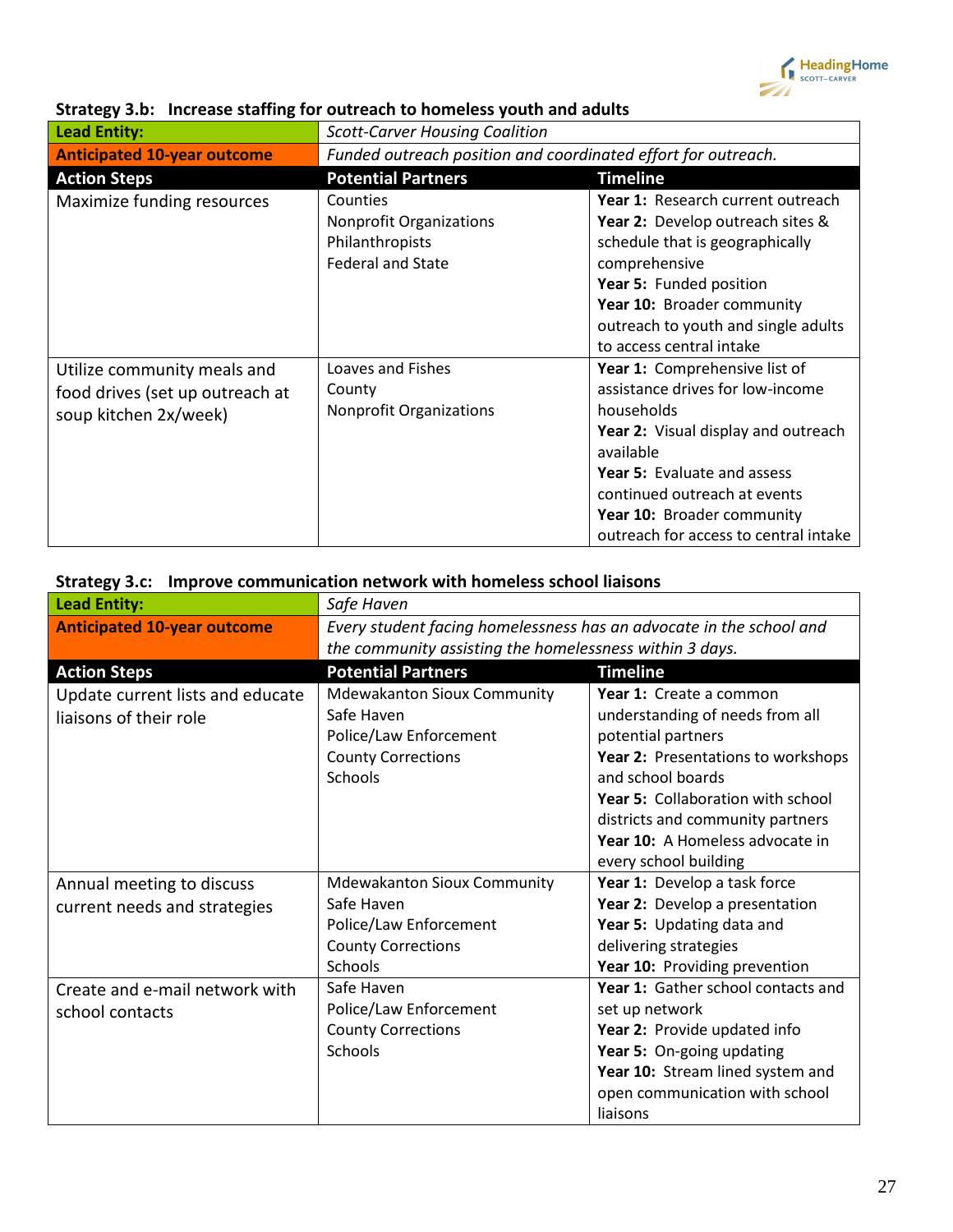

|  | Strategy 3.d: Enhance outreach/services provided to landlords |
|--|---------------------------------------------------------------|
|--|---------------------------------------------------------------|

| <b>Lead Entity:</b>                | <b>Scott-Carver Housing Coalition</b>                                 |                                                                  |
|------------------------------------|-----------------------------------------------------------------------|------------------------------------------------------------------|
| <b>Anticipated 10-year outcome</b> | Self governing landlord coalition in each county, with comprehensive  |                                                                  |
|                                    | and collaborative relationships with social services, law enforcement |                                                                  |
|                                    | and CDAs                                                              |                                                                  |
| <b>Action Steps</b>                | <b>Potential Partners</b>                                             | <b>Timeline</b>                                                  |
| Improve attendance at Classes      | <b>Scott-Carver CDAs</b>                                              | Year 1: Develop list of renter classes                           |
| for Renters                        | Law Enforcement                                                       | being offered in the region (contact                             |
|                                    | <b>Workforce Centers</b>                                              | name/number)                                                     |
|                                    | County workers                                                        | Year 2: Organize or synchronize the                              |
|                                    | CAP Agency                                                            | offering of classes                                              |
|                                    | Safe Haven                                                            | Year 5: Brochure of class scheduled                              |
|                                    |                                                                       | to be distributed by landlords                                   |
|                                    |                                                                       | Year 10: 100 % attendance by                                     |
|                                    |                                                                       | enrollees                                                        |
| Collaboration with area landlords  | <b>Scott-Carver CDAs</b>                                              | Year 1: Develop list of renter classes                           |
|                                    | Law Enforcement                                                       | being offered in the region (contact                             |
|                                    | <b>Workforce Centers</b>                                              | name/number)                                                     |
|                                    | County workers                                                        | Year 2: Organize or synchronize the                              |
|                                    | <b>CAP Agency</b>                                                     | offering of classes                                              |
|                                    | Safe Haven                                                            | Year 5: Brochure of class scheduled                              |
|                                    |                                                                       | to be distributed by landlords                                   |
|                                    |                                                                       | Year 10: 100 % attendance by<br>enrollees landlords for existing |
|                                    |                                                                       | landlord meetings                                                |
| Increase the number of landlords   | Scott-Carver CDAs                                                     | Year 1: Compile list of rental                                   |
|                                    | <b>Housing Link</b>                                                   | and<br>phone<br>property<br>correct                              |
| utilizing Housing Link             | Landlords                                                             | numbers in region; Housing Link                                  |
|                                    |                                                                       | presentation to annual landlord                                  |
|                                    |                                                                       | meeting                                                          |
|                                    |                                                                       | Year 2: 50 % increase in landlords                               |
|                                    |                                                                       | using HL                                                         |
|                                    |                                                                       | Year 5: 75 % increase in landlords                               |
|                                    |                                                                       | using HL                                                         |
|                                    |                                                                       | Year 10: 100% increase in landlords                              |
|                                    |                                                                       | using HL                                                         |

|  | Strategy 3.e: Enhance outreach/services provided to renters |
|--|-------------------------------------------------------------|
|--|-------------------------------------------------------------|

| <b>Lead Entity:</b>                | CAP and Safe Haven                                        |                                       |
|------------------------------------|-----------------------------------------------------------|---------------------------------------|
| <b>Anticipated 10-year outcome</b> | Decreased number of evictions due to preventable actions. |                                       |
| <b>Action Steps</b>                | <b>Potential Partners</b>                                 | <b>Timeline</b>                       |
| Improve attendance at Classes      | <b>Scott-Carver CDAs</b>                                  | Year 1: Evaluate current renter       |
| for Renters                        | Law Enforcement                                           | classes                               |
|                                    | <b>Workforce Centers</b>                                  | Year 2: Increase the availability and |
|                                    | County workers                                            | quality of renter classes             |
|                                    | CAP Agency                                                | Year 5: Provide incentives to         |
|                                    | Safe Haven                                                | participants                          |
|                                    |                                                           | Year 10: Participants in classes are  |
|                                    |                                                           | becoming renters and maintaining      |
|                                    |                                                           | leases                                |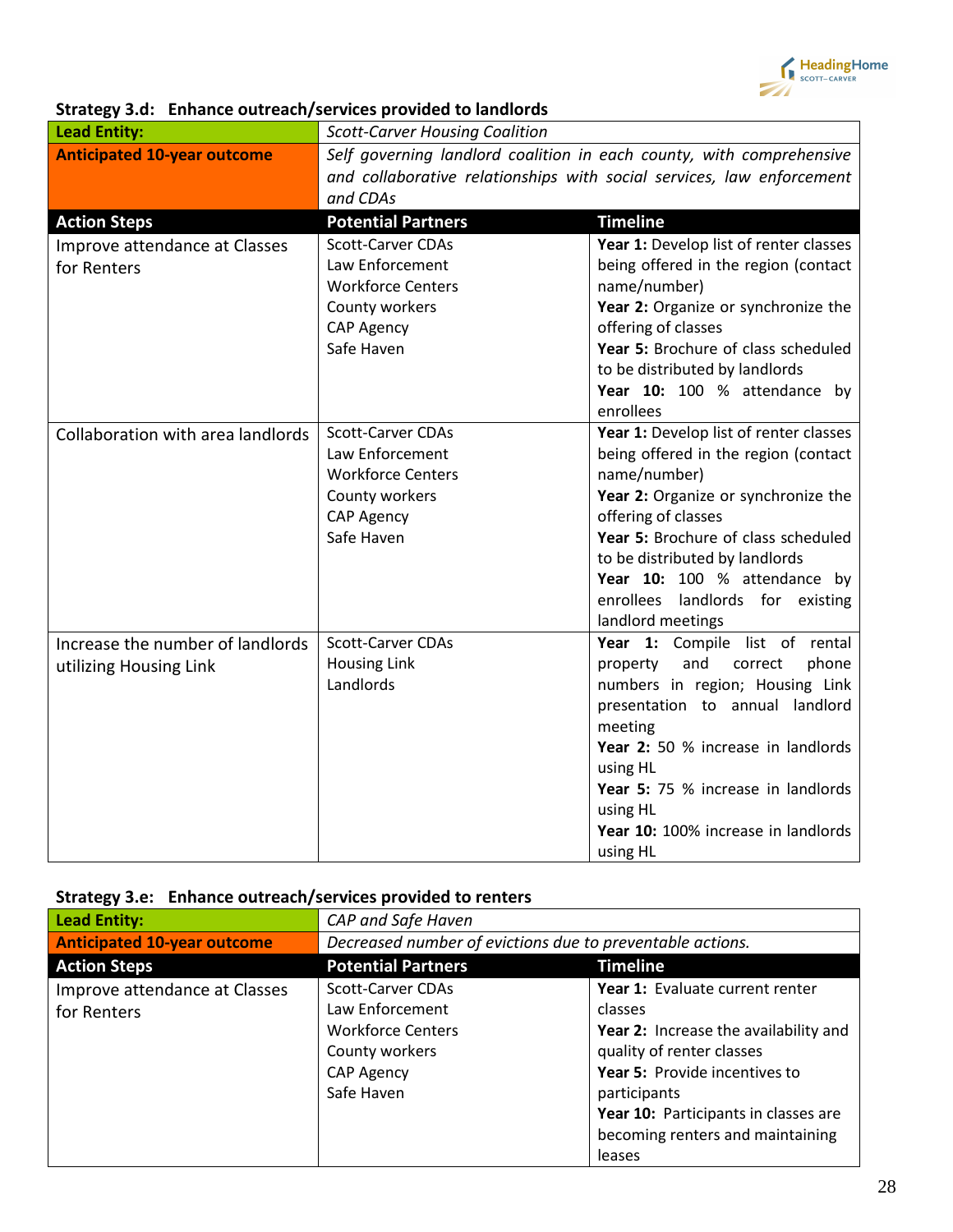

| Collaboration potential partners | <b>Scott-Carver CDAs</b>      | Year 1: Collection of                |
|----------------------------------|-------------------------------|--------------------------------------|
| working with potential renters.  | Law Enforcement               | comprehensive services to renters    |
|                                  | <b>Workforce Centers</b>      | Year 2: Advertisement in rental      |
|                                  | County workers                | sections for rental services to low- |
|                                  | <b>CAP Agency</b>             | income households                    |
|                                  | Safe Haven                    | Year 5: Steam lined system for       |
|                                  |                               | access to central intake             |
|                                  |                               | Year 10: On-going                    |
| Continued funding for            | <b>Scott-Carver CDAs</b>      | Year 1: Re-applying for current      |
| prevention programs, FHPAP,      | Housing Link                  | grant funding                        |
| HPRP, HUD and such.              | <b>County Social Services</b> | Year 2: On-going search for other    |
|                                  | Safe Haven                    | funding                              |
|                                  | CAP Agency                    | Year 5: Consistent and/or increased  |
|                                  |                               | funding resources                    |
|                                  |                               | Year 10: Financial means to          |
|                                  |                               | stabilize low-income renters and     |
|                                  |                               | prevent homelessness                 |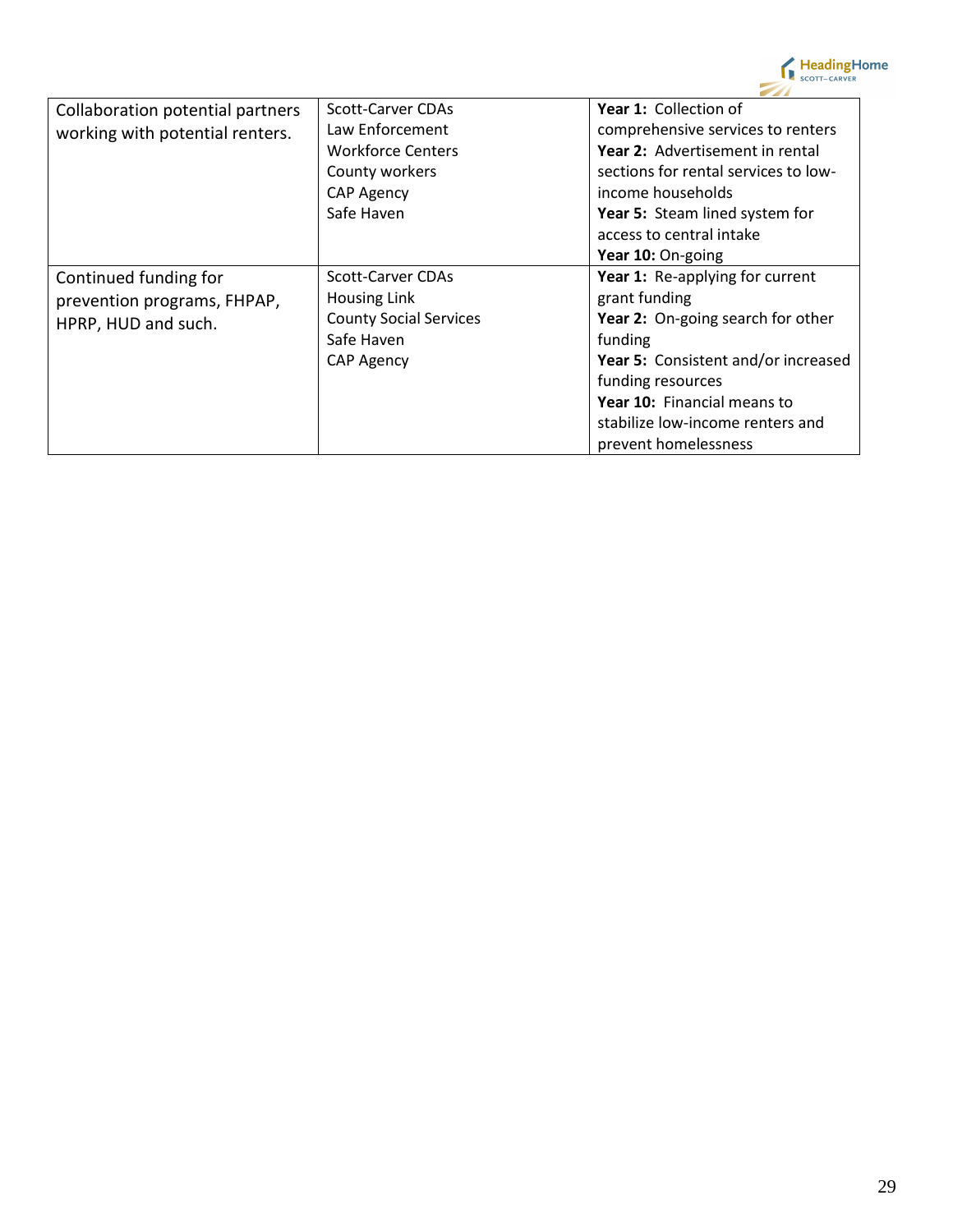

# **Goal #4: Improve Service Delivery**

The state of Minnesota, Scott and Carver counties have increased public awareness of the issue of homelessness in our suburban community; still, significant improvements in both the coordination and delivery of services are necessary as we work toward eliminating homelessness. The following recommendations will improve the quantity and quality of collaboration and available services for our community members in need.

#### **Strategies:**

- o Increase services funding from local, state and federal resources
- o Increase access to harm reduction supportive housing
- o Increase number of providers serving homeless households in Scott and Carver counties
- o Utilize the faith community to enhance the support provided to families in need in the community

| <b>Lead Entity:</b>                                                                                                                 | Scott-Carver Continuum of Care                                                                                                                                                                        |                                                                                                                                                                                                                                                                                |
|-------------------------------------------------------------------------------------------------------------------------------------|-------------------------------------------------------------------------------------------------------------------------------------------------------------------------------------------------------|--------------------------------------------------------------------------------------------------------------------------------------------------------------------------------------------------------------------------------------------------------------------------------|
| <b>Anticipated 10-year outcome</b>                                                                                                  | Secured funding and resources to assist every homeless individual within<br>Scott and Carver counties.                                                                                                |                                                                                                                                                                                                                                                                                |
| <b>Action Steps</b>                                                                                                                 | <b>Potential Partners</b>                                                                                                                                                                             | <b>Timeline</b>                                                                                                                                                                                                                                                                |
| Provide education and engage<br>the public by providing materials<br>on current needs and gaps within<br>the Scott-Carver community | <b>Mdewakanton Sioux Community</b><br>Continuum of Care<br>Nonprofit organizations<br><b>Heading Home Scott-Carver</b><br>Faith community<br>County partners                                          | Year 1: January 2010<br>Year 2: January 2011-on-going<br>Year 5: January 2015-on-going and<br>have reached a minimum of 75% of<br>the population<br>Year 10: On-going                                                                                                          |
| Compile list of existing grants<br>and programs in the Scott-Carver<br>community                                                    | <b>State of Minnesota</b><br>Department of Housing and Urban<br>Development (HUD)<br><b>Community Development Authority</b><br>(CDA)<br>Federal grant resources<br><b>Mdewakanton Sioux Community</b> | Year 1: March 2010-have a list<br>compiled<br>Year 2: January 2011, on-going-<br>create a website/shared database<br>of available funding resources<br>Year 5: March 2015-update list,<br>continue to make available to<br>eligible partners<br>Year 10: March 2020-continuous |
| Create a website/shared<br>database of available funding<br>resources                                                               | County IT workers<br>Nonprofit IT workers<br>Public web designers                                                                                                                                     | Year 1: September 2010<br>Year 2: January 2011, on-going-<br>create a website/shared database<br>of available funding resources<br>Year 5: March 2015-update list,<br>continue to make available to<br>eligible partners<br>Year 10: March 2020-continuous                     |

#### **Strategy 4.a: Increase services funding from local, state and federal resources**

|  |  | Strategy 4.b: Increase access to and awareness of available housing and services |
|--|--|----------------------------------------------------------------------------------|
|--|--|----------------------------------------------------------------------------------|

| Lead Entity:                       | <b>Scott-Carver Housing Coalition</b>                                    |  |
|------------------------------------|--------------------------------------------------------------------------|--|
| <b>Anticipated 10-year outcome</b> | A website that lists current available housing and service opportunities |  |
|                                    | within Scott and Carver counties for homeless individuals; and a single  |  |
|                                    | point of entry where individuals in need can gain assistance accessing   |  |
|                                    | these opportunities will be created and maintained.                      |  |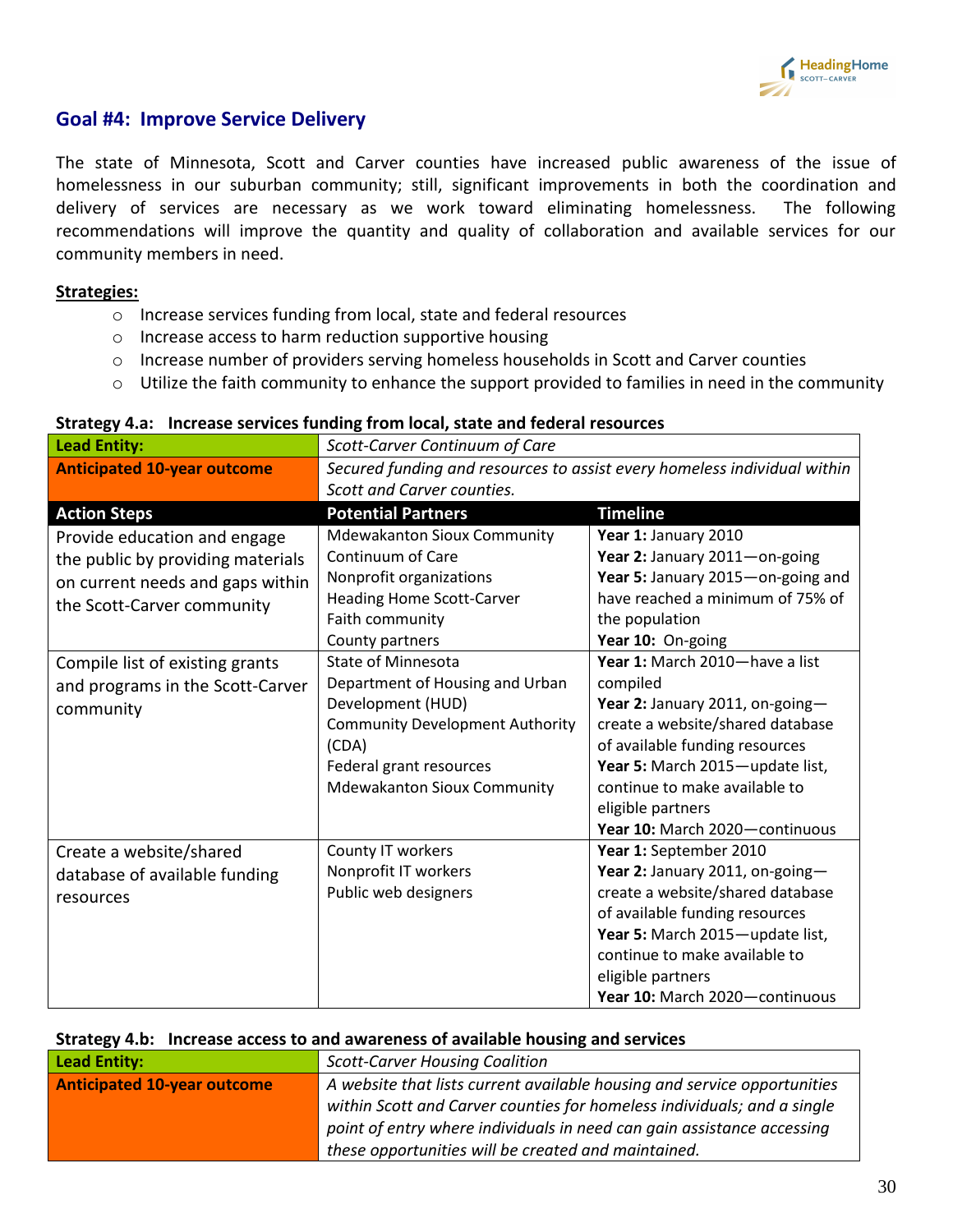

| <b>Action Steps</b>             | <b>Potential Partners</b>          | <b>Timeline</b>                  |
|---------------------------------|------------------------------------|----------------------------------|
| Compile and maintain list of    | Nonprofit organizations            | Year 1: July 2009                |
| existing supportive housing     | County partners                    | Year 2: On-going (monthly)       |
| resources                       | <b>Mdewakanton Sioux Community</b> | Year 5: On-going (monthly)       |
|                                 |                                    | Year 10: On-going (monthly)      |
| Create a website that lists     | County IT workers                  | <b>Year 1: June 2010</b>         |
| available housing units         | Nonprofit IT workers               | Year 2: On-going (monthly)       |
|                                 | Public web designers               | Year 5: July 2014, on-going      |
|                                 | <b>Mdewakanton Sioux Community</b> | (monthly)                        |
|                                 |                                    | Year 10: July 2019, on-going     |
|                                 |                                    | (monthly)                        |
| Develop a single point of entry | State of MN                        | Year 1: July 2009-have a list    |
| for individuals seeking housing | County partners                    | compiled                         |
| and/or services                 | <b>Community leaders</b>           | Year 2: January 2011, on-going-  |
|                                 | Nonprofit organizations            | create a website/shared database |
|                                 | <b>Mdewakanton Sioux Community</b> | of available funding resources   |
|                                 |                                    | Year 5: March 2015-update list,  |
|                                 |                                    | continue to make available to    |
|                                 |                                    | eligible partners                |
|                                 |                                    | Year 10: March 2020-continuous   |

# **Strategy 4.c: Improve coordination and collaboration of existing service providers**

| <b>Lead Entity:</b>                | <b>Scott-Carver Housing Coalition</b>                                  |                                   |
|------------------------------------|------------------------------------------------------------------------|-----------------------------------|
| <b>Anticipated 10-year outcome</b> | Scott-Carver community and providers are collaborating on a            |                                   |
|                                    | continuous basis to ensure continued services to homeless or otherwise |                                   |
|                                    | homeless persons.                                                      |                                   |
| <b>Action Steps</b>                | <b>Timeline</b><br><b>Potential Partners</b>                           |                                   |
| Organize and conduct focus         | Police department                                                      | Year 1: June 2010-conduct first   |
| groups in order to collaborate     | Nonprofit organizations                                                | focus group                       |
| services                           | Faith community                                                        | Year 2: June 2011-have            |
|                                    | County employees                                                       | completed five total focus groups |
|                                    | <b>Business community</b>                                              | (since June 2010)                 |
|                                    |                                                                        | Year 5: June 2015-on-going,       |
|                                    |                                                                        | conduct focus groups twice a year |
|                                    |                                                                        | (One Scott, one Carver)           |
|                                    |                                                                        | Year 10: June 2020-on-going,      |
|                                    |                                                                        | conduct focus groups twice a year |
| Form a subcommittee to             | <b>Heading Home Scott-Carver</b>                                       | Year 1: July 2010-input results   |
| disseminate information found in   |                                                                        | from June 2010 focus group        |
| focus groups                       |                                                                        | Year 2: On-going, input results   |
|                                    |                                                                        | within one month of conducting    |
|                                    |                                                                        | each focus group                  |
|                                    |                                                                        | Year 5: On-going                  |
|                                    |                                                                        | Year 10: On-going                 |
| Host annual community              | <b>Heading Home Scott-Carver</b>                                       | Year 1: January 2011-host first   |
| meetings to present progress on    | <b>Mdewakanton Sioux Community</b>                                     | annual meeting at the CoC         |
| Heading Home Scott-Carver and      | <b>Community members</b>                                               | Year 2: January 2012              |
| provide an opportunity for the     |                                                                        | Year 5: January 2015              |
| community to learn and ask         |                                                                        | Year 10: January 2020             |
| questions                          |                                                                        |                                   |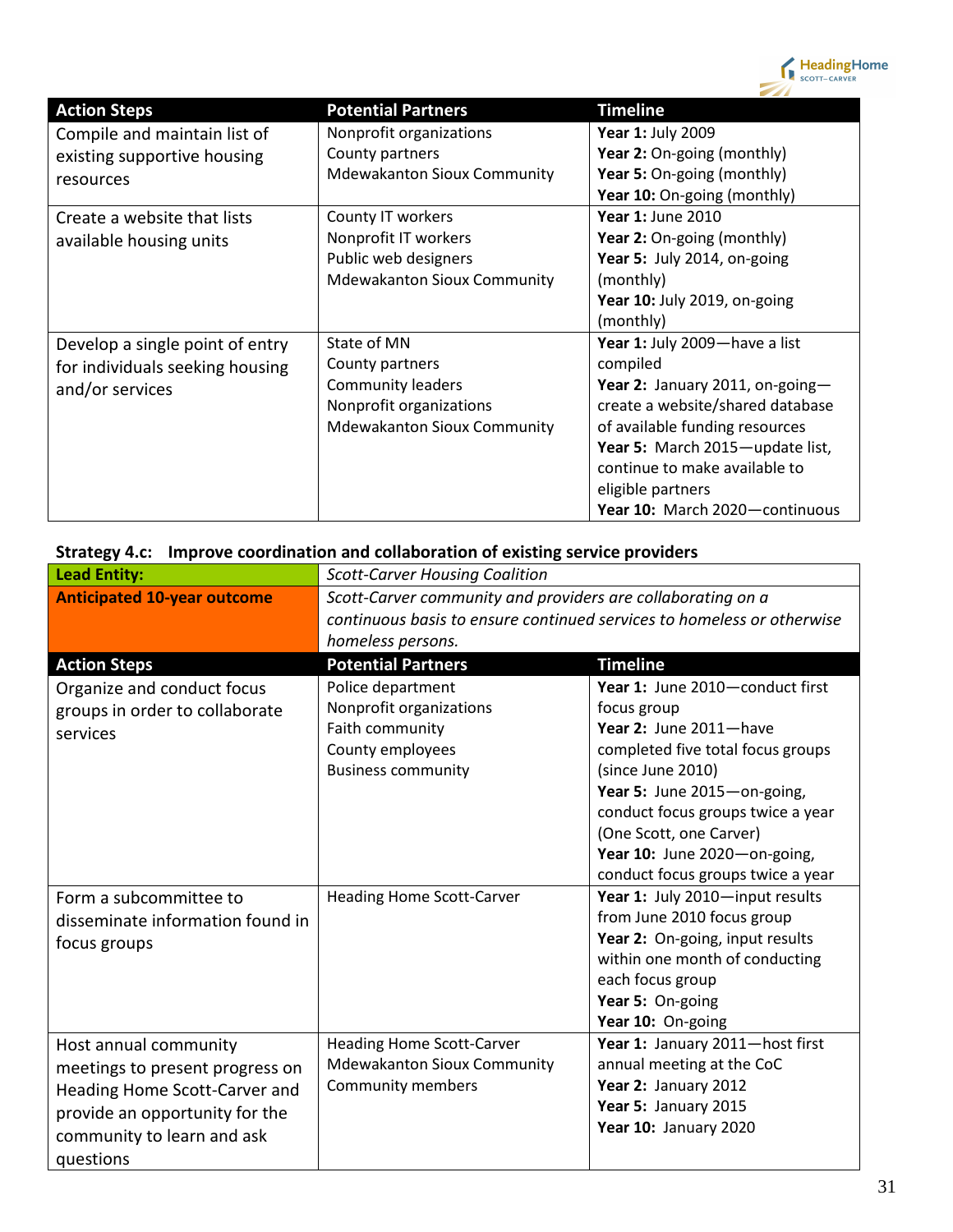

### **Goal #5: Increase Community Awareness and Involvement in Ending Homelessness**

It is difficult for many suburban/rural communities to believe that homelessness exists and has become a serious problem. In rural areas homelessness looks somewhat different because the public doesn't see panhandling or soup lines, people are not sleeping on park benches or in cardboard boxes, and very few are sleeping under bridges or on the river banks. Homelessness is not as visible in suburban/rural counties, like Scott and Carver.

Staff and volunteers who work with the homeless see the effects of homelessness everyday. People are homeless for a variety of reasons: some of the homeless here have jobs, many have lost jobs due to lay off's, some live in homeless shelters, some have left abusive situations, some have been discharged from a correctional or human service facility, many of the homeless are children. Homelessness can occur for a number of reasons, including financial crisis, lack of affordable housing, or a family or personal crisis. Other issues such as age, mental and/or physical illness or disability, domestic violence, chemical dependency and discrimination; all have a direct impact on people's ability to secure and retain housing. Until you are actively involved in helping someone or encounter a person who is having housing difficulties, the problem of homelessness in the community may not exist for many people. Defining the problem and educating the community are important steps in providing the means and measures to end homelessness in Scott and Carver Counties. The first step is to identify and understand the problem.

#### **Strategies:**

- o Develop programs that will increase awareness and involvement from community members
- o Expand and organize partnerships across the community
- o Develop a system to track and evaluate progress on Heading Home Scott-Carver Plan

| <b>Lead Entity:</b>                                                                   | <b>Scott-Carver Housing Coalition</b>                                                                                                                                                                                                                                                                                                                                                                                 |  |
|---------------------------------------------------------------------------------------|-----------------------------------------------------------------------------------------------------------------------------------------------------------------------------------------------------------------------------------------------------------------------------------------------------------------------------------------------------------------------------------------------------------------------|--|
| <b>Anticipated 10-year outcome</b>                                                    | and involvement<br>Increased<br>community awareness<br>ending<br>in                                                                                                                                                                                                                                                                                                                                                   |  |
|                                                                                       | homelessness.                                                                                                                                                                                                                                                                                                                                                                                                         |  |
| <b>Action Steps</b>                                                                   | <b>Potential Partners</b><br><b>Timeline</b>                                                                                                                                                                                                                                                                                                                                                                          |  |
| Develop a homeless awareness<br>presentation for public meetings                      | Year 1: Presentation and "Trainer's<br><b>Faith Community</b><br>Nonprofit organizations<br>Manual" created by May 2010<br>Scott and Carver County workers<br>Year 2: Presentation updated to<br>MN Coalition for the Homeless<br>include Wilder Research<br><b>MICAH</b><br>information<br>Other MN Heading Home Plans-<br>Year 5: Update<br>Year 10: Update<br>Anoka<br><b>Mdewakanton Sioux Community</b>          |  |
| Develop marketing strategy and<br>material. Include data-snapshot<br>in this material | Year 1: Marketing strategy<br><b>Heading Home Team</b><br>(workplan) and material developed<br><b>Faith Community</b><br>by March 2010<br>Mdewakanton Sioux<br>Community<br><b>Cities</b><br>Year 2: Marketing strategy<br>evaluated and amended by March<br>Counties<br>HRA's<br>2011<br><b>Schools</b><br>Year 5: On-going<br>Year 10: On-going<br>Area Businesses<br>Nonprofit organizations<br>Homeless advocates |  |

#### **Strategy 5.a: Develop programs that will increase awareness and involvement from community members**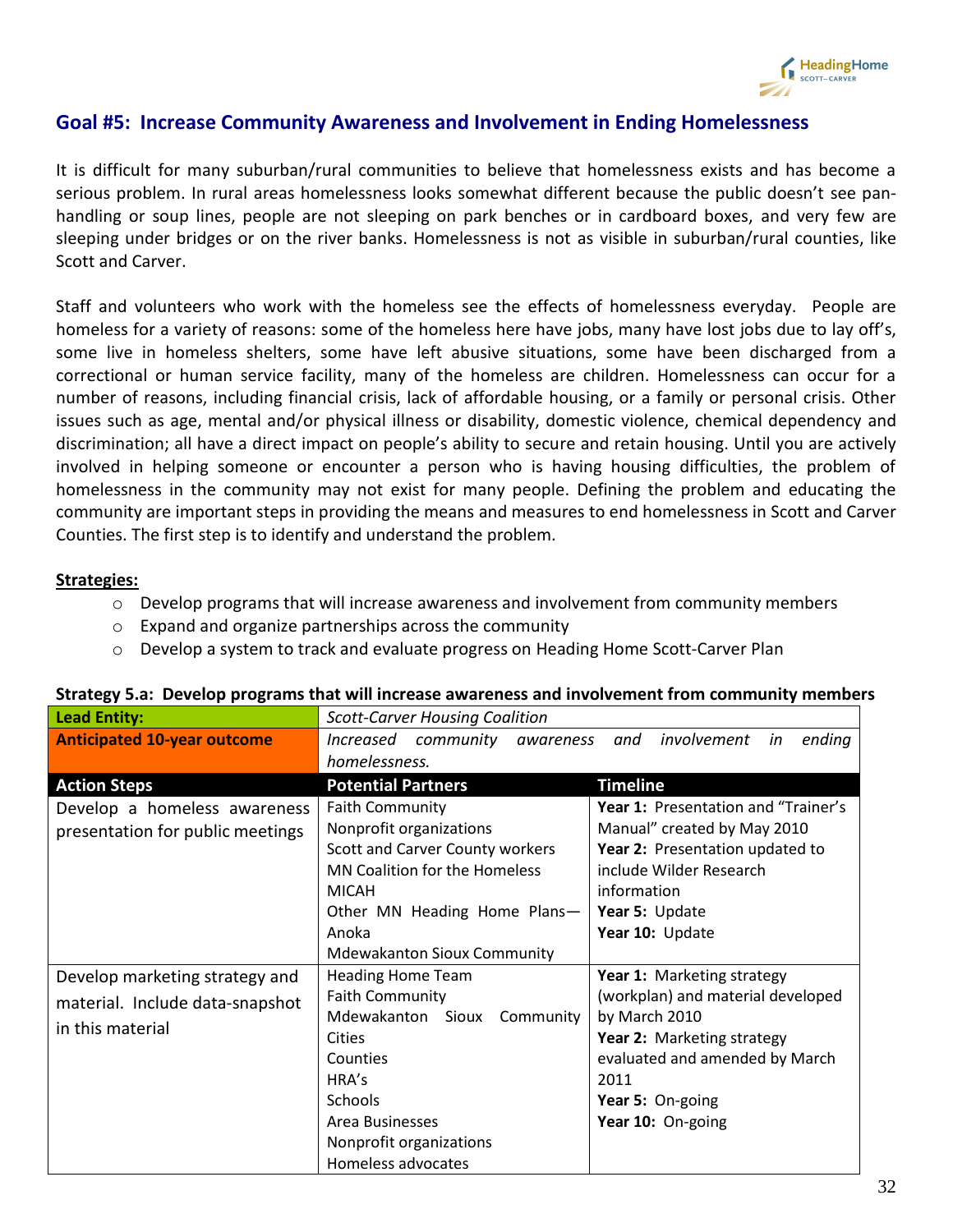

|                                                                                                                                                                                                                              | Scott and Carver County staff                                                                                                                                                                                                                                 |                                                                                                                                                                                                                                                                                 |
|------------------------------------------------------------------------------------------------------------------------------------------------------------------------------------------------------------------------------|---------------------------------------------------------------------------------------------------------------------------------------------------------------------------------------------------------------------------------------------------------------|---------------------------------------------------------------------------------------------------------------------------------------------------------------------------------------------------------------------------------------------------------------------------------|
| Provide homelessness<br>education/awareness<br>presentations for:<br>County events<br>City/local events<br>п<br>Neighborhood events (i.e.<br>П<br>Nat'l night out)<br><b>Faith communities</b><br>п<br>Local businesses<br>п | <b>Scott-Carver Housing Coalition</b><br><b>County Fair Boards</b><br><b>Directors of Community Events</b><br>Nonprofit organizations<br><b>Ministerial Association</b><br><b>Rotary Clubs</b><br><b>City Chambers</b><br>City Admin                          | Year 1: Obtain a list of community<br>events and contacts<br>Year 2: 5 presentations,<br>documented 5% increase in<br>community volunteers<br>Year 5: 25 presentations,<br>documented 15% increase in<br>volunteers<br>Year 10: 70 presentations,<br>documented 50% increase in |
| <b>Promote Homeless Awareness</b><br>week - November                                                                                                                                                                         | <b>Scott-Carver Housing Coalition</b><br><b>Faith Community</b><br><b>City Councils</b><br><b>Schools</b><br>Area Businesses<br>Nonprofit organizations<br>Homeless advocates<br><b>Scott and Carver County workers</b><br><b>Mdewakanton Sioux Community</b> | volunteers<br>Year 1: 3 media/events 2010<br>Year 2: 5 media/events 2011<br>Year 5: 5 media/events annually<br>Year 10: 5 media/events annually                                                                                                                                 |
| Put on a "Community Connect"<br>in each county                                                                                                                                                                               | <b>Scott-Carver Housing Coalition</b><br><b>Faith Community</b><br>Police<br><b>Schools</b><br>Area Businesses<br>Nonprofit organizations<br>Homeless advocates<br>Scott and Carver County workers<br><b>Mdewakanton Sioux Community</b>                      | Year 1: Planning team in place<br>Year 2: Successful Community<br>Connect events in each county<br>Year 5: Annual events<br>Year 10: Annual events                                                                                                                              |

# **Strategy 5.b: Expand and organize partnerships across the community**

| <b>Lead Entity:</b>                                                                                                       | <b>Scott-Carver Housing Coalition</b>                                                                                                        |                                                                                                                                                                                                                                              |
|---------------------------------------------------------------------------------------------------------------------------|----------------------------------------------------------------------------------------------------------------------------------------------|----------------------------------------------------------------------------------------------------------------------------------------------------------------------------------------------------------------------------------------------|
| <b>Anticipated 10-year outcome</b>                                                                                        | Every resident in Carver and Scott County understands the impact of                                                                          |                                                                                                                                                                                                                                              |
|                                                                                                                           | homelessness in their community.                                                                                                             |                                                                                                                                                                                                                                              |
| <b>Action Steps</b>                                                                                                       | <b>Potential Partners</b>                                                                                                                    | <b>Timeline</b>                                                                                                                                                                                                                              |
| Utilize and clarify roles of<br>community partners (FISH, Love<br>INC, etc.) for basic needs and<br>short-term assistance | <b>FISH</b><br>Love INC<br>Local Faith Communities<br>Mary's Wish<br>Salvation Army<br>CAP thrift store<br><b>Food Shelves</b><br>CAP agency | Year 1: Engage community<br>stakeholders to establish a<br>partnership<br>Year 2: Partnership formalized,<br>outcomes identified<br>Year 5: Partnership maintained,<br>documentation of 3 examples of<br>increased efficiency, effectiveness |
|                                                                                                                           | Families moving Forward<br>Safe Haven<br><b>Mdewakanton Sioux Community</b>                                                                  | Year 10: Partnership maintained,<br>documentation of 10 examples of<br>increased efficiency, effectiveness                                                                                                                                   |
| Strengthen referral network                                                                                               | <b>FISH</b><br>Love INC<br><b>Mdewakanton Sioux Community</b>                                                                                | Year 1: Referral agencies, partners<br>identified. FISH builds website<br>Year 2: Formalize centralized intake                                                                                                                               |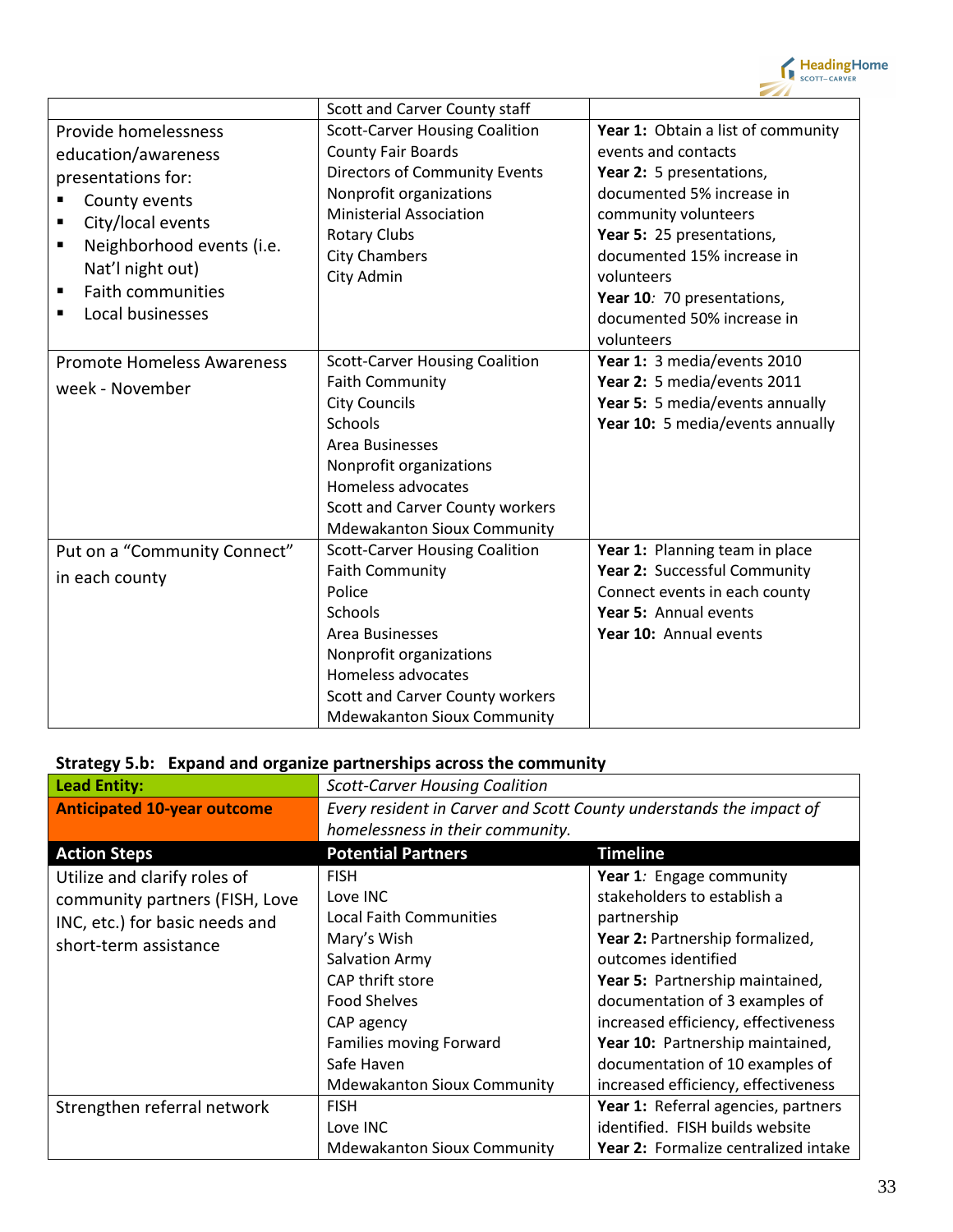

| Counties     | process for housing |
|--------------|---------------------|
| Cities       | Year 5: On-going    |
| <b>CAP</b>   | Year 10: On-going   |
| Safe Haven   |                     |
| new agencies |                     |

### **Strategy 5.c: Develop a system to track and evaluate progress on Heading Home Scott-Carver Plan.**

| <b>Lead Entity:</b>                | <b>Heading Home Scott-Carver Executive Team</b>                |                                      |
|------------------------------------|----------------------------------------------------------------|--------------------------------------|
| <b>Anticipated 10-year outcome</b> | Data and evaluation on the progress and impact of Heading Home |                                      |
|                                    | Scott-Carver will be readily available and communicated to the |                                      |
|                                    | community.                                                     |                                      |
| <b>Action Steps</b>                | <b>Potential Partners</b>                                      | <b>Timeline</b>                      |
| Identify lead entities/individuals | <b>Scott-Carver Housing Coalition</b>                          | Year 1: Lead entities identified and |
| for each goal area.                |                                                                | provide leadership and tracking of   |
|                                    |                                                                | their goal area.                     |
|                                    |                                                                | Year 2: On-going                     |
|                                    |                                                                | Year 5: On-going                     |
|                                    |                                                                | Year 10: On-going                    |
| Utilize web-based resources (i.e.  | <b>MESH</b>                                                    | Year 1: Develop on-line tracking     |
| GoogleDocs) to create an           | <b>Scott-Carver Housing Coalition</b>                          | form, create a link to tracking form |
| interactive tracking form for      | <b>Wilder Research</b>                                         | to county/Heading Home               |
| monitoring progress of each of     | University of Minnesota                                        | Scott/Carver websites                |
| the Plan's strategies.             | Philanthropy                                                   | Year 2: Market "tracking form" link  |
|                                    | <b>Heading Home Minnesota</b>                                  | to community members                 |
|                                    |                                                                | Year 5: Maintain tracking form       |
|                                    |                                                                | Year 10: Maintain tracking form      |
| Prepare annual evaluation          | <b>MESH</b>                                                    | Year 1: Create evaluation template   |
| reports for distribution.          | <b>Scott-Carver Housing Coalition</b>                          | for annual reports                   |
|                                    | Wilder Research                                                | Year 2: Utilizing template, evaluate |
|                                    | University of Minnesota                                        | benchmarks and report progress       |
|                                    | Philanthropy                                                   | Year 5: On-going                     |
|                                    | <b>Heading Home Minnesota</b>                                  | Year 10: On-going                    |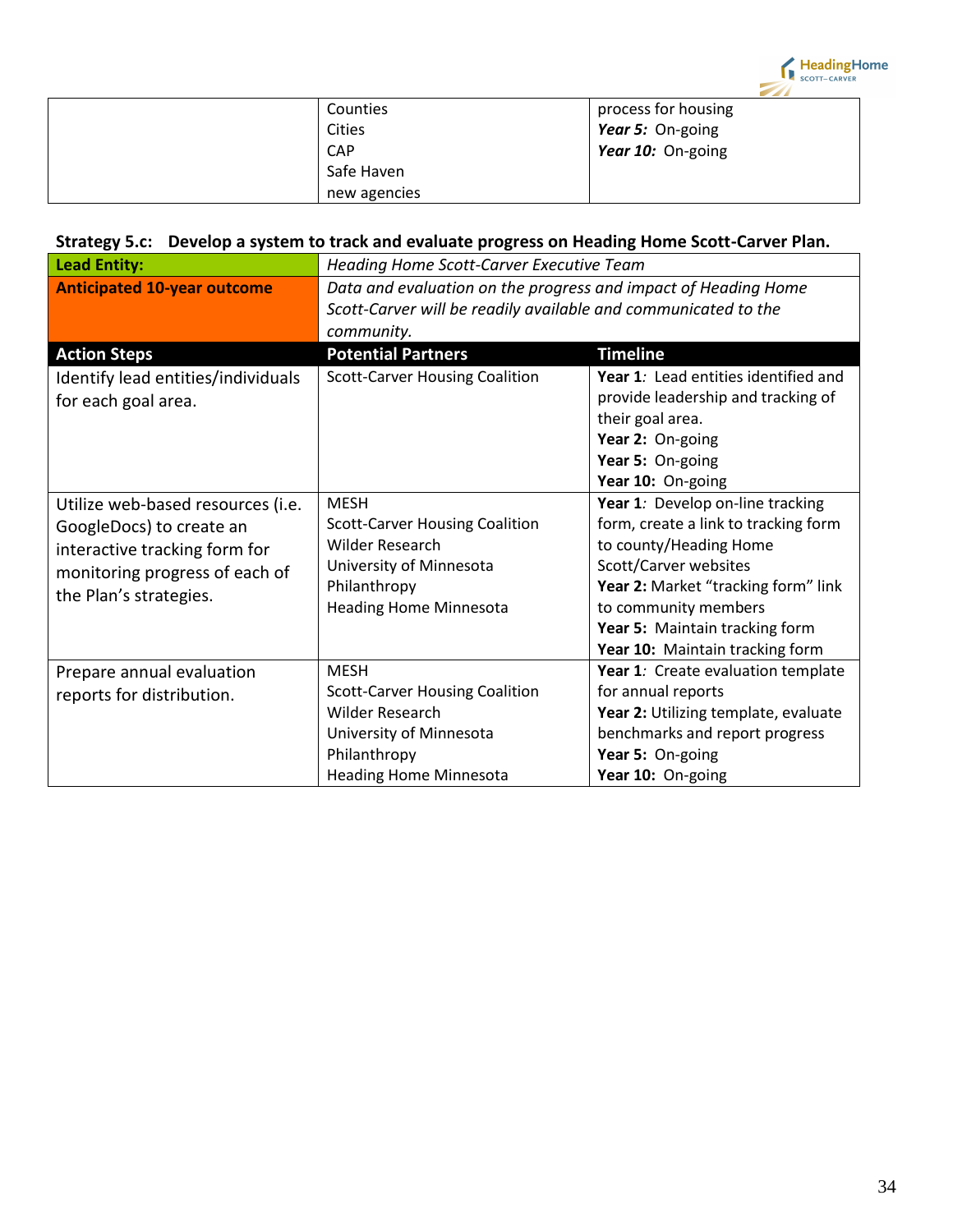

# **Plan Budget**

|                                                                 |             | 5-Year       |
|-----------------------------------------------------------------|-------------|--------------|
| <b>Secured Resources</b>                                        |             |              |
| <b>DHS-Office for Economic Opportunity</b>                      |             |              |
| <b>CAP Agency</b>                                               | \$59,000    | \$295,000    |
| SafeHaven                                                       | \$35,000    | \$175,000    |
| HUD Stimulus Funding-HPRP (one time)                            | \$226,500   | \$453,000    |
| <b>HUD-Continuum of Care</b>                                    |             |              |
| <b>CAP Agency-Transitional Housing</b>                          | \$55,000    | \$275,000    |
| CAP Agency-Permanent Supportive Housing Leasing                 | \$10,250    | \$51,250     |
| Metro Long-term Homeless Supportive Services                    | \$40,000    | \$200,000    |
| Family Homeless Prevention & Assistance Program (FHPAP)         | \$137,500   | \$687,500    |
| <b>Targeted Potential Resources</b>                             |             |              |
| <b>HUD-Continuum of Care</b>                                    | \$40,000    | \$120,000    |
| <b>HUD-Homelessness Prevention Funding</b>                      | \$200,000   | \$600,000    |
| Family Homeless Prevention & Assistance Program (FHPAP)         | \$175,000   | \$525,000    |
| <b>Group Residential Housing (Shelter)</b>                      | \$90,000    | \$270,000    |
| Construction/Re-hab Resources (bonding, tax credits, HUD, etc.) | \$5,450,000 | \$27,250,000 |
| <b>Minnesota Housing Rental Vouchers</b>                        | \$60,000    | \$300,000    |
| DHS-Long-term Homeless Supportive Services Funding              | \$700,000   | \$2,100,000  |
| <b>Heading Home Minnesota--Private Foundations</b>              | \$200,000   | \$1,000,000  |
| Other (DHS-outreach, DHS-OEO, etc.)                             | \$200,000   | \$879,500    |
| <b>Additional Potential Resources</b>                           |             |              |
| <b>Community fundraisers</b>                                    | \$24,875    | \$124,375    |
| Other (City, County, and Community Investments)                 | \$130,000   | \$650,000    |
| <b>Total income</b>                                             | \$7,833,125 | \$35,955,625 |
|                                                                 |             |              |
| <b>EXPENSES</b>                                                 |             |              |
| <b>Homeless Prevention</b>                                      |             |              |
| Double Households Served by Homeless Prevention                 | \$425,000   | \$1,275,000  |
| <b>Housing</b>                                                  |             |              |
| Affordable Housing--Construction 60 Units                       | \$2,400,000 | \$12,000,000 |
| Affordable Housing--Acquisition/Rehab 40 Units                  | \$1,760,000 | \$8,800,000  |
| Supportive Housing--Construction 20 Units                       | \$800,000   | \$4,000,000  |
| Supportive Housing--Acquisition/Rehab 20 Units                  | \$880,000   | \$4,400,000  |
| <b>Supportive Housing--Operating Costs 40 Units</b>             | \$480,000   | \$1,440,000  |
| <b>Rental subsidies</b><br>80 Vouchers                          | \$60,000    | \$300,000    |
| <b>Outreach</b>                                                 |             |              |
| Annualized Per Diem Cost for 5 Family Shelter Units             | \$182,500   | \$912,500    |
| Annualized Per Diem Cost for 5 Single Adults Shelter Units      | \$45,625    | \$228,125    |
| 2 FTE Outreach Staff                                            | \$100,000   | \$500,000    |
|                                                                 |             |              |
| <b>Supportive Services</b>                                      |             |              |
| 20 of Family Units                                              | \$300,000   | \$900,000    |
| 25 of Single Units<br>15 of Youth Units                         | \$250,000   | \$750,000    |
|                                                                 | \$150,000   | \$450,000    |
| <b>Total Expenses</b>                                           | \$7,833,125 | \$35,955,625 |
|                                                                 |             |              |
| <b>Balance</b>                                                  | \$0         | \$0          |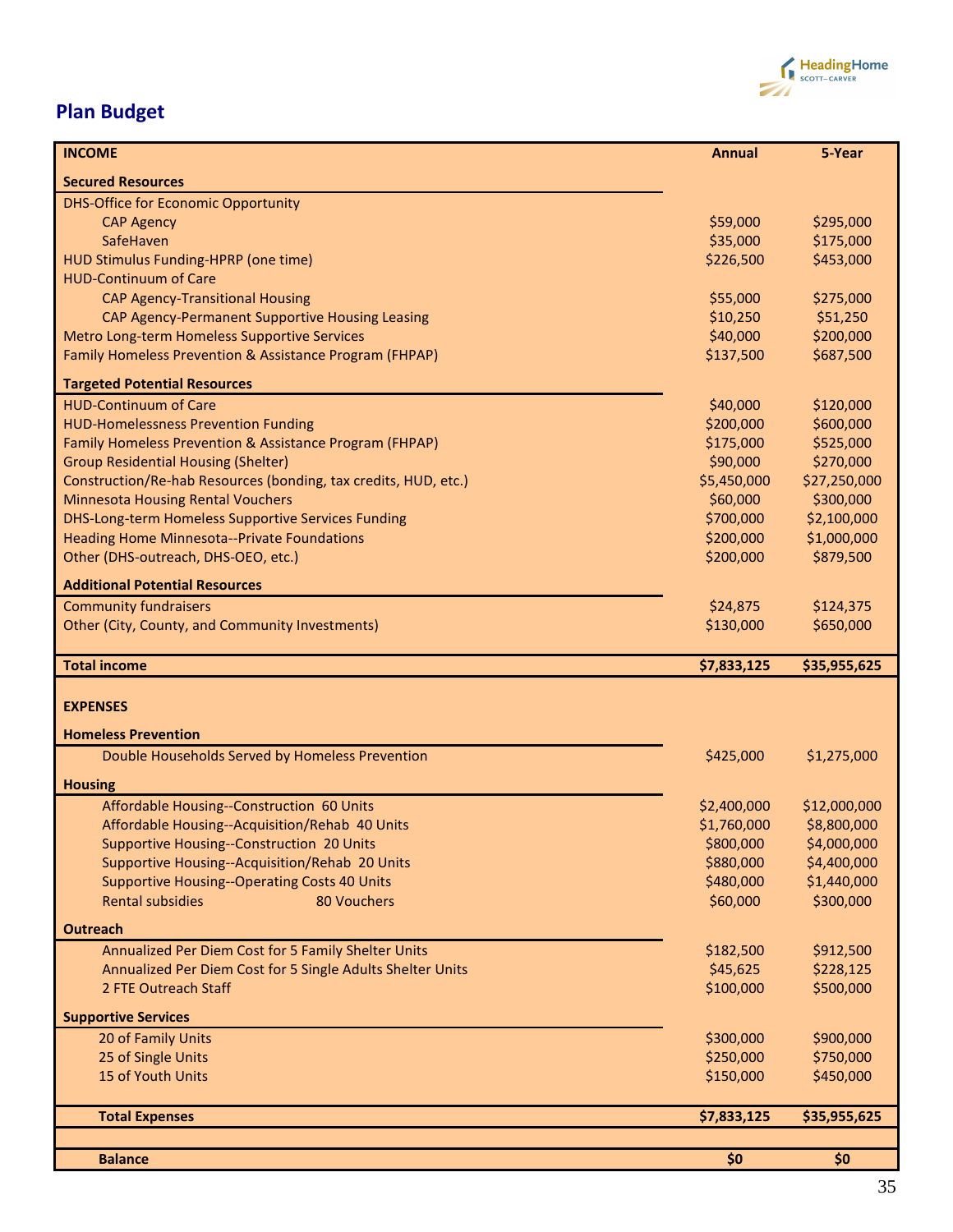

# **Appendix A: Glossary<sup>6</sup>**

**Affordable housing**: Housing for which the occupant is paying no more than 30 percent of his or her income for gross housing costs, including utilities. For the purposes of this plan, "affordable housing" is further defined as housing that is partially or fully subsidized by a governmental agency OR housing that is affordable at 30% of the area median income<sup>7</sup>.

**Family**: At least one adult with custody or guardianship of at least one dependent child.

**Homelessness**: Based on the definition established by the U.S. Congress in the McKinney-Vento legislation, someone is homeless if they (1) lack a fixed, regular and adequate nighttime residence; or (2) has a primary nighttime residence that is a supervised, publicly or privately operated temporary living accommodation, including shelters, transitional housing, and battered women's shelters or (3) has a nighttime residence in any place not meant for human habitation, such as under bridges or in cars. For children and youth, this definition is extended to also include children and youth under 18 who are (1) sharing the housing of other persons due to loss of housing, economic hardship, or a similar reason (sometimes referred to as "doubled-up"); or (2) living in motels, hotels, trailer parks, or (3) camping grounds due to lack of alternative adequate accommodations; abandoned in hospitals; or awaiting foster care placement.

**Housing opportunities**: Refers to both the production of new units and access to units in the existing market. **Long-term homelessness**: Lacking a permanent place to live continuously for a year or more or at least four times in the last three years.

**MFIP**: The Minnesota Family Investment Program, or MFIP, is the state's welfare reform program for lowincome families with children. MFIP helps families move to work and includes both cash and food assistance.

**Permanent supportive housing**: Supportive housing is affordable housing linked with services that help people live more stable, productive lives. It can be either project-based or scattered-site housing. It is permanent because it does not limit the tenant's stay; rather, the individual household decides when to leave. (Corporation for Supportive Housing)

**Single adult:** An individual age 22 or older who does not have any children or currently does not have custody of their children.

**TBR**: Tenant-based rental assistance programs provide households with portable vouchers they can use to access existing housing units.

**Transitional Housing**: Time-limited supportive housing designed to help those experiencing homelessness to obtain and maintain long term housing. Programs serve participants for a minimum of 30 days and agree to provide a private space with a locked door, housing subsidies, and access to services. Participants agree to comply with program rules and expectations which at minimum include an initial assessment, the development of a service plan, and work on plan goals which always includes the goal of transitioning to housing that is not time limited.

**Youth/Transitional Youth:** An individual and/or household this is age 22 or younger and unaccompanied by an adult. Homeless youth are addressed separately from adults as they usually become homeless for different reasons, face different issues once they become homeless, and require different programs and services.

<sup>&</sup>lt;sup>6</sup> The entire glossary is adapted from Heading Home Hennepin: The Ten-Year Plan to End Homelessness in Minneapolis and Hennepin County

<sup>7</sup> 2009-2010 AMI is \$83,900.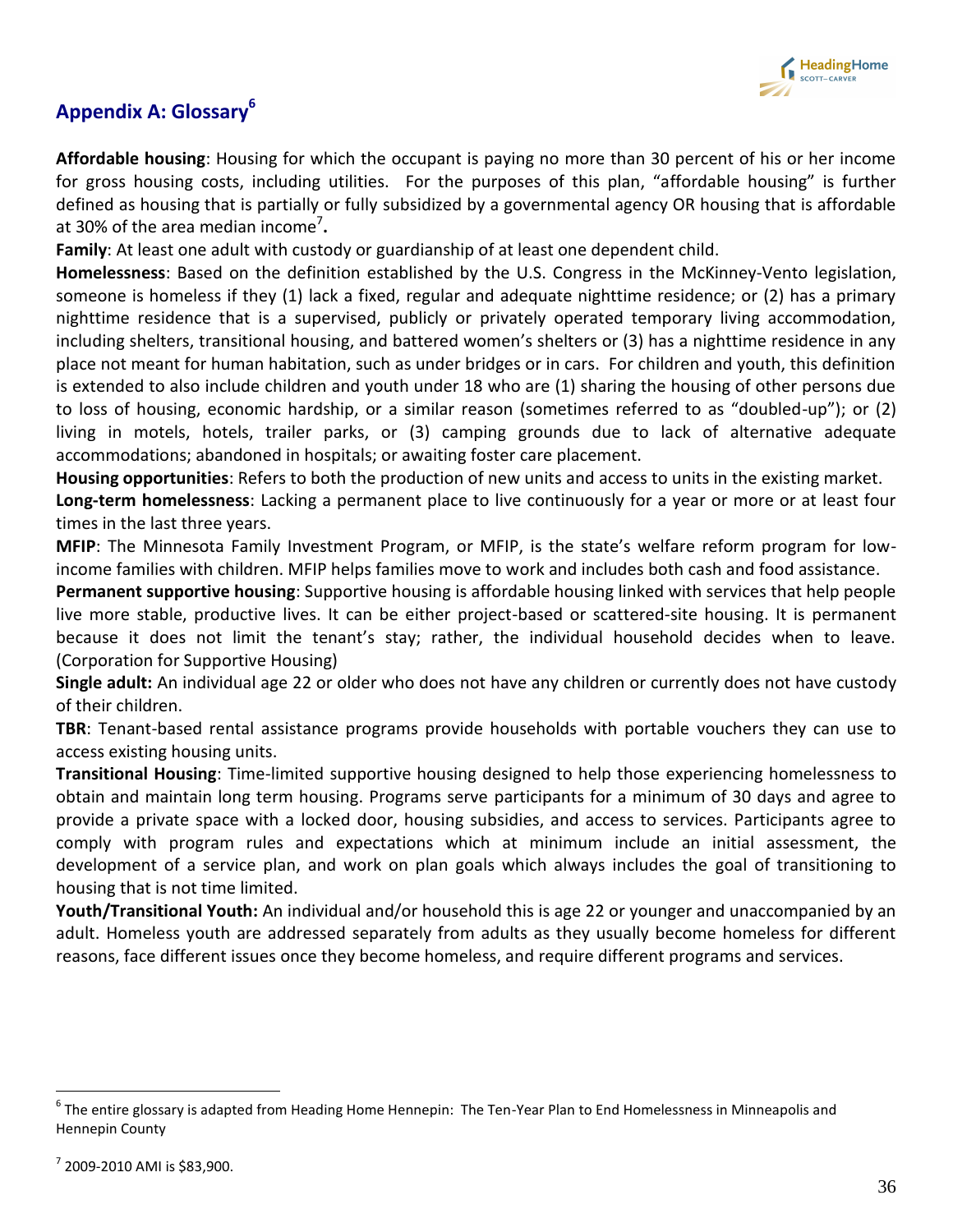

# **Appendix 2: The Rationale for Supportive Housing<sup>8</sup>**

Across the country and here in Minnesota, supportive housing is proving to be a sound, long-term solution for housing and helping people who have experienced long-term homelessness.

Numerous studies clearly demonstrate that supportive housing is, fundamentally:

- An effective intervention that leads to better outcomes for residents
- An efficient investment of scarce public and private money
- An effective tool for improving communities

Supportive housing has been extremely successful in helping people who face the most complex challenges individuals and families who are not only homeless, but who also have very low incomes and serious, persistent issues that may include substance use, mental illness, and chronic health conditions—to live more stable, productive lives.

# **Resident Outcomes**

Thousands of people who languished on the streets and in shelters for years are now in supportive housing and improving their lives. According to a number of recent studies, people who have moved from the streets into supportive housing have experienced remarkable results, including:

- **Increased housing stability: Once in supportive housing, many studies suggest that upwards of 80% of S** them remain housed after one year.
- **P** Positive impacts on health: Studies show decreases of more than 50% in tenants' emergency room visits and hospital inpatient days; and decreases in tenants' use of emergency detoxification services by more than 80%.
- Positive impacts on employment: Studies indicate increases of 50% in earned income and 40% in the rate of participant employment when employment services are provided in supportive housing.
- **Positive impacts on treating mental illness: In one study, 83% of people with mental illness provided with** supportive housing remained housed a year later, and experienced a decrease in symptoms of schizophrenia and depression.
- Reducing or ending substance use: A recent study of people leaving chemical dependency treatment programs found that 57% of those living independently remained sober; 56% of those living in a halfway house remained sober; while 90% of those living in supportive housing remained sober.

# **Efficient Use of Scarce Resources**

 $\overline{a}$ 

In addition to providing better outcomes for people, supportive housing is also proven to be an effective and efficient use of scarce public resources. A growing body of evidence is demonstrating the success and cost effectiveness of supportive housing. Among the findings:

### **Providing ongoing public services for people with mental illness who are involved in the criminal justice system often costs Ramsey County more than \$100,000 a year per person.**

A recent article in the Saint Paul Pioneer Press examining low-level crime offenders with mental illness, and the costs related to serving them, found some startling results.26 According to Ramsey County, the cost of

<sup>&</sup>lt;sup>8</sup> This entire appendix comes from Plan to End Homelessness: Saint Paul-Ramsey County PART ONE: ENDING LONG-TERM HOMELESSNESS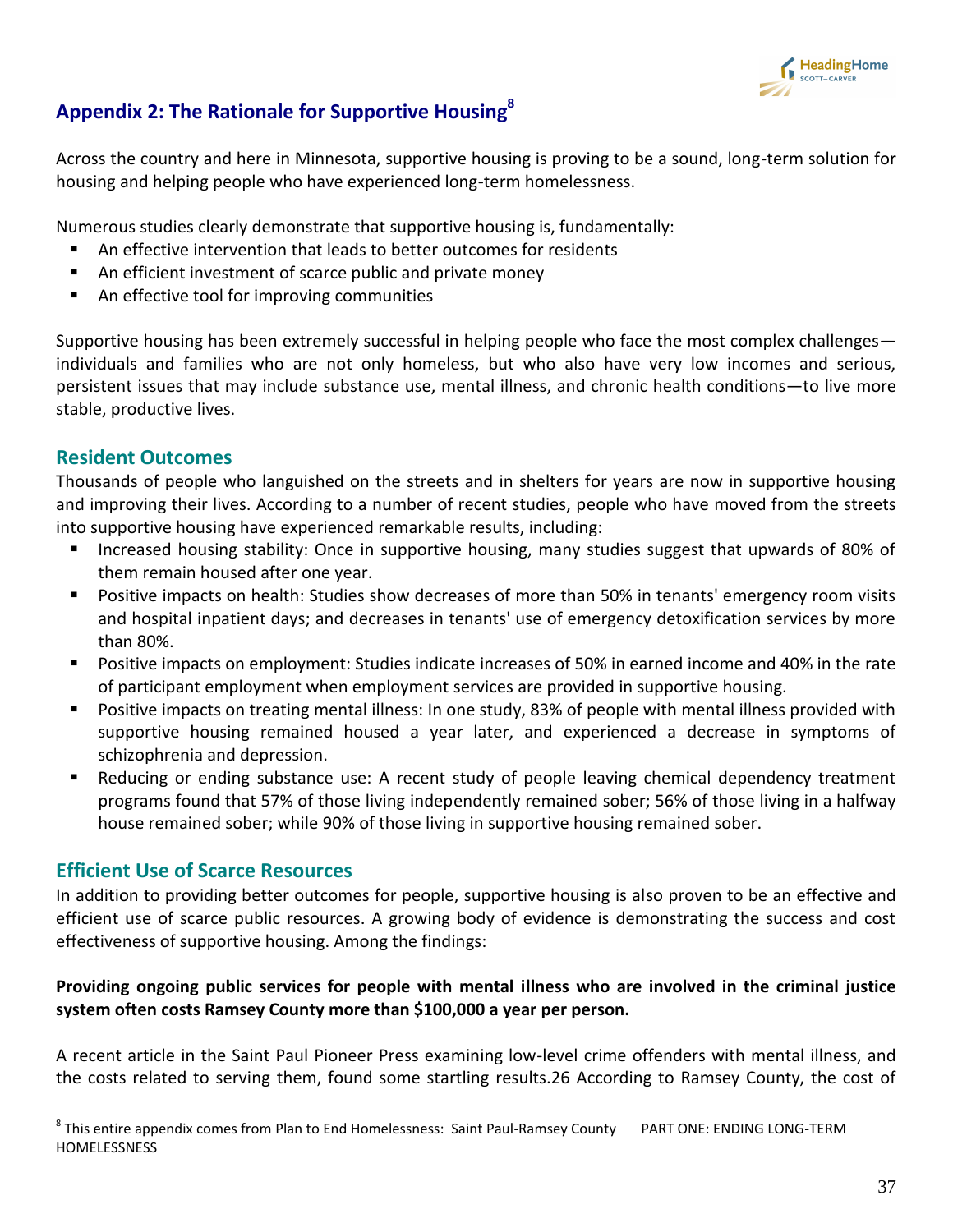

serving a single individual meeting the criteria for mental health court includes a wide array of services, including but not limited to:

# **Service Cost**

Average of 8 emergency rooms visits \$19,200 5 months in a regional treatment center \$69,000 Police involvement \$6,750 Mental health case management \$9,500 Adult Detention Center \$3,500

# **Providing supportive housing is often no more expensive, and frequently cheaper than many alternatives.**

According to the "Cost of Serving Homeless Individuals in Nine Cities" study of homeless single adult completed by the Lewin Group in November of 2004, providing supportive housing is a less expensive alternative than other services accessed by people experiencing long-term homelessness. Outlined below is a summary of the cost per day in the Cities of Columbus and Seattle.

### **Columbus Seattle**

Supportive housing \$30.48 Supportive Housing \$26.00 Jail \$70.00 Jail \$87.67 Prison \$59.34 Prison \$95.51 Mental hospital \$451.00 Mental hospital \$555.00

In addition, a study conducted by the University of Pennsylvania Center for Mental Health Policy and Services tracked 4,679 homeless people with psychiatric disabilities who were placed into 3,615 units of supportive housing in New York City.28 The study compared the costs of serving these individuals while homeless to the costs of providing supportive housing and found that:

- Including the cost of supportive housing, it costs the public only \$1,908 more a year to provide serviceenriched housing to a person with mentally illness than it does to allow him or her to remain homeless.
- Participants used an average of \$40,449 in publicly funded services over the course of year while homeless. Once placed into supportive housing, participants reduced their use of publicly funded services by an average of \$12,145 per year.
- Accounting for the natural turnover that occurs as some of the residents move out of service-enriched housing, these service reduction savings translate into \$16,282 per year for each unit of housing constructed.

# **Supportive housing leads to significant reductions in the utilization of crisis services, including detox facilities by single adults.**

In 1998, Hennepin County issued reports on the Glenwood Residence and Anishinabe Wakiagun supportive housing in Minneapolis that serve formerly homeless men and women with late-stage alcoholism. These studies found that:

- Average detox admissions for residents with a prior detox history decreased from 8.0 to 2.4 annually for Glenwood residents, and from 18.0 to 2.5 annually for Anishinabe Wakiagun residents, resulting in an estimated annual savings of between \$2,086 and \$5,012 per tenant.
- The annual cost savings in detox use alone covers 24% of the Glenwood's annual operating costs.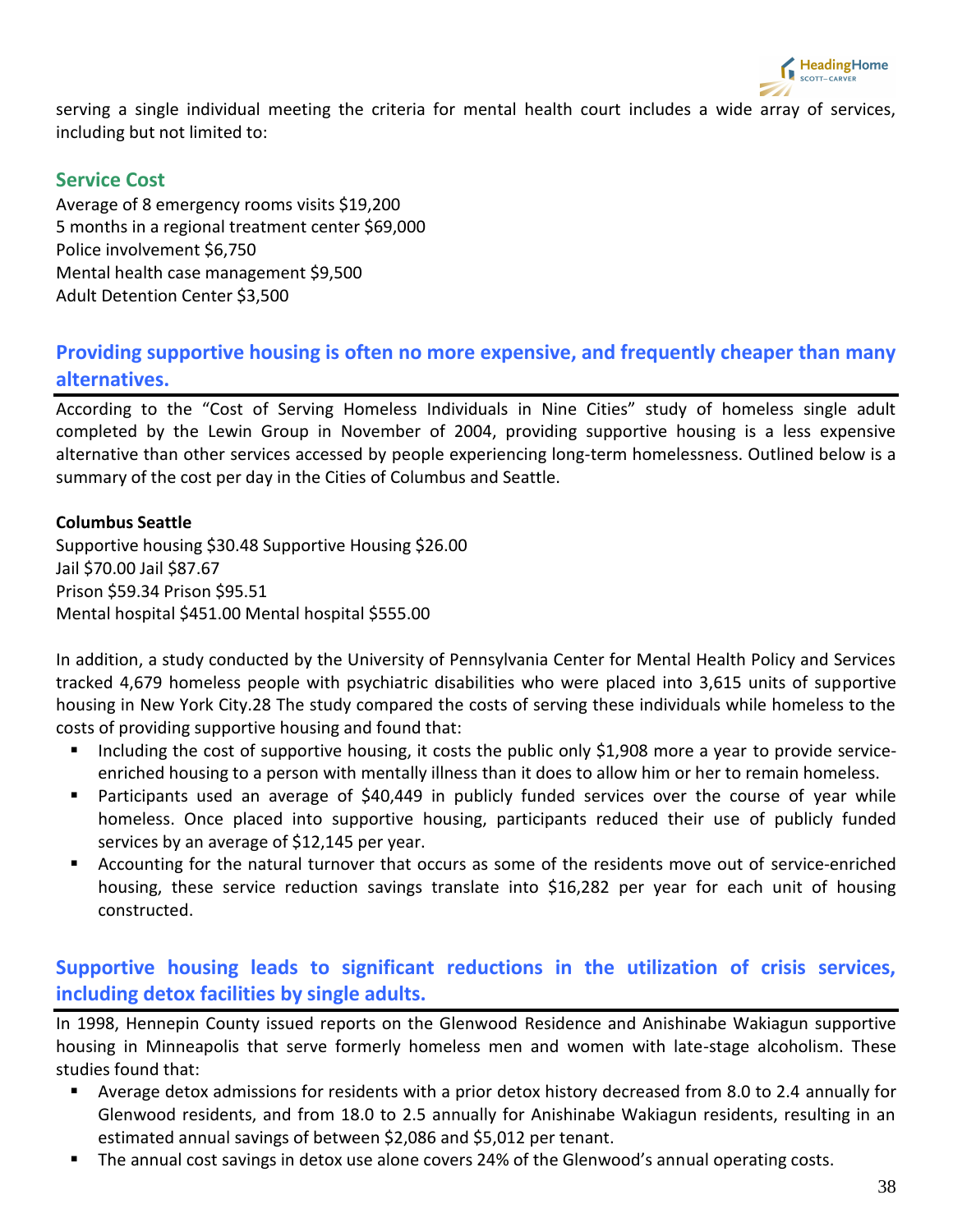

The annual number of criminal bookings for residents decreased 29% per year, and the average number of days spent in the Adult Detention Center per year dropped by 69%.

# **Supportive housing for families significantly reduces their reliance on other costly public systems, including chemical dependency services and foster care.**

In 2002, Hennepin County began an evaluation of 43 families living in two supportive housing programs to determine whether supportive housing reduces county-funded crisis services in child protection, out-of-home placements and substance abuse treatment.30 The study looked at County crisis service expenses six months before and six months after families moved into supportive housing. This evaluation found that:

- Crisis costs declined by an average of \$6,200.
- Although County spending remained about the same, the amount spent on crisis services decreased from 88% to 22%.
- There was a significant reduction in costs associated with chemical health treatment.
- Children spent fewer days in foster care.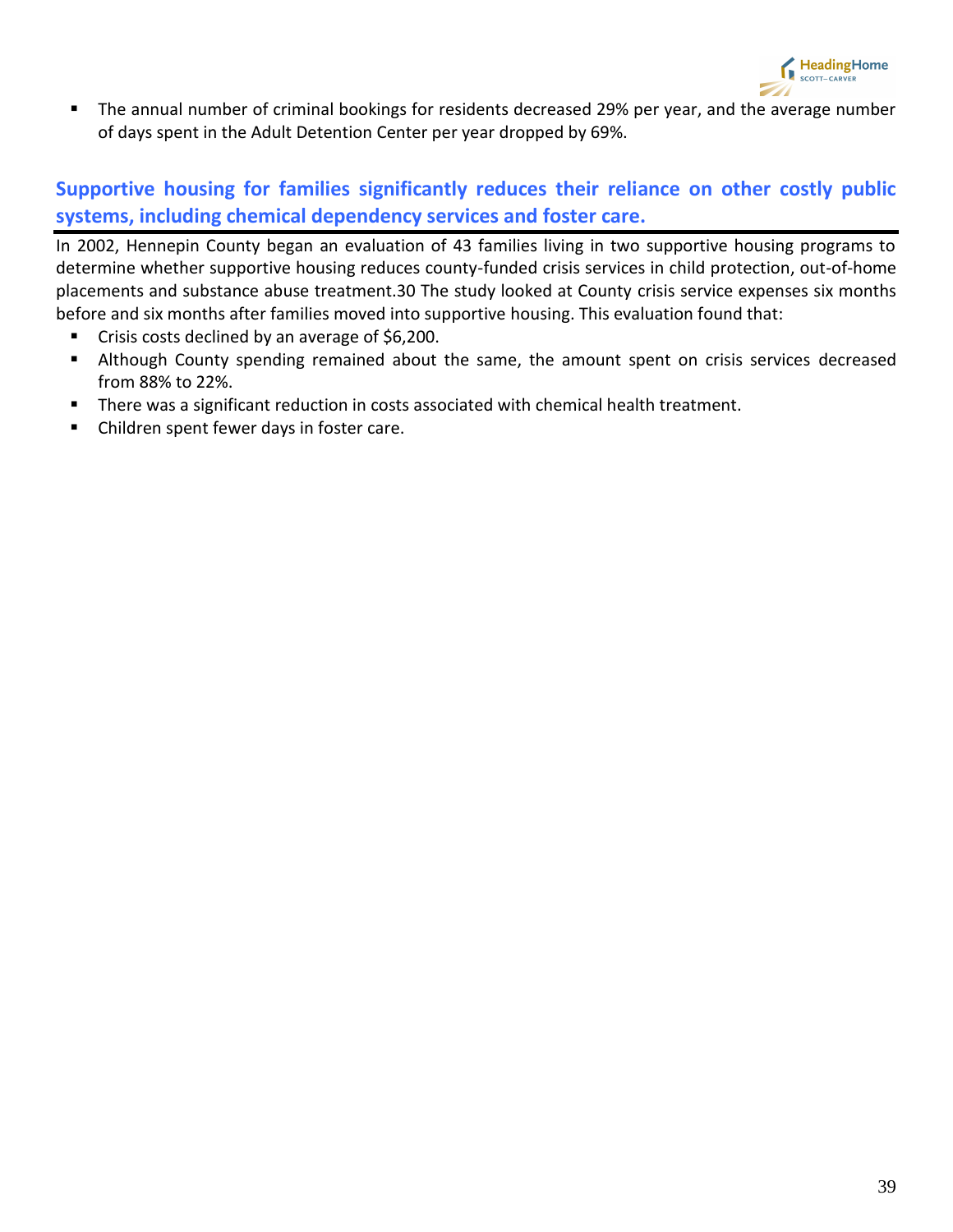

# **Heading Home Scott-Carver Plan Workgroup Members**

| <b>Cliona Archer</b>                  | <b>Chad Bacon</b>                | <b>Connie Baumann</b>                 |
|---------------------------------------|----------------------------------|---------------------------------------|
| <b>Carver County Citizen</b>          | <b>Carver County</b>             | <b>Scott County</b>                   |
| <b>Kate Bitney</b>                    | <b>Rebecca Bowers</b>            | <b>Sue Doehlert</b>                   |
| <b>Hearth Connection</b>              | <b>CAP Agency</b>                | <b>Carver County</b>                  |
| <b>Chair-Teri Funk</b>                | <b>Eric Gentry</b>               | <b>Susan Hadley</b>                   |
| <b>Safe Haven for Youth</b>           | <b>Carver County CDA</b>         | <b>WomanKind/Safe Haven for Youth</b> |
| <b>Karen Hayes</b>                    | <b>Deacon Tim Helmeke</b>        | <b>Heather Hennen</b>                 |
| <b>Carver County</b>                  | <b>St Hubert Catholic Church</b> | <b>Carver-Scott Crisis Team</b>       |
| <b>Todd Kubinski</b>                  | <b>Jane Lawrenz</b>              | <b>Mike Manhard</b>                   |
| <b>Scott County Veterans Services</b> | <b>State of Minnesota DHS</b>    | <b>MESH</b>                           |
| <b>Suzie Misel</b>                    | <b>Deacon Jim Pufahl</b>         | <b>Lori Reller</b>                    |
| <b>Safe Haven for Youth</b>           | <b>Church of St Mark</b>         | <b>Scott County</b>                   |
| Jennifer Romero                       | <b>Dan Saad</b>                  | <b>Pam Selvig</b>                     |
| <b>CAP Agency</b>                     | <b>Safe Haven for Youth</b>      | <b>Scott County</b>                   |
| <b>Angela Starling</b>                | <b>Allison Streich</b>           | <b>Regan Warren</b>                   |
| <b>Carver County</b>                  | <b>Carver CDA</b>                | <b>Safe Haven for Youth</b>           |